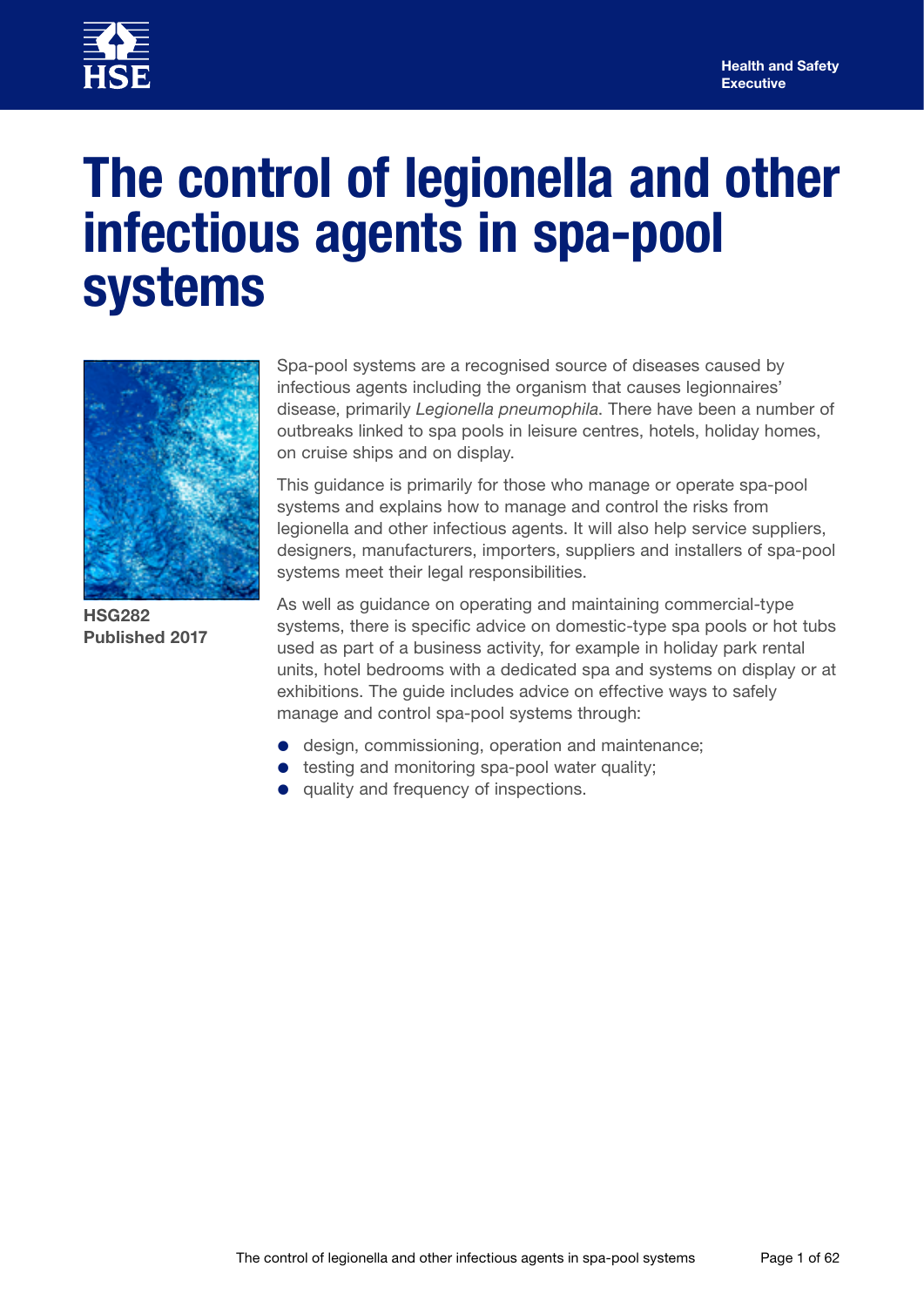

*© Crown copyright 2017*

First published 2017

You may reuse this information (excluding logos) free of charge in any format or medium, under the terms of the Open Government Licence. To view the licence visit [www.nationalarchives.gov.uk/doc/open-government](http://www.nationalarchives.gov.uk/doc/open-government-licence/)[licence/,](http://www.nationalarchives.gov.uk/doc/open-government-licence/) write to the Information Policy Team, The National Archives, Kew, London TW9 4DU, or email [psi@nationalarchives.gsi.gov.uk.](mailto:psi%40nationalarchives.gsi.gov.uk?subject=)

Some images and illustrations may not be owned by the Crown so cannot be reproduced without permission of the copyright owner. Enquiries should be sent to [copyright@hse.gsi.gov.uk.](mailto:copyright%40hse.gsi.gov.uk?subject=)

This guidance is issued by the Health and Safety Executive. Following the guidance is not compulsory, unless specifically stated, and you are free to take other action. But if you do follow the guidance you will normally be doing enough to comply with the law. Health and safety inspectors seek to secure compliance with the law and may refer to this guidance.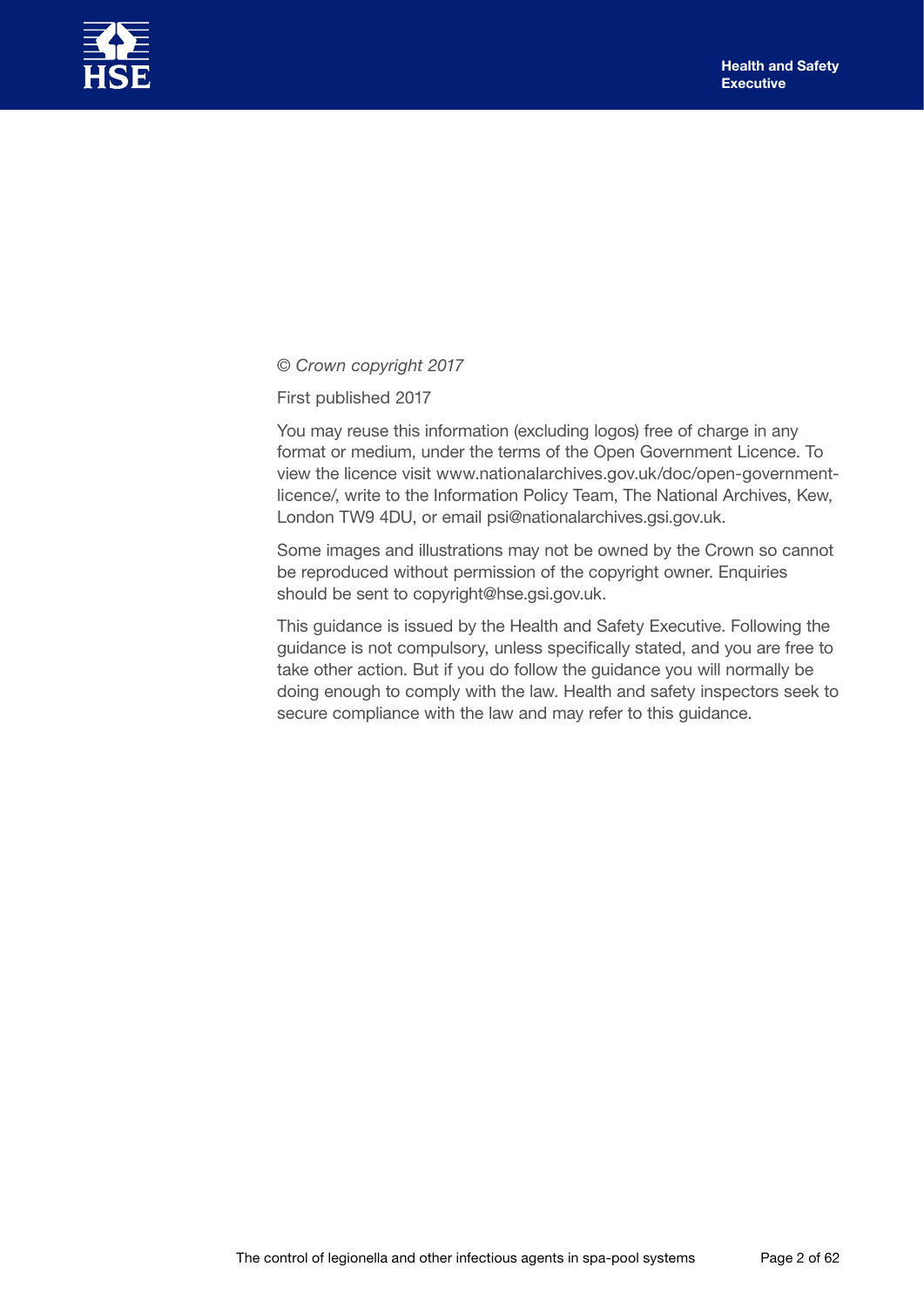# **Contents**

| Introduction 4                                         |
|--------------------------------------------------------|
| Section 1: Legislative requirements 6                  |
| Section 2: Types and settings 20                       |
| Section 3: Design and commissioning 24                 |
| Section 4: Operation and maintenance 32                |
| Section 5: Testing and monitoring water quality<br>-44 |
| Appendix: Spa-pool checklists 52                       |
| Glossary 54                                            |
| References 58                                          |
| Sources of information 60                              |
| Acknowledgements 61                                    |
| <b>Further information</b><br>62                       |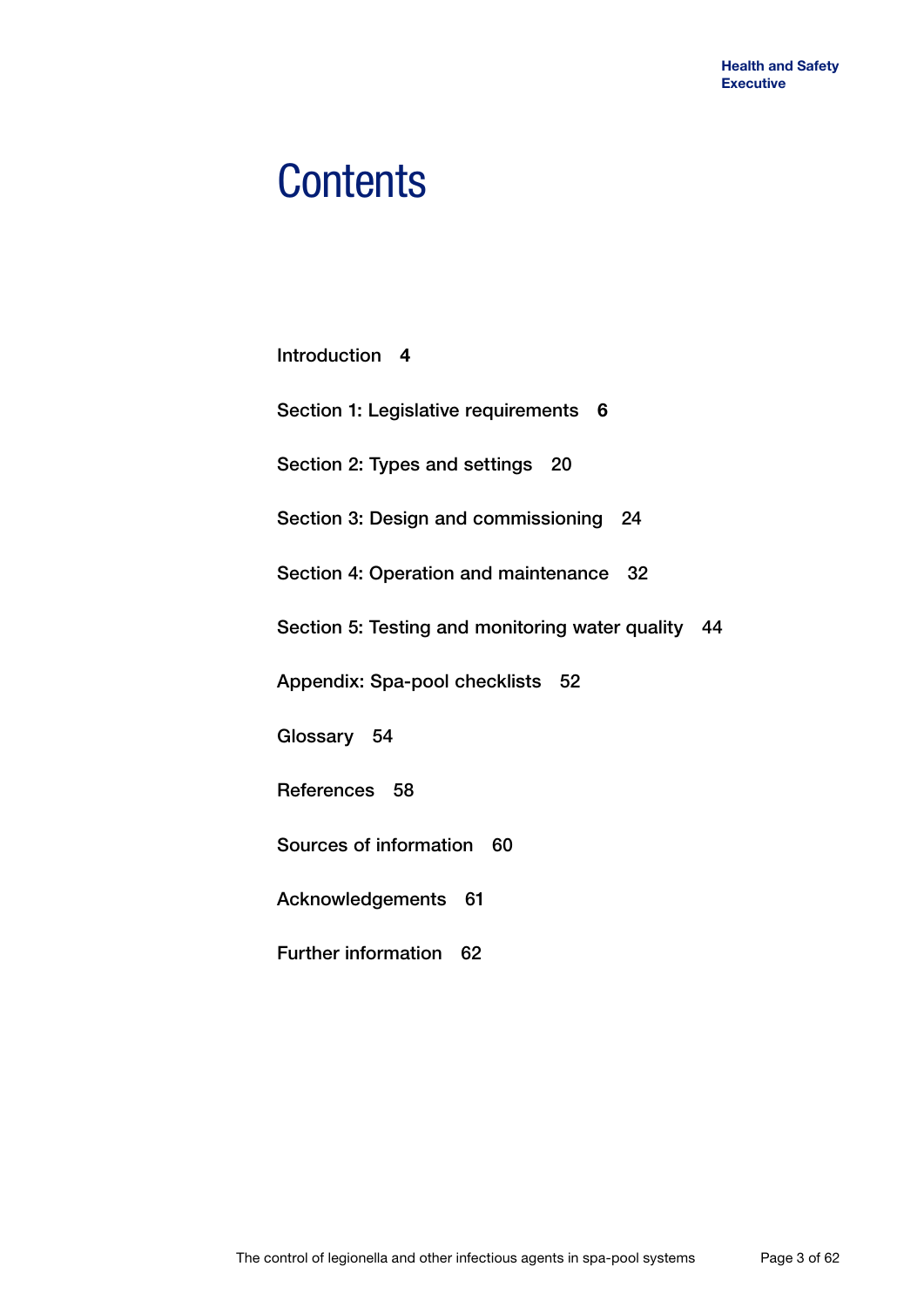# **Introduction**

## **Scope and application**

1 This guidance is aimed at dutyholders, including employers and those who manage and/or operate spa-pool systems, to help them comply with their legal duties under health and safety legislation. It also sets out the responsibilities of service suppliers and designers, manufacturers, importers, suppliers and installers of spa-pool systems, including contractors. There is practical guidance on how to assess and control the risks of exposure to legionella and other infectious agents to staff, users, and anyone else potentially exposed to the spa-pool water or aerosols from it.

2 There is guidance for maintenance staff, consultants, environmental health officers, cruise-ship operators, tour operators, rental companies, holiday lets and organisers of events where spa pools are used, hired or displayed.

3 Other water systems, including evaporative cooling systems, hot and cold water systems and other risk systems, also need to be managed under health and safety legislation. Further information is provided in HSE's *Legionnaires' disease: Technical guidance* (HSG274).1

## **Background**

4 A spa pool is a self-contained body of warm, agitated water designed for sitting or lying in and not for swimming or total body immersion. Spa pools contain water heated usually between 30–40 °C, which is filtered and chemically disinfected. They have air-jet circulation with or without air-induction bubbles and can be sited indoors or outdoors. Such systems have the ability to produce aerosols by means of air jets or similar devices. A spa pool is usually drained, cleaned or refilled after a number of bathers or a maximum period of time rather than after each bather.

5 Spa-pool systems are increasingly popular and can be found in a variety of sizes and settings ranging from sports complexes, health clubs, hotels and holiday complexes to cruise ships, private houses, and on display in showrooms or exhibitions. Spa pools have a much higher ratio of bathers to water volume than in swimming pools, so their water has a higher concentration of organic material from bathers.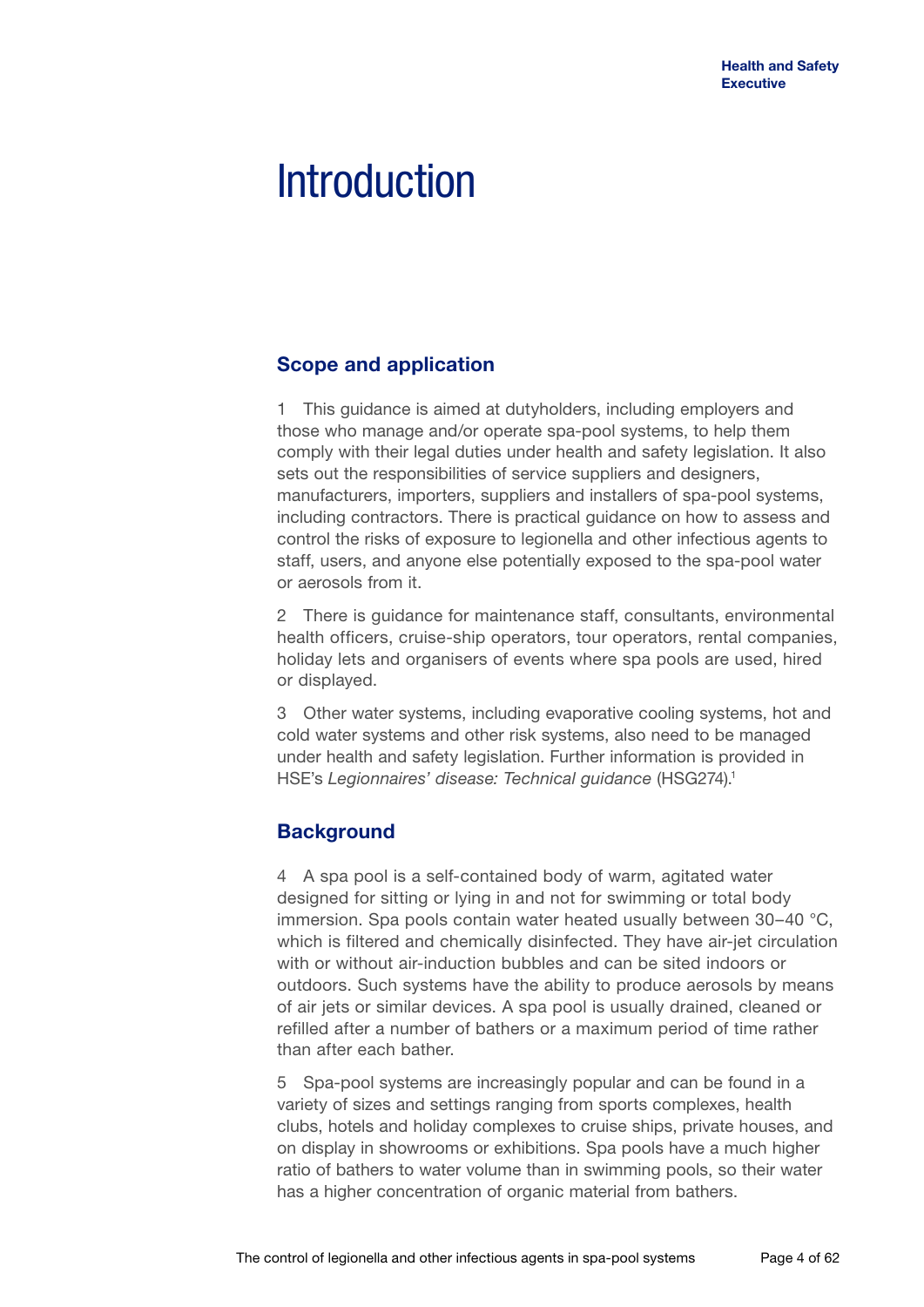6 There have been a number of outbreaks, including fatalities, linked to spa-pool systems in leisure centres, hotels, holiday homes, on cruise ships and on display. These systems pose a reasonably foreseeable risk as they have environmental conditions that could potentially allow and support growth and dispersion of legionella and other infectious agents where:

- water is stored or recirculated:
- water temperature in all or part of the system is between  $20-45$  °C;
- these systems can support microbial growth;
- water droplets are produced and dispersed as aerosols;
- there is the potential for exposure to any contaminated aerosols.

7 The organism that causes legionnaires' disease, primarily *Legionella pneumophila*, frequently grows in poorly designed and managed spapool systems. Other bacteria including other legionellae species, *Pseudomonas aeruginosa* and environmental mycobacteria, are also commonly found in spa pools and can cause infection. These can be introduced into a spa pool from the wider environment or the water source itself, and *Pseudomonas aeruginosa* may also be introduced from the bathers themselves.

8 Spa pools are designed to contain water that is vigorously agitated, which leads to the formation of aerosols that can be inhaled. The water is usually maintained within the temperature range where legionellae and other infectious microorganisms can rapidly grow (20–45 °C) and the high organic content of spa-pool water makes it difficult to maintain effective disinfection. Spa-pool systems must therefore be managed carefully to ensure water quality does not encourage microbial growth and pose risks to users, people in the vicinity or passing near the spa pool.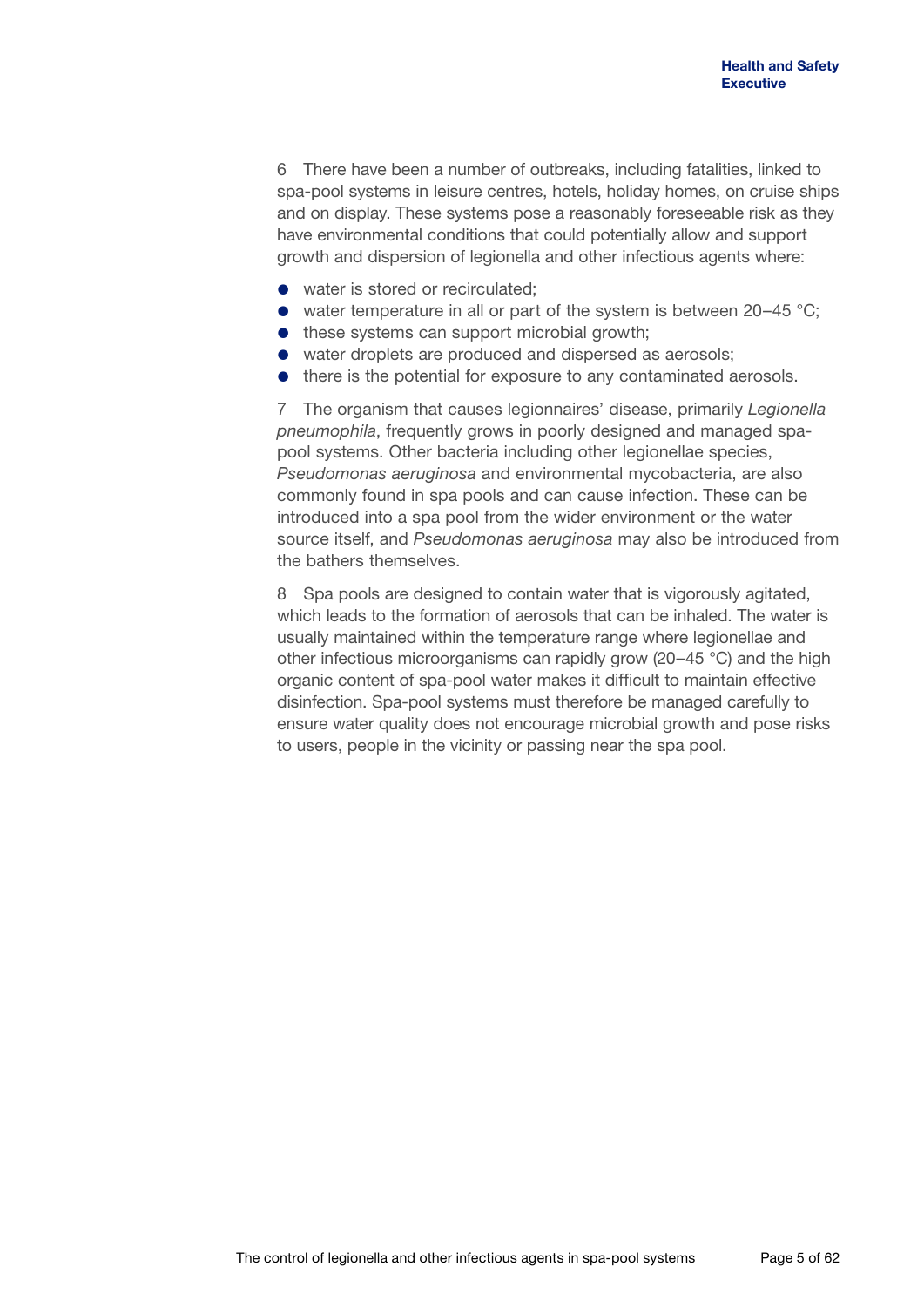## Section 1: Legislative requirements

## **Health and safety law**

9 This guidance provides specific information on the health and safety law that applies. General duties under the Health and Safety at Work etc Act 1974 (HSW Act)<sup>2</sup> extend to risks from legionella bacteria and other infectious agents which may arise from work activities, and dutyholders must ensure the health and safety of their employees or others who may be affected by their undertaking.

10 The Management of Health and Safety at Work Regulations 1999 (MHSWR)<sup>3</sup> and the Control of Substances Hazardous to Health Regulations 2002 (COSHH)<sup>4</sup> impose certain statutory duties on those who manage spa-pool systems.

11 The MHSWR provide a broad framework for controlling health and safety at work and these regulations require that dutyholders:

- assess the risks in their workplace;
- have access to competent help and advice to apply health and safety legislation;
- **e** establish procedures for employees if there are situations presenting serious and imminent danger;
- cooperate and coordinate health and safety where two or more employers share a workplace.

12 More specifically, COSHH provides a framework of duties designed to assess, prevent or control the risks from hazardous substances, including chemicals and biological agents such as legionella and other infectious agents, and take suitable precautions. The essential elements are:

- risk assessment:
- prevent exposure or substitute with a less hazardous substance or process/method, where reasonably practicable;
- control exposure if prevention or substitution are not reasonably practicable;
- maintain, examine and test the control measures;
- **provide information, instruction and training for their employees;**
- provide health surveillance of employees, where appropriate.

13 The HSE publication *Legionnaires' disease: The control of legionella*  bacteria in water systems (L8)<sup>5</sup> contains the Approved Code of Practice (ACOP) and guidance on regulations. HSG274 *Legionnaires' disease: Technical guidance* gives further practical advice on the requirements of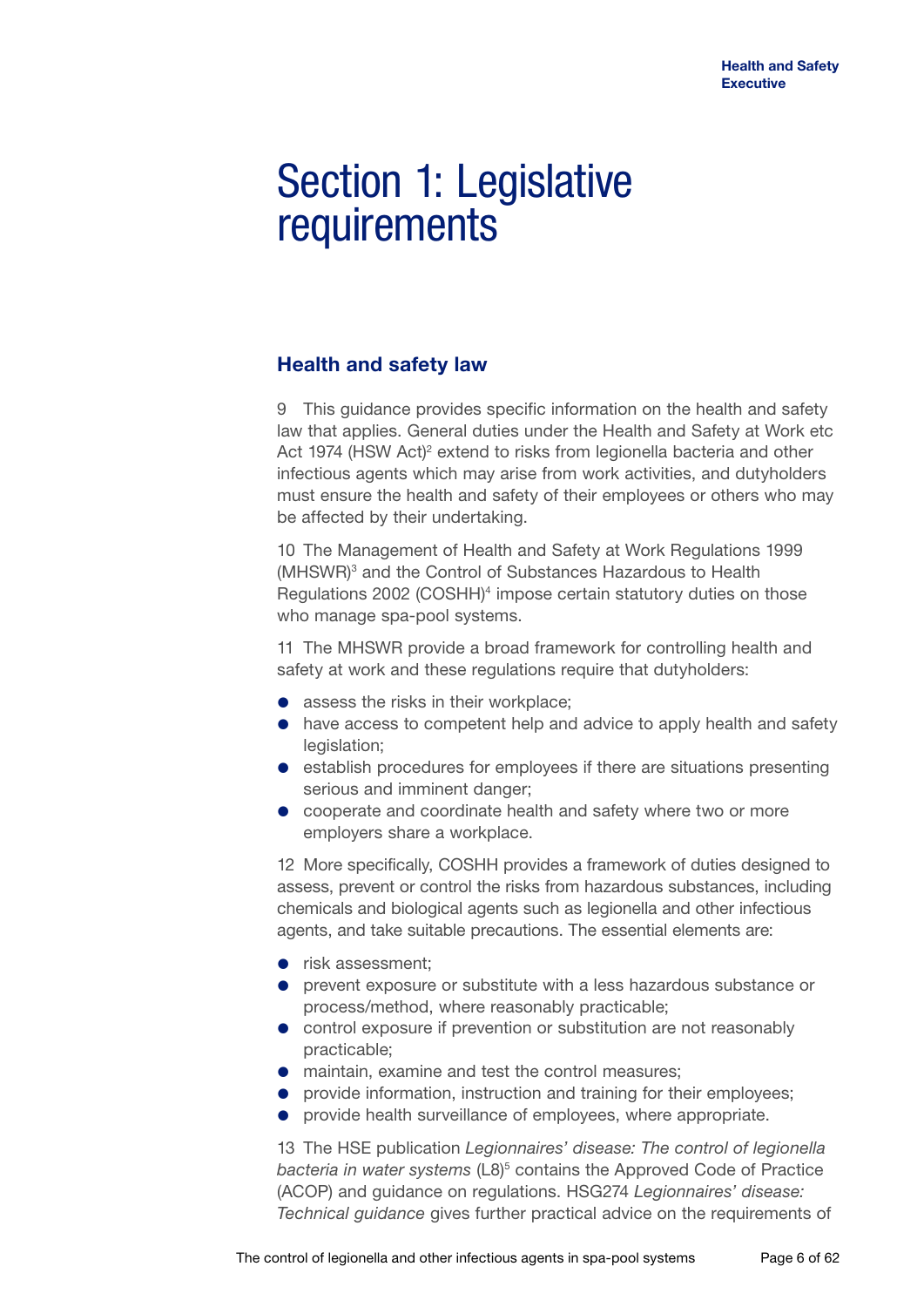the HSW Act, MHSWR and COSHH concerning the risk from exposure to legionella bacteria. The ACOP applies to employers and those in control of premises where there is a risk of exposure to legionella. It also:

- sets out the responsibilities of those supplying services such as water treatment, as well as those of manufacturers, importers, suppliers and installers;
- **e** gives guidance on identifying, assessing and managing the risk in water systems, as well as record keeping.

14 Although only a court can give an authoritative interpretation of the law when considering the application of health and safety legislation, HSE and local authority (LA) inspectors expect employers to follow the guidance in the ACOP or be able to demonstrate compliance with the law in some other way. This document gives specific guidance, in the context of spa-pool systems, to help dutyholders comply with the health and safety legislation set out in the ACOP.

## **Enforcement**

15 HSE and LAs enforce health and safety legislation. HSE is responsible for enforcement with respect to designers, manufacturers and installers and for spa pools in premises where HSE is the enforcing authority, eg factories as well as national and local government buildings. LAs are responsible for enforcement in hotels, retail outlets, and private sports and fitness clubs. The majority of spa pools in a business setting will be under the enforcement of LAs. Further guidance on enforcement allocation can be found at [www.hse.gov.uk/lau/enforcement-allocation.htm.](http://www.hse.gov.uk/lau/enforcement-allocation.htm)

## **Other relevant health and safety legislation**

16 Other health and safety legislation the dutyholder may need to comply with includes:

- **•** Reporting of Injuries, Diseases and Dangerous Occurrences Regulations 2013 (RIDDOR);
- Safety Representatives and Safety Committees Regulations 1977;
- Health and Safety (Consultation with Employees) Regulations 1996.

### *Reporting of Injuries, Diseases and Dangerous Occurrences 2013 (RIDDOR)*

17 These regulations require employers and others to report to HSE accidents and some diseases arising out of or in connection with work. Cases of legionellosis are reportable under RIDDOR if a medical practitioner notifies the employer and the employee's current job involves working on water systems located in the workplace, which are likely to be a source of contamination. For more information see [www.hse.gov.uk/riddor.](www.hse.gov.uk/riddor)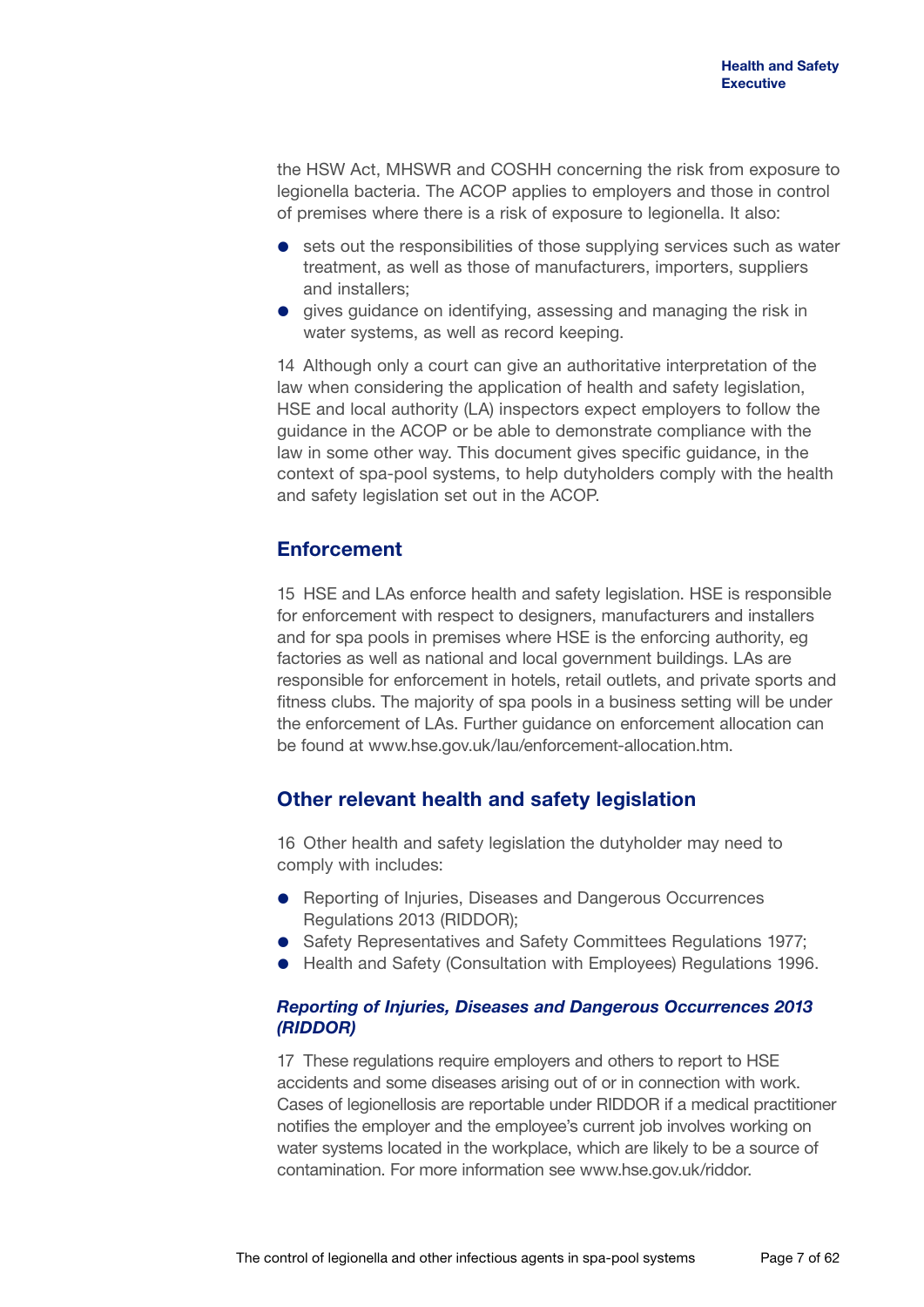### *The Safety Representatives and Safety Committees Regulations 1977 and the Health and Safety (Consultation with Employees) Regulations 1996*

18 These regulations<sup>6</sup> require employers to consult trade union safety representatives, other employee representatives, or employees where there are no representatives, about health and safety matters. These include changes to work that may affect their health and safety at work, arrangements for getting competent help, information on the risks and controls, and planning of health and safety training.

## **Microbiological and other hazards**

19 Water in spa pools should be free from irritant substances, chemicals and infectious microbiological agents at levels which may be harmful to health.

## **Microbiological hazards**

20 These are generally introduced from bathers or external sources, ie the source water, atmosphere, and surface surrounds. The risk of microbial growth increases with the introduction of nutrients (for example mucus, saliva, perspiration, dead skin, suntan lotion, spray tans, cosmetics, shampoo and soap residues, urine and faecal matter, and hair). Poorly designed or poorly managed spa-pool systems can provide the conditions to create the risk of acquiring an infectious disease.

## *Legionella species*

21 Legionellosis is a collective term for diseases caused by the legionella organism including the most serious legionnaires' disease, as well as the similar but less serious condition of Pontiac fever. There have been a number of outbreaks linked to spa pools, including those in leisure centres, hotels, holiday homes, cruise ships and those on display. Everyone is susceptible to infection but there is a heightened risk with:

- increasing age, particularly those over 45;
- smokers and heavy drinkers;
- those with existing respiratory diseases or certain illnesses and conditions such as cancer, diabetes, heart and kidney disease;
- those with an impaired immune system.

### *Coliforms and Escherichia coli*

22 The presence of *E coli* in spa-pool water is an indication that faecal material has either entered the water from contaminated skin, or has been accidentally or deliberately introduced. Coliforms occur on vegetation and in soil as well as faeces, so their presence alone indicates external contamination. The presence of coliforms and/or *E coli* also confirms that the treatment has failed to control this contamination.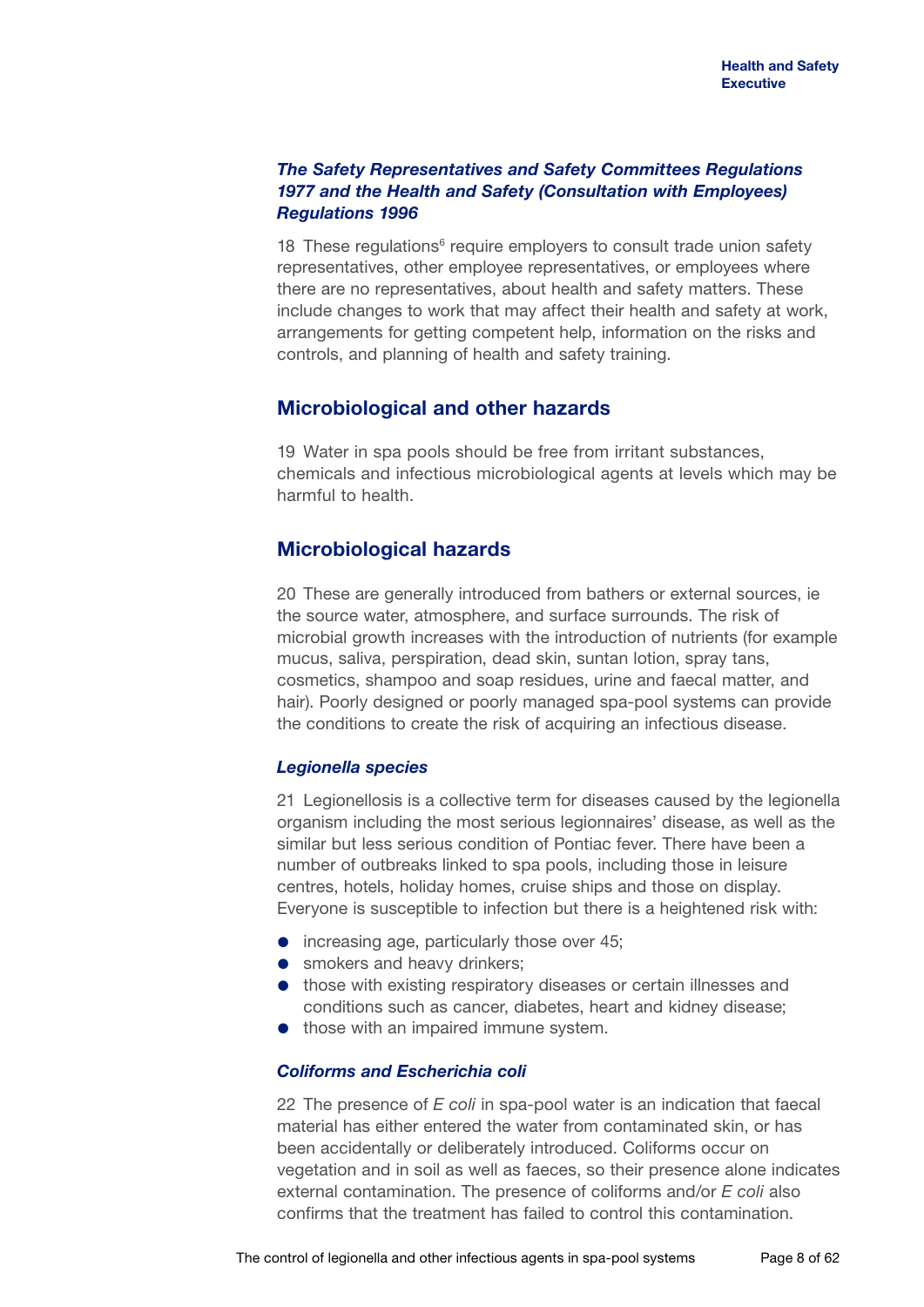### *Pseudomonas aeruginosa*

23 Numerous outbreaks of folliculitis caused by *P aeruginosa* are associated with spa pools and hot tubs. Folliculitis presents as a red rash caused by infection of the hair follicles, usually about 48 hours (range 8 hours–5 days) after immersion in pool water, and is related to the duration of immersion as well as the degree of contamination of the water. Children are generally more susceptible than adults.

#### *Mycobacterium avium and Mycobacterium species*

24 Respiratory disease has been associated with non-tuberculous mycobacteria, particularly *Mycobacterium avium*, in association with spa pools and hot tubs.

#### *Other potential infections*

25 Other infections such as amoebal, parasitic and other gastrointestinal infections, furunculosis (caused by *Staphylococcus aureus*) and *Molluscum contagiosum* (a viral skin infection producing papillomas) have also been associated with using spa pools.

## **Other hazards**

26 The most immediate danger to users is from accidental drowning, resulting from slipping or tripping, or getting caught in fittings such as the outlets. This guidance is not intended to give detailed advice on nonmicrobiological hazards in the workplace, but the main hazards are summarised below and managers should be aware of these and manage the risks associated with them.

### *Chemical*

27 COSHH covers substances that are hazardous to health, including chemicals and products containing chemicals. Risks associated with working with chemicals used in a spa pool, overdosing and disinfection byproducts and inadvertent mixing of incompatible chemicals must be managed. Further guidance is at [www.hse.gov.uk/coshh/basics/](www.hse.gov.uk/coshh/basics/substance.htm) [substance.htm](www.hse.gov.uk/coshh/basics/substance.htm).

#### *Temperature*

28 Prolonged immersion in water above body temperature can lead to delayed shock. The warm temperature of spa pools could pose a risk of ill health to users who are pregnant, have cardiovascular problems, or are subject to fits. People taking medication for cardiovascular and nervous system conditions, and those with physical disabilities, should seek medical advice before using a spa pool. Shortening exposure time and using notices to warn users can help control the risk. While temperature mainly affects users, particularly young children, the high temperature and humidity around the spa pool could also affect people working for long periods close to it.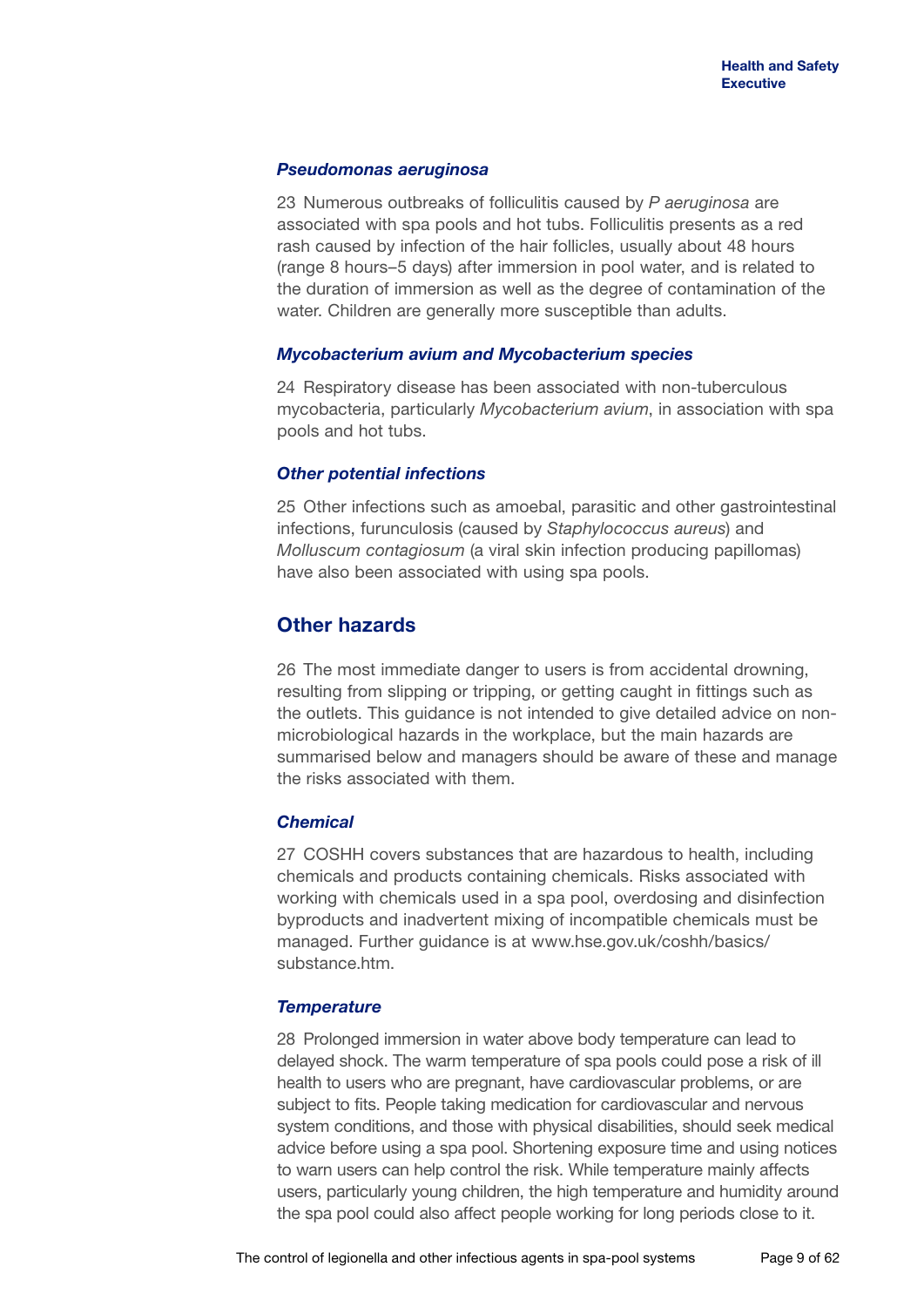### *Electrical*

29 Spa-pool systems should comply with the Electricity at Work Regulations 1989. More guidance on the risk of working with electrical equipment is available at<www.hse.gov.uk/electricity/information/law.htm> and further information on the standards covers wiring for electrical installations in swimming pools and spa pools can be found in BS 7671.<sup>7</sup>

### *Slips and trips*

30 Water in and around the spa pool presents a slip hazard for users and those walking close to the equipment, and obstructions around the spa pool could present a trip hazard. There is a legal requirement to assess the risk from both hazards and guidance is available at [www.hse.](http://www.hse.gov.uk/slips) [gov.uk/slips.](http://www.hse.gov.uk/slips) Additional information on designing spa pools to minimise slip and trip hazards has been produced by the Swimming Pool and Allied Trades Association (SPATA):<www.spata.co.uk>.

### *Confined spaces*

31 A confined space can be any space of an enclosed nature where there is a risk of death or serious injury from hazardous substances or dangerous conditions (eg lack of oxygen). The risk of working in a confined space, for example in and around the balance tank, must be assessed under the Management of Health and Safety at Work Regulations 1999. If the assessment identifies risks of serious injury associated with confined spaces from work in and around the spa-pool system, the Confined Spaces Regulations 1997 apply. Further guidance can be found at <www.hse.gov.uk/confinedspace>.

### *Manual handling*

32 Take care to avoid injuries when handling the spa pool and any heavy and/or awkward loads such as chemical drums, as these can lead to cumulative damage that can be severe and debilitating. If manual handling is required, an assessment must be carried out in accordance with the Manual Handling Operations Regulations ([www.hse.gov.uk/msd/](www.hse.gov.uk/msd/manualhandling.htm) [manualhandling.htm\)](www.hse.gov.uk/msd/manualhandling.htm).

### *Entrapment*

33 There is a risk of suction entanglement and trapping hair or body parts in the spa-pool inlets, outlets and grilles. The risk should be assessed and appropriate control measures used to reduce it, for example by using design features and clearly displayed information to users.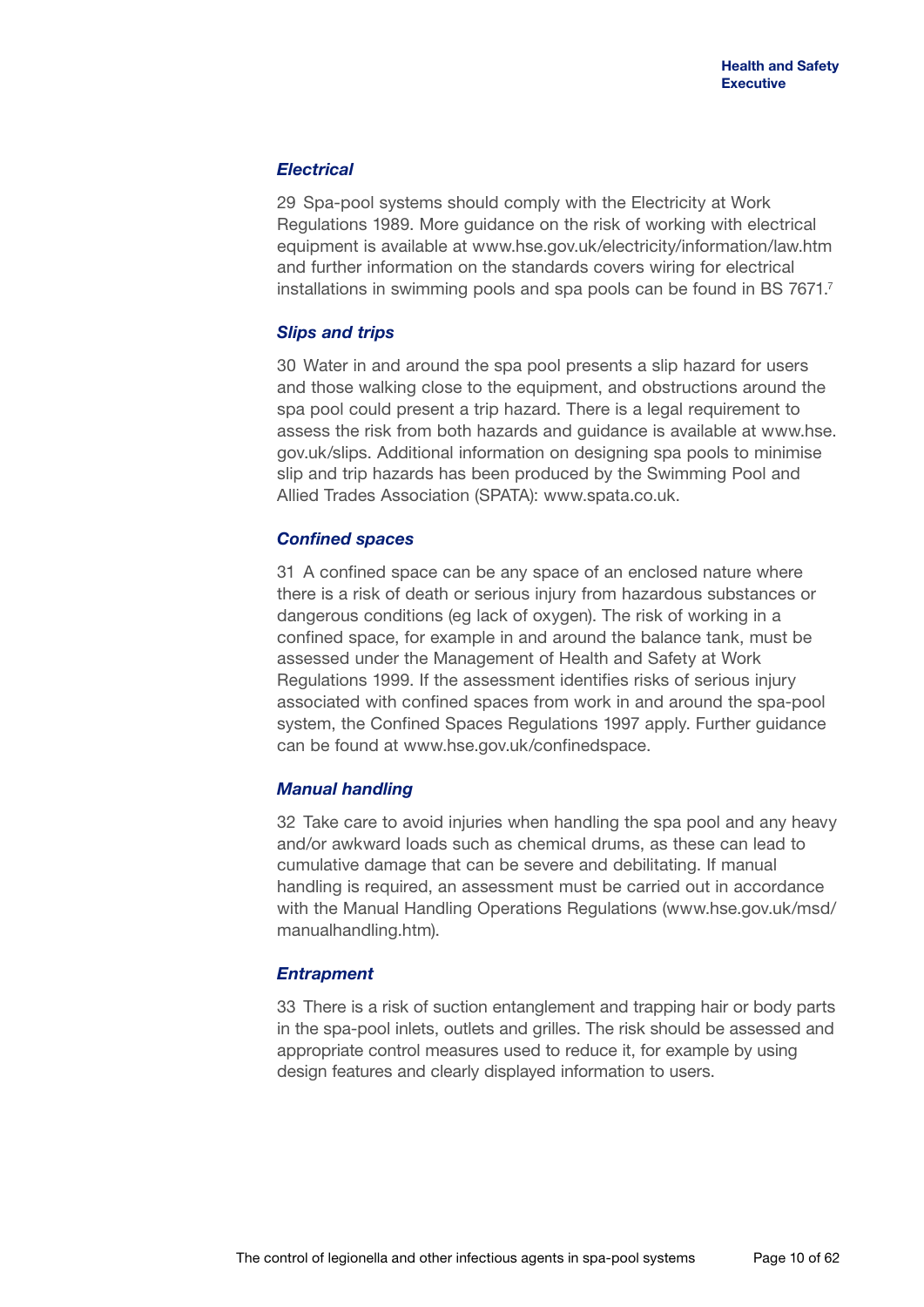## **Identifying and assessing the risk**

34 Before any formal health and safety management system is implemented, the dutyholder is responsible for ensuring a risk assessment is carried out to identify the possible risks. The purpose of the assessment is to enable a decision on:

- the risk to health, ie whether the potential for harm to health from exposure is reasonably foreseeable, unless adequate precautionary measures are taken;
- the necessary measures to prevent, or adequately control, the risk from exposure to legionella and other infectious agents.

35 There are a number of factors that create a risk of someone acquiring an infectious disease from a spa pool:

- **•** presence of infectious agents (eg legionellae) in the spa pool;
- suitable conditions for growth of the infectious agents, eg a temperature of 20–45 °C;
- a source of nutrients (eg organic matter from bathers and from the environment);
- a means of creating and spreading breathable droplets, eg the aerosol created by agitated water;
- **•** presence of people who could be exposed to the infectious agents, eg users, those working on or near the vicinity of the spa pool, or passing near one.

36 If the dutyholder is competent and understands the risks associated with operating a spa pool, they may choose to do the risk assessment themselves. They may need access to competent help and advice, and if this is not available internally it may be sourced externally, ie from a consultant or person experienced in carrying out risk assessments. It is important that they are satisfied that any contractors employed are competent to carry out the tasks to the required standard.

37 The risk assessment enables the dutyholder to show that they have considered all the relevant factors, and the steps needed to prevent or control the risk. The Appendix provides information on the key requirements when assessing the risks associated with spa-pool systems and further information is also available in BS 8580 *Water quality. Risk assessments for Legionella control*. 8 The assessment should consider:

- the source and quality of the supply water, eg from the mains supply or an alternative;
- description of the water system, its component parts and any associated equipment, including an up-to-date schematic diagram and the material used in its construction;
- **•** possible sources of contamination of the supply and pool water, eg biofilms within the pipework, bathers, soil, grass, leaves for outdoor spa pools;
- the normal operating characteristics of the spa pool;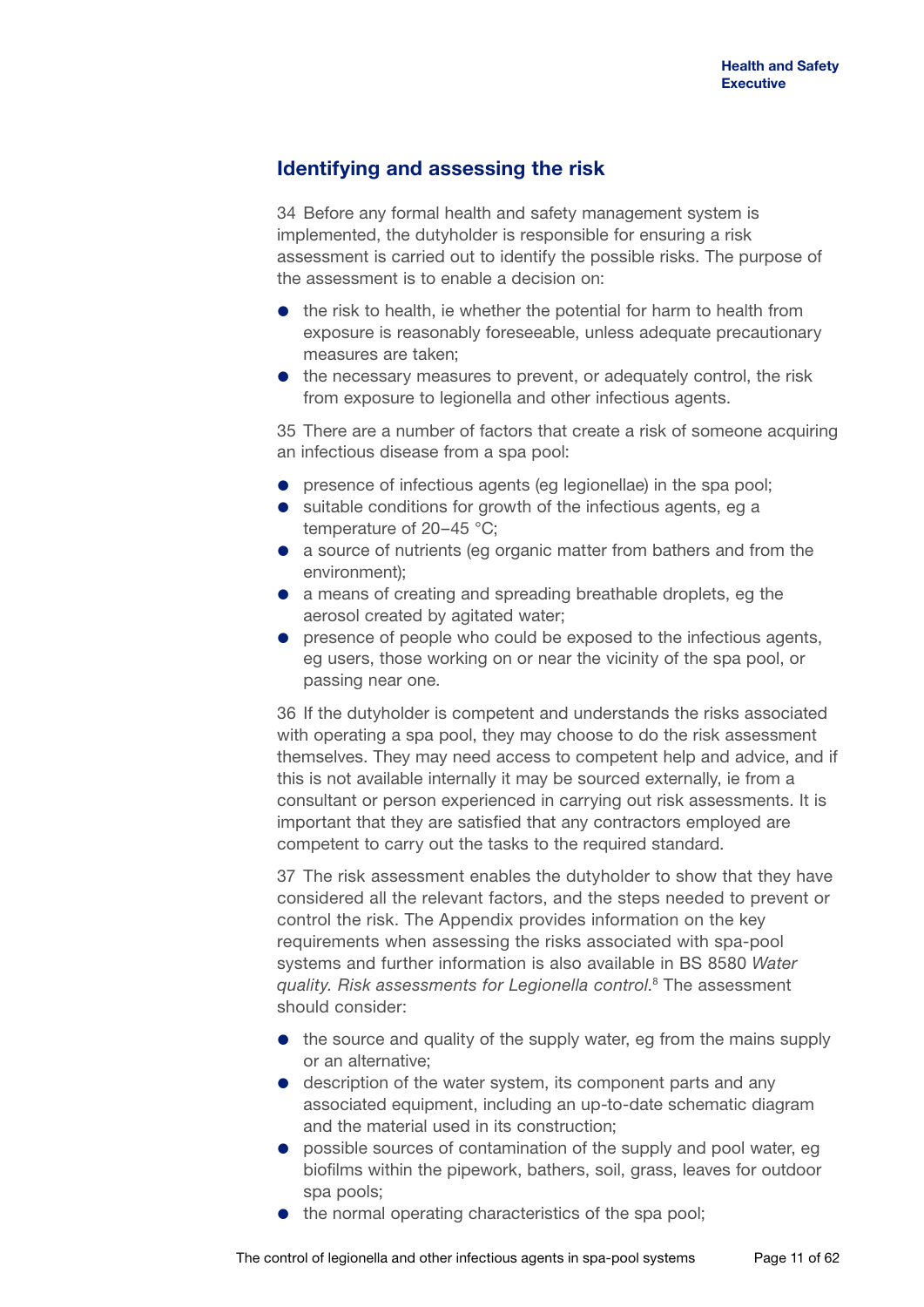- unusual operating conditions, eg dosing pump breakdowns, dosing pipework blockages or power cuts;
- those working on or near the spa pool and susceptibility of users;
- **•** clear allocation of management responsibilities;
- competence and training of key personnel;
- an evaluation of the microbiological and other risks associated with operation, eg infectious agents, slips and trips, manual handling, confined spaces etc;
- safe operating procedures and controls in place to manage and control the risk;
- **•** monitoring, inspection and maintenance procedures:
- **•** results of monitoring, inspection and any checks carried out:
- remedial action to be taken if the scheme and control measures are found to be ineffective;
- arrangements to review the assessment regularly and particularly when there is a reason to suspect it is no longer valid;
- arrangements to deal with accidents, incidents and emergencies.

38 The risk assessment should be linked to other relevant health and safety records, and specifically the written scheme of control.

39 In conducting the assessment, the dutyholder should appoint a competent person (known as the responsible person), to help them meet their health and safety duties and take day-to-day responsibility for controlling the risk identified from infectious agents in the spa pool, ie managing the control scheme. The appointed responsible person should have a clear understanding of their role and the overall health and safety management structure and policy in the organisation. If the necessary competence, knowledge and expertise are not available, the dutyholder may need to appoint someone externally. Further guidance is available in HSE's *Managing for health and safety at work* (HSG65).

40 It is important that the responsible person(s) have sufficient authority, competence and knowledge of the system to ensure all operational procedures are carried out in a timely and effective manner. Those appointed to implement the control measures should be suitably informed, instructed and trained, and their suitability must be assessed. They must be properly trained to ensure duties are carried out in a safe, technically competent manner, and receive regular refresher training. Records of all training, including initial and refresher training, must be kept.

### *Competence*

41 Inadequate management, lack of training and poor communication can be contributory factors in outbreaks of diseases, including legionnaires' disease. It is important that everyone involved in the risk assessment and operation of the spa pool must be competent, trained and aware of their responsibilities. The dutyholder must ensure that suitable and sufficient information, instruction and training are provided. Competence will be a product of sufficient training, experience, knowledge and other personal qualities. Training,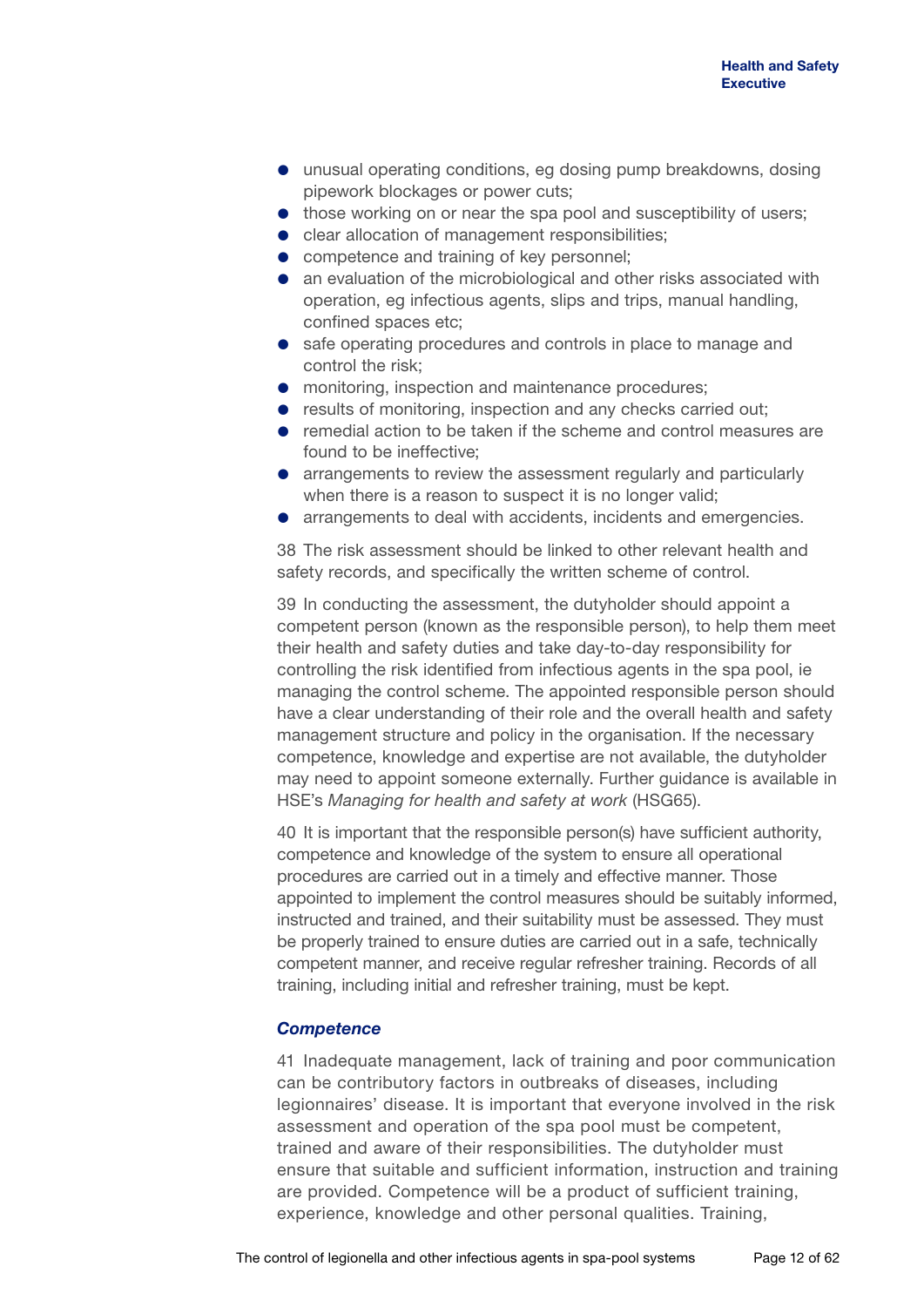including refresher training, is an essential element of an employee's capability to carry out work safely.

42 Employers must consult their employees or their safety representatives on the identified risks of exposure and the measures and actions taken to control the risks. Employees should be given an opportunity to comment on the assessment and control measures. Employers may wish to involve employees and/or safety representatives when carrying out or reviewing the assessment as a way to manage health and safety.

43 The risk assessment is a living document that must be reviewed regularly to ensure it remains up to date and specifically when there is reason to suspect it is no longer valid. An indication of when to review the assessment, and what to consider, should be recorded. This may result from, for example:

- changes to the spa pool, the way it is operated and used:
- changes to the treatment regime;
- changes to the building water system and any impact on the spa pool;
- availability of new information about the risks or control measures;
- the results of microbiological and/or chemical tests indicating control measures are not effective;
- changes to key personnel;
- a case of disease (eg legionnaires' disease) associated with the spa pool.

## **Controlling the risk**

44 To control the risk, a course of action should be devised to manage the system by implementing effective control measures. A written scheme of control should be specific and tailored to the spa-pool system and any associated facilities, plant and equipment covered by the risk assessment (see the Appendix, checklist 2). This could be included in, or part of, the normal operating plan (NOP) which, together with the emergency action plan (EAP), constitutes the pool safety operating procedure (PSOP).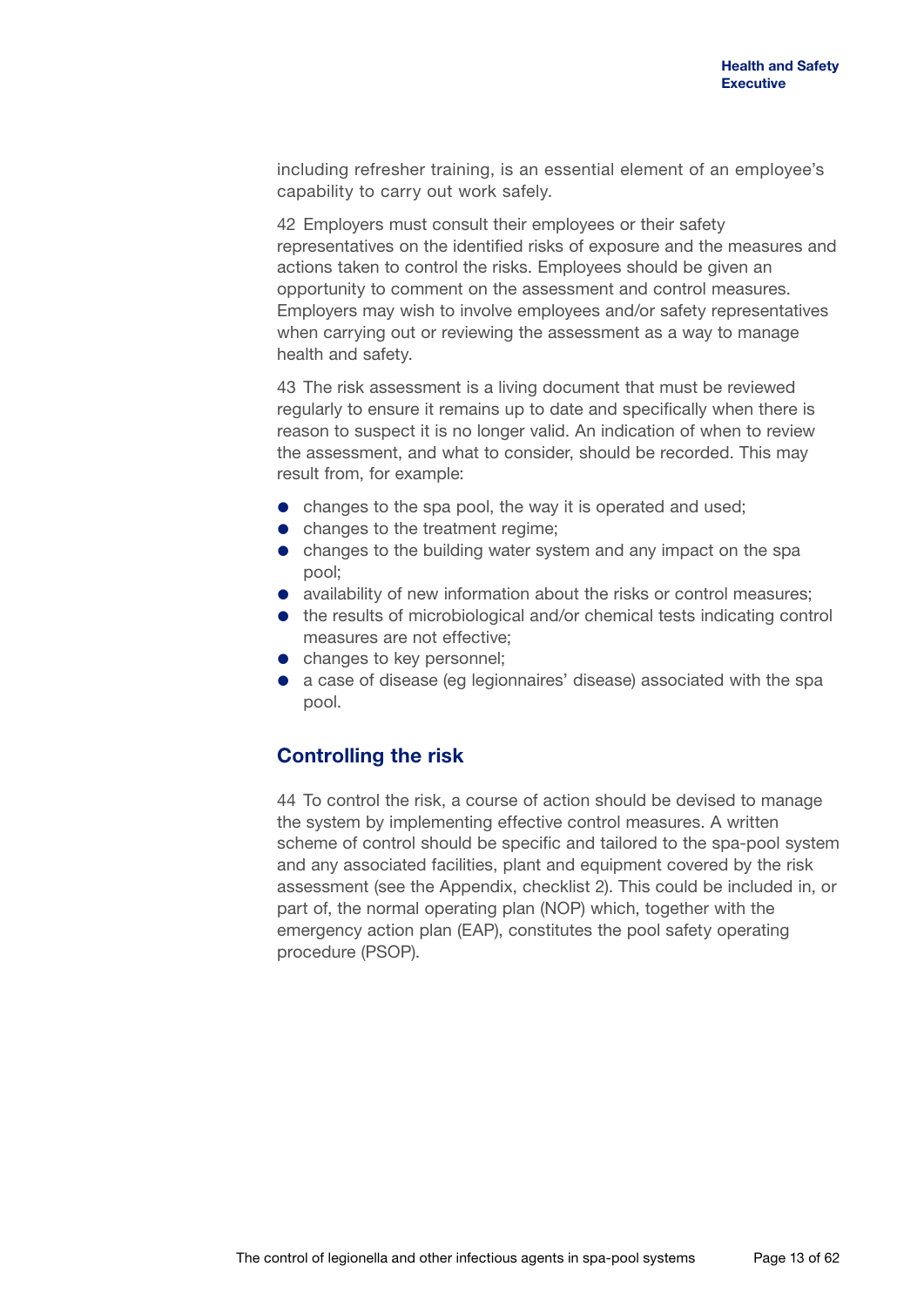### **Information box 1 Pool safety operating procedure (PSOP)**

### Normal operating plan (NOP)

The NOP should set out the way the system operates on a daily basis and should include details of the layout, equipment, manner of use, usergroup characteristics and any hazards or activity-related risks.

#### Emergency action plan (EAP)

The EAP should give specific instructions on the action to be taken, by all staff, in the event of any emergency.

#### How the plans can be kept

The plans can be kept as written documents or stored electronically, provided that employees have access to them and that they are available for inspection by the enforcing authority, if required.

45 The written scheme should specify:

- $\bullet$  the spa pool and associated plant, ie up-to-date schematic diagram;
- the description of the correct and safe operation of the spa pool:
- the control methods and other precautions when operating the spa pool;
- the checks required to ensure the spa pool is operating safely and the frequency of such checks;
- remedial action required when monitoring shows that control measures are ineffective;
- **•** information for users.

46 The following factors should also be considered:

- type, design, size, approximate water capacity and designed bather load of the spa pool;
- source and quality of water supply;
- type of dosing equipment, including the use of any automatic controls, timers, pumps, balance tank(s), air blowers etc;
- **•** pipework and construction materials;
- type of filtration system:
- **•** backwash schedule, if applicable;
- $\bullet$  heat source and design temperature;
- chemical dosing equipment, including chemical separation, personal protective equipment (PPE), chemical storage arrangements;
- type of treatment to control microbiological activity, eg chlorine method used to control pH;
- $\bullet$  cleaning regime accessibility and ease of cleaning, what is cleaned, how and when;
- chemical and microbiological testing regime, including frequency, operating parameters, and actions when the results are outside parameters;
- susceptibility of users;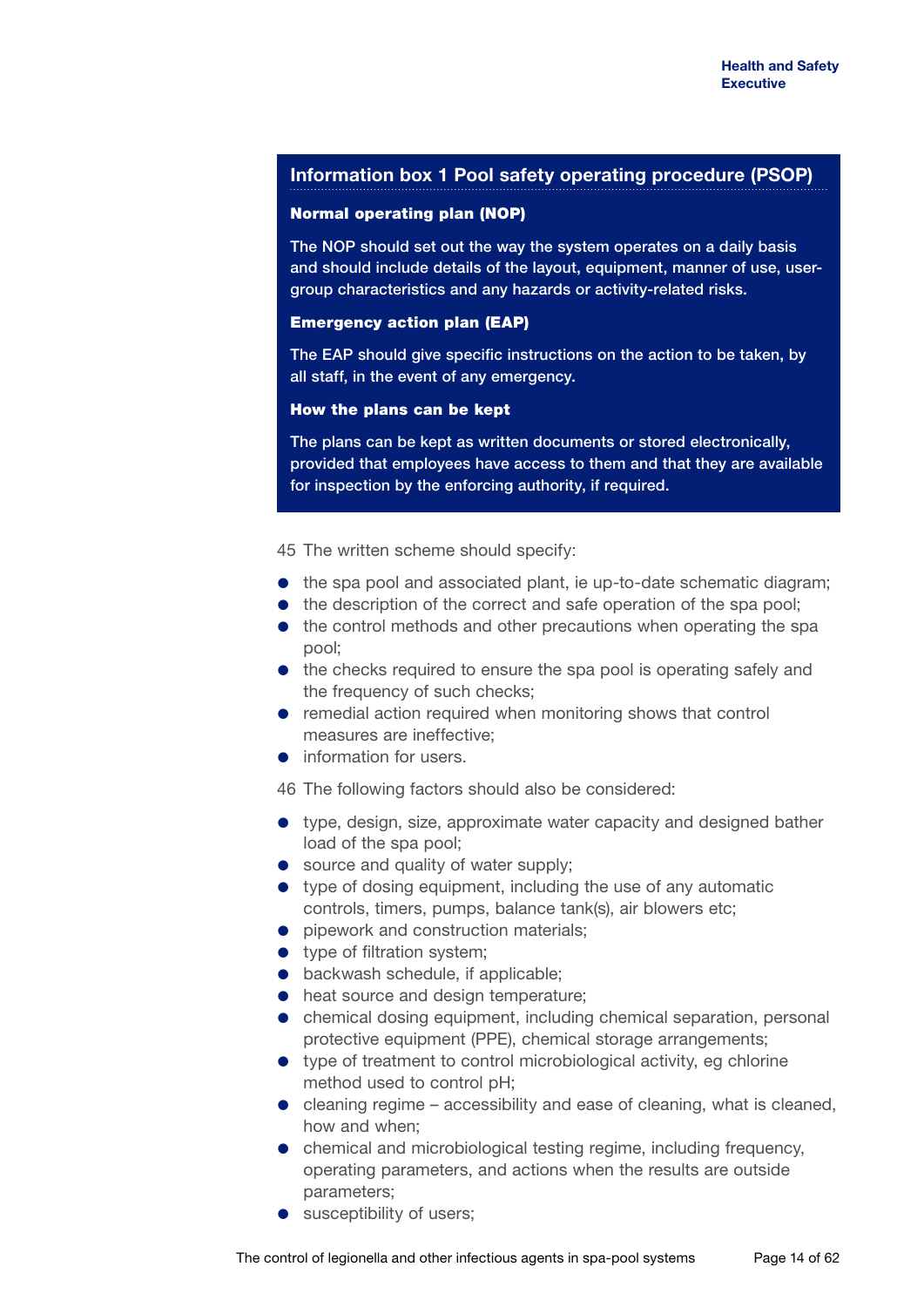- intended use:
- water replacement frequency other than via backwashing;
- actions for repeated adverse monitoring results or contamination incidents and criteria for the closure and reopening of the spa pool.

47 Communication and management procedures are particularly important where several people are responsible for different aspects of the spa pool's operation. Responsibilities and lines of communication should be clearly defined, reviewed and documented to ensure they are effective, and documentary evidence made available for inclusion in internal and external audits. This also applies to external contractors who may be responsible for certain aspects of the control regime.

48 Arrangements should be in place to ensure staffing levels are appropriate while the spa pool is being operated and the responsible person(s) or an authorised deputy are contactable at all times when the spa pool is in use.

49 It is important to ensure that control measures are implemented effectively and this can be achieved by:

- ensuring the design bather load and recommended bather duration is not exceeded;
- **e** encouraging showering before entering the pool;
- regular checks and observations at appropriate intervals;
- **e** ensuring PPE is being used correctly;
- adequate supervision of staff to ensure defined procedures are understood and being followed;
- **•** providing appropriate signage;
- taking prompt remedial action when required.

50 For precautions to remain effective, the condition and performance of the spa pool must be monitored and reviewed. The responsible person should oversee and manage this, although it is acceptable for competent consultants or contractors to provide assistance and advice. The review should include:

- checking the performance of the spa pool and its component parts;
- inspecting the accessible parts for damage and signs of contamination, eg biofilms, the condition of the jets/overflows/grilles etc;
- monitoring to ensure the treatment regime is controlling the growth of infectious agents;
- checking that any modifications are included in the review.

## **Record keeping**

51 Where there are five or more employees, the law requires that the significant findings of the risk assessment must be recorded. If there are fewer than five employees there is no legal requirement to record anything.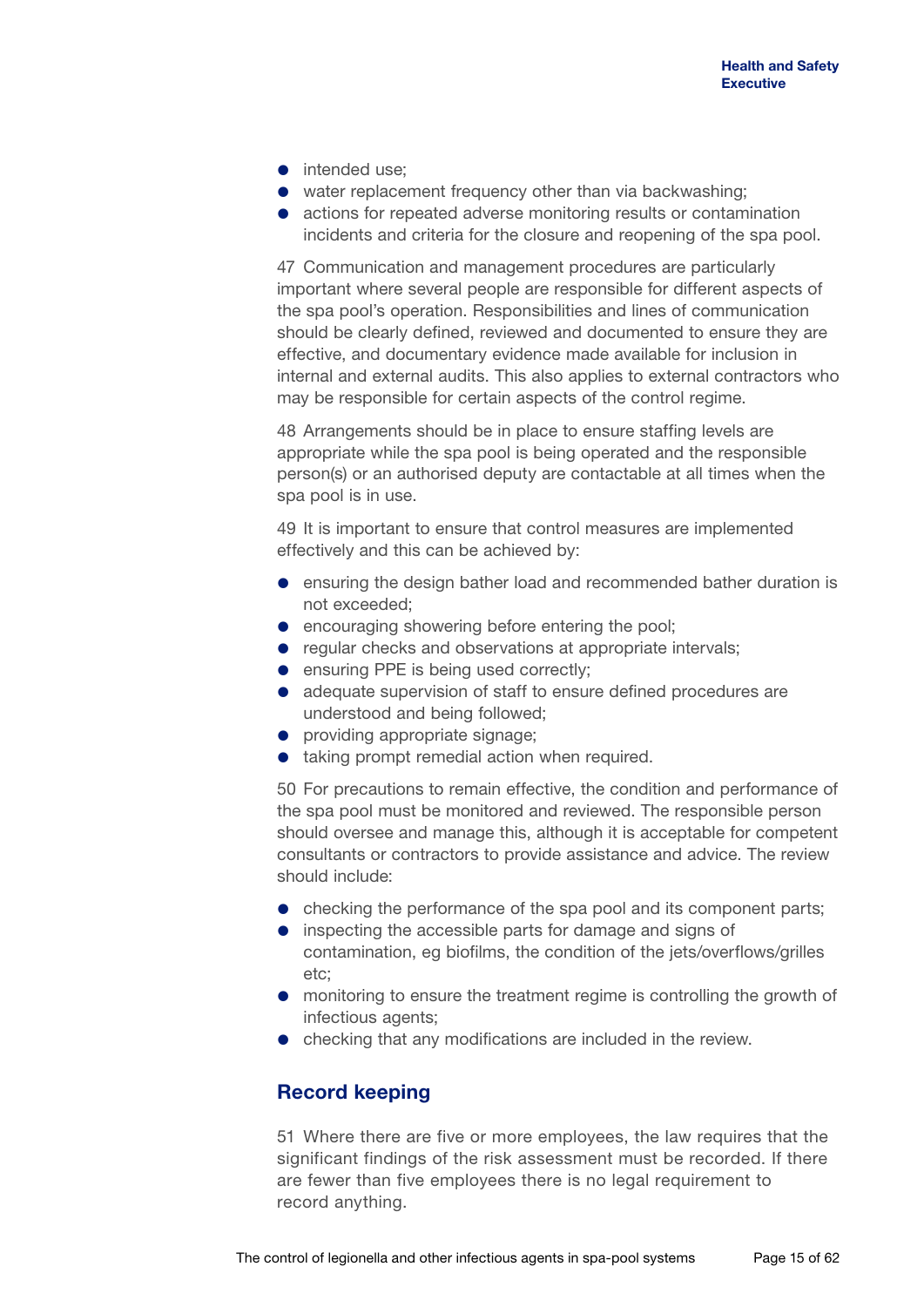52 Records must be kept when managing a spa-pool system and should include the following:

- names of those responsible for conducting the risk assessment, and managing and implementing control measures;
- significant findings of the risk assessment;
- written control scheme and details of its implementation (the normal operating plan or NOP – Information box 1);
- details of the state of operation of the spa-pool system, ie in use/not in use;
- **•** results of any monitoring, inspection, test or check carried out on the spa pool, along with dates such as:
	- results of chemical and microbiological analysis of the spa-pool water;
	- water treatment chemical usage;
	- inspections, checks and records of maintenance on the water system, components and water treatment equipment to confirm correct and safe operation;
	- cleaning and disinfection procedures and associated reports and certificates;
- information on other hazards, eg chemical, slips and trips;
- **•** training records of those who work on the spa pool.

53 Record of the risk assessment must be retained for the period it remains current and for at least two years afterwards, and records kept for monitoring, inspections, testing or checks, should be kept for at least five years.

54 Records, written or electronic, should contain accurate information about who did the work and when it was carried out. All records should be signed, verified or authenticated by a signature or other appropriate means.

## **Dealing with accidents, incidents and emergencies**

55 The dutyholder must establish procedures to deal with situations involving serious and imminent danger where an employee, user or visitor is, or could be, exposed to a hazardous substance beyond that associated with normal day-to-day activity. This could be exposure to a chemical used to treat the water following a significant spillage, inappropriate mixing of chemicals or exposure to infectious agents from the spa pool.

56 The emergency procedures are often referred to as the emergency action plan (EAP), and form part of the pool safety operating procedure (PSOP) – see Information box 1.

57 The response to an emergency should be proportionate to the risk, for example a small chemical spillage may not require full evacuation of the whole premises but detecting certain levels of bacteria in the spapool water could require it to be closed down.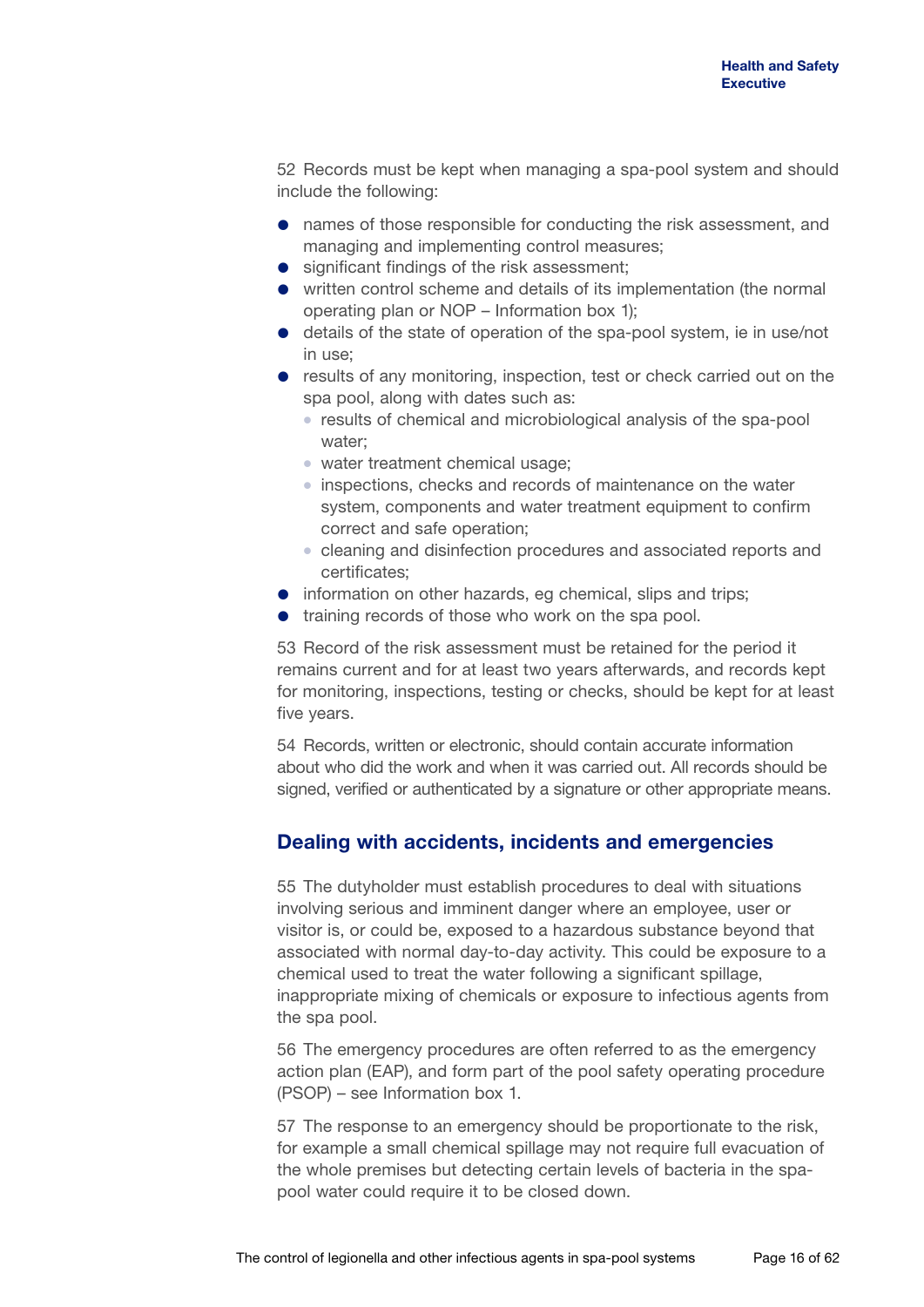58 The emergency procedures should provide sufficient information to:

- $\bullet$  mitigate the effects of the incident;
- **.** limit the extent of any risks to health of the people working on or near and using the spa pool;
- **•** restore the situation to normal as soon as possible;
- verify that remedial action has been effective;
- review factors which led to the incident and implement actions to prevent recurrence.

59 The EAP should include the following details:

- the identity of the relevant hazardous substances present, where they are stored and used, and the estimated amount in the workplace on an average day – this would be relevant for the water treatment chemicals;
- **•** foreseeable types of accidents, incidents or emergencies that might occur with the hazardous substances on the premises including chemical and microbiological ones, eg spills or microbial growth in the spa-pool water;
- special arrangements to deal with the emergency situations not covered by general procedures;
- safety equipment and PPE required when dealing with an emergency;
- **•** first-aid facilities sufficient to deal with an incident until the emergency services arrive, and location of the facilities;
- the role, responsibilities and authority of the people nominated to manage the accident, incident or emergency, eg person(s) responsible for shutting the spa pool down;
- **•** procedures for employees to follow, such as clearing up and safely disposing of any hazardous substances or contaminated cleaning equipment;
- **•** regular safety drills;
- **•** special needs of all employees, visitors or spa pool users, eg procedures to ensure safe evacuation.

60 The EAP should be regularly reviewed and updated, specifically when circumstances change, for example where a new disinfectant is used. A record of procedures must be kept and be readily accessible. If appropriate, emergency procedures should be displayed in prominent positions in the workplace for employees or spa-pool users to read.

## **Responsibilities of designers, manufacturers, importers, suppliers and installers**

61 Designers, manufacturers, importers, suppliers (including hirers) and installers must ensure the spa pool is designed, constructed, tested, installed and commissioned so that it will be safe and any risks to health are controlled when it's used. They must also provide adequate information for the user about the risks of the product. This should be updated if any new information about significant risks to health and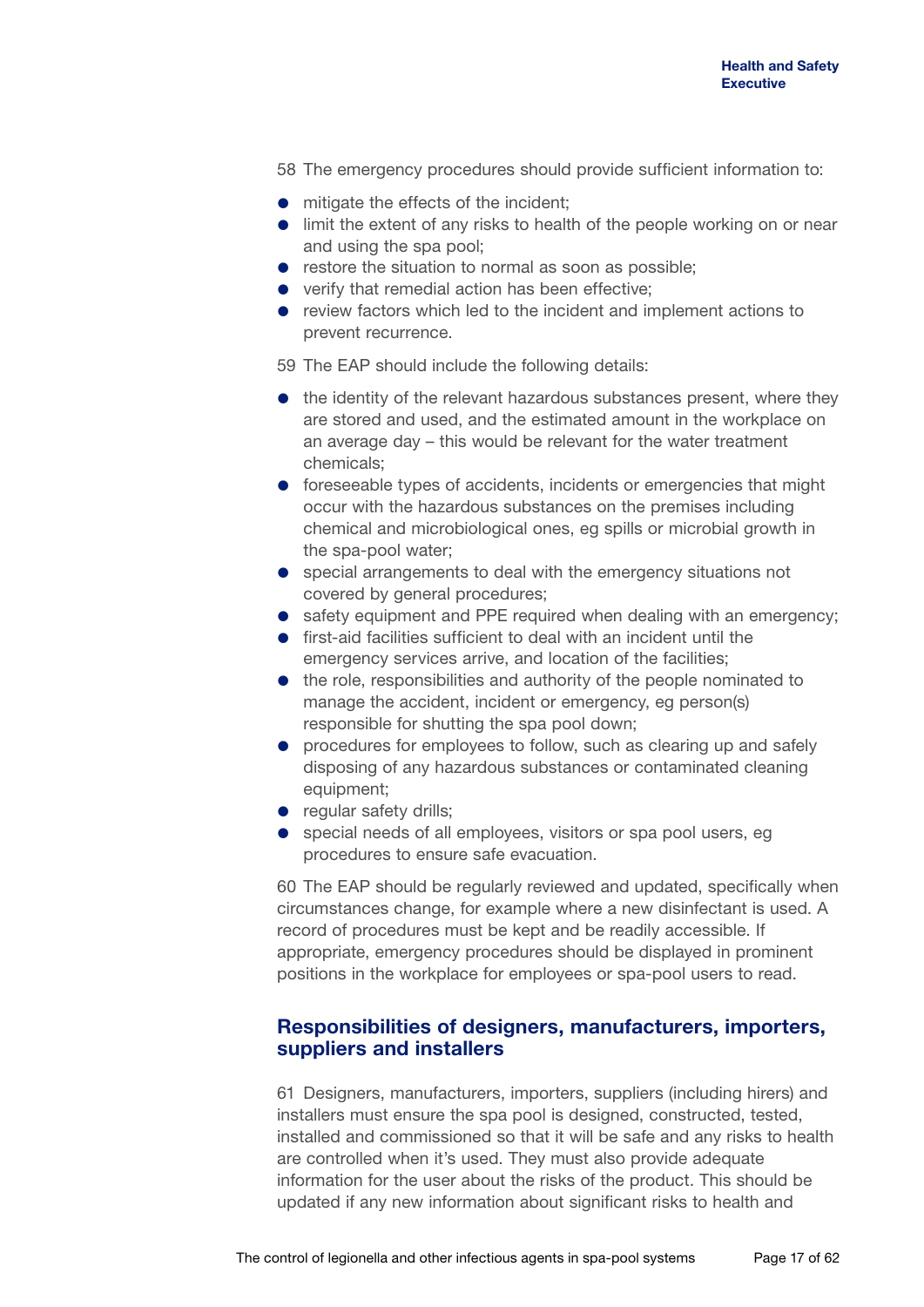safety becomes available. Plumbing fittings and pipework etc must comply with the requirements of the Water Supply (Water Fittings) Regulations 1999<sup>9</sup> and, in Scotland, the Water Supply (Water Fittings) (Scotland) Byelaws 2014.10

62 Suppliers of spa pools and services, including consultancy and water treatment services, should, so far as reasonably practicable, ensure that measures intended to control the risk of exposure to infectious agents are designed and implemented so that they are safe and any risks to health are controlled.

### **Information box 2 Relevant legislation**

#### HSW Act, Sections 3 and 6

This places a duty on any person who designs, manufactures, imports or supplies articles or substances for use at work, to ensure that they are safe and without risks to health at work and that any information related to the article or substance is provided.

It also places general duties on employers and the self-employed to conduct their undertakings in such a way as to ensure, so far as is reasonably practicable, that people other than themselves or their employees are not exposed to risks to their health or safety. They should also provide adequate information regarding any aspects of their products or services that might affect their health and safety.

### Consumer Protection Act (CPA) 198711

Consumers have the right to expect their purchased spa pool to:

- be of satisfactory quality, that a person would reasonably expect given the description, price and other relevant circumstances;
- $\bullet$  be fit for purpose, ie it can be used for the purpose expected;
- match its description (verbal or written), and if the spa pool is chosen after seeing a sample it must match this.

It is a criminal offence for a trader to put a false description on goods.

### General Product Safety Regulations 199412

These regulations have replaced Section 10 of the CPA and apply to products supplied to consumers for their private use and to all those in the business supply chain who are established and supply consumer goods in the UK. Suppliers include 'producers' or 'distributors'.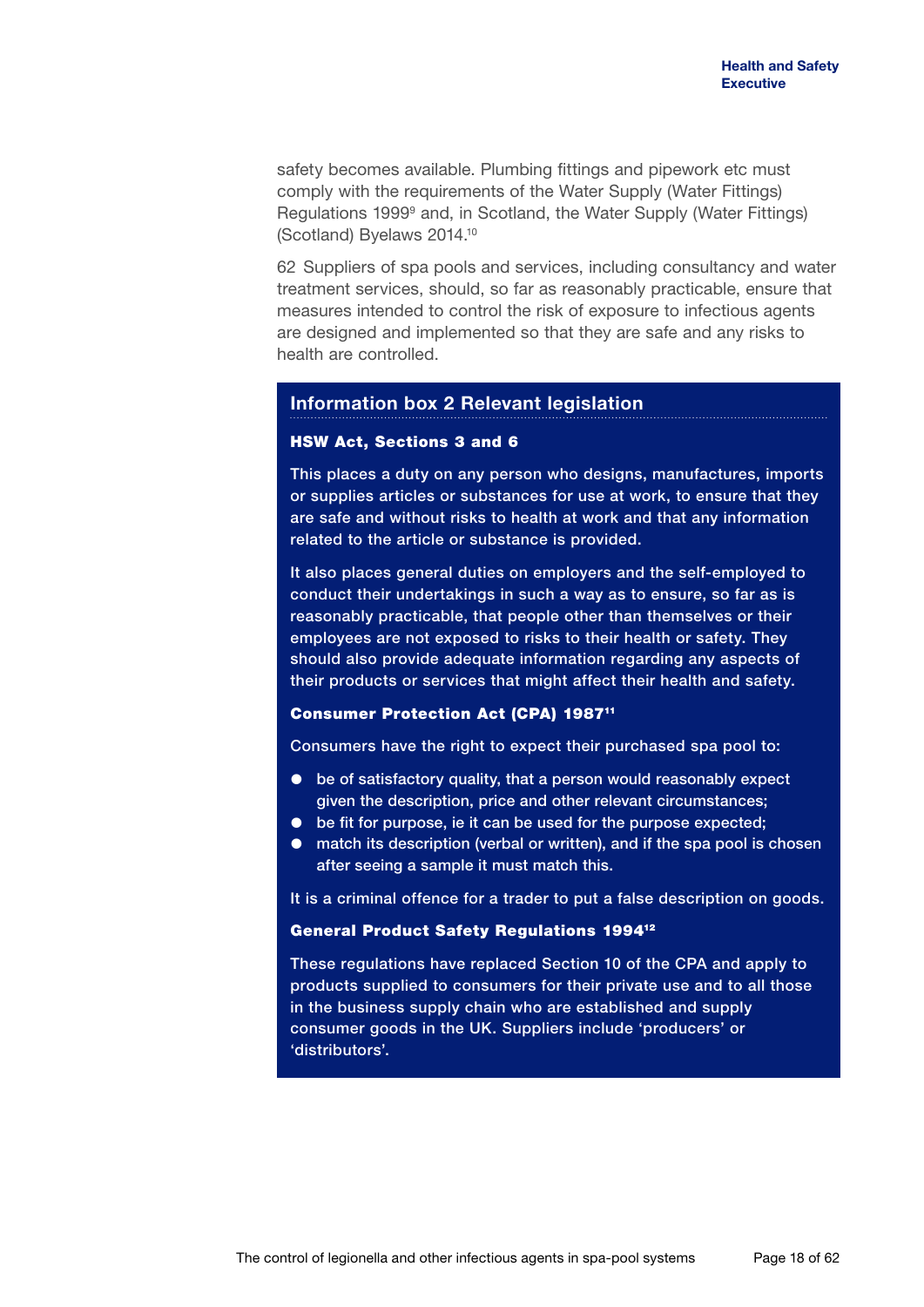Producers are required to:

- $\bullet$  only place on the market safe products within the limits of their activities;
- **•** provide relevant information to customers;
- take measures to keep themselves informed of the risks that products may present and take appropriate action, eg withdraw products from the market if necessary.

Distributors are required to act with due care to help ensure that products supplied by them are safe. A 'safe product' under the regulations presents either no risk or only minimum risk compatible with the product's use.

## **Health and safety law – holiday parks and lets**

### *Holiday parks – privately owned units*

63 The HSW Act does not apply to the private owners of spa pools and hot tubs installed in a holiday park unit where there is no financial gain and they are for the exclusive use of the owner, family and occasional guests. To ensure its safe use, the spa pool or hot tub should be used and maintained in accordance with the manufacturers' instructions.

### *Holiday parks – site owners' duties*

64 Section 3 of the HSW Act imposes a duty on an employer (or selfemployed person) to avoid exposing people who are not their employees to health and safety risks. So the site owner of the holiday park should:

- **for private owners** liaise with the owner to ensure the safe use and maintenance of the hot tub and direct them to relevant information and guidance, including the manufacturers' instructions, on its safe use and the risks posed to both themselves and to others from legionella (see paragraph 75);
- **for the sale and rental of spa pools and hot tubs on site** take reasonable steps to ensure the risk of exposure from infectious agents, including legionella, is understood, managed and controlled. This would be considered part of the site owner's business undertaking.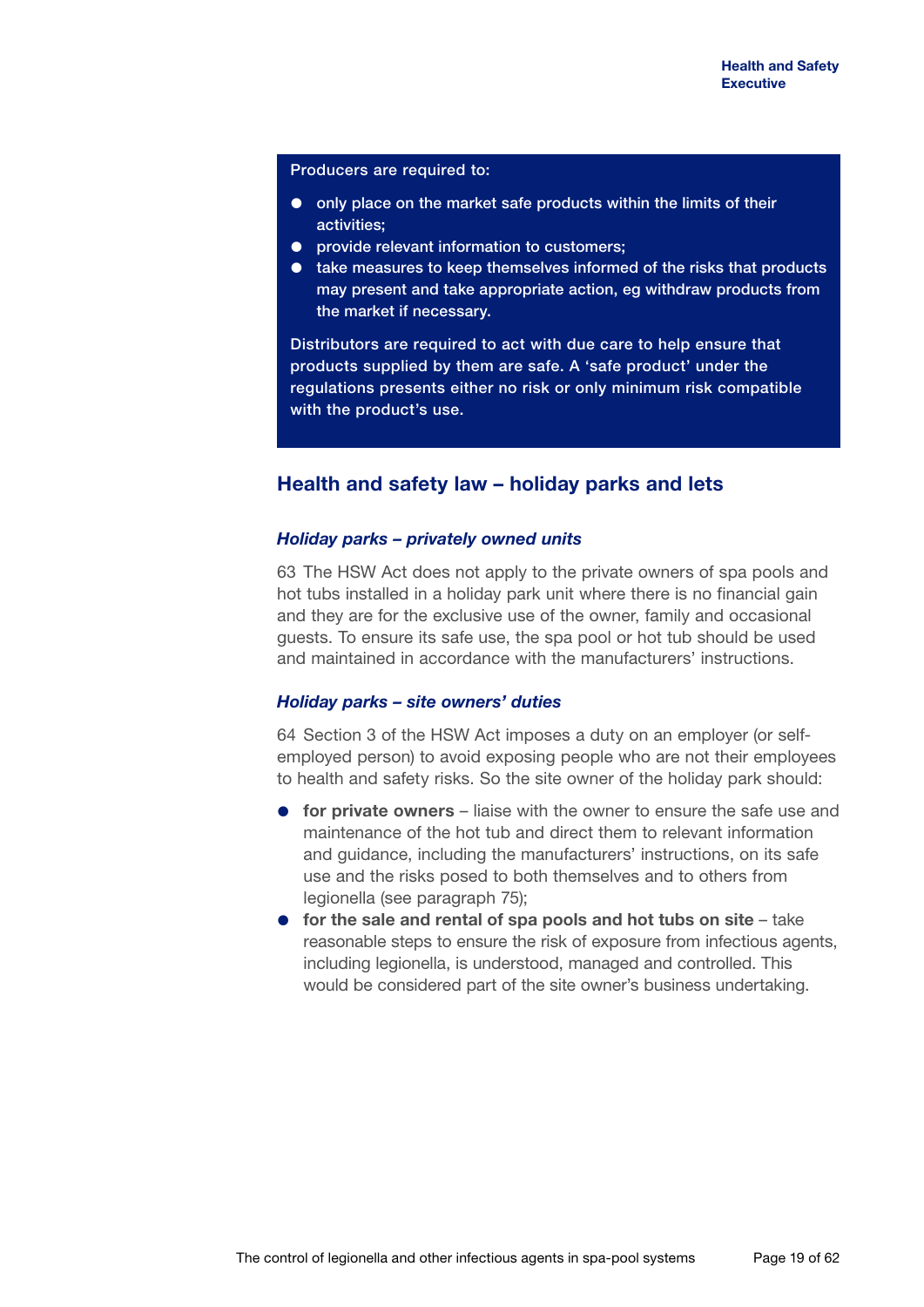## Section 2: Types and settings

65 This section is intended to provide definitions for the variety of spapool systems or spa-pool-like units and the various settings in which they may be installed and used. The type, design and intended use of the spa pool in relation to the setting in which it is being used should be considered as part of the risk assessment process. Further information on the factors that should be considered as part of the risk assessment process can be found in Section 1 Legislative requirements and the checklists in the Appendix.

## **Types of spa-pool systems**

66 Common terms associated with spa pools are hot spa, hot tub, whirlpool spa and portable spa. Jacuzzi<sup>®</sup> is the registered trade name of a specific manufacturer and should not be mistaken for a generic name for spa pools.

67 There are other installations such as:

- compact spa-pool installations that have been designed often with air induction and a counter-current exercise unit;
- joined swimming pool and spa pool compartments to enable swimming in a confined area; or
- **•** larger volume spa-pool installations with air induction, often in conjunction with a variety of water features.

68 Where domestic-type spa pools are used as a business activity, the bather load is restricted to a discrete group of users.

### *Bespoke spas*

69 A bespoke spa pool is built in situ using standard, factory-built parts which may be modified or added to on site. Bather loads, water temperature and the size of the pool may vary greatly but usually they have a higher bather load and are in a commercial setting (defined below). These pools typically have either an overflow or deck-level spa with a separate filter and continuous chemical feeder system (see Figure 1 on page 26). The design includes a separate balance tank generally located in the plant room. The complexity of the design features, any associated equipment and the aerosol exposure must be considered during the risk assessment and will require enhanced levels of control and monitoring.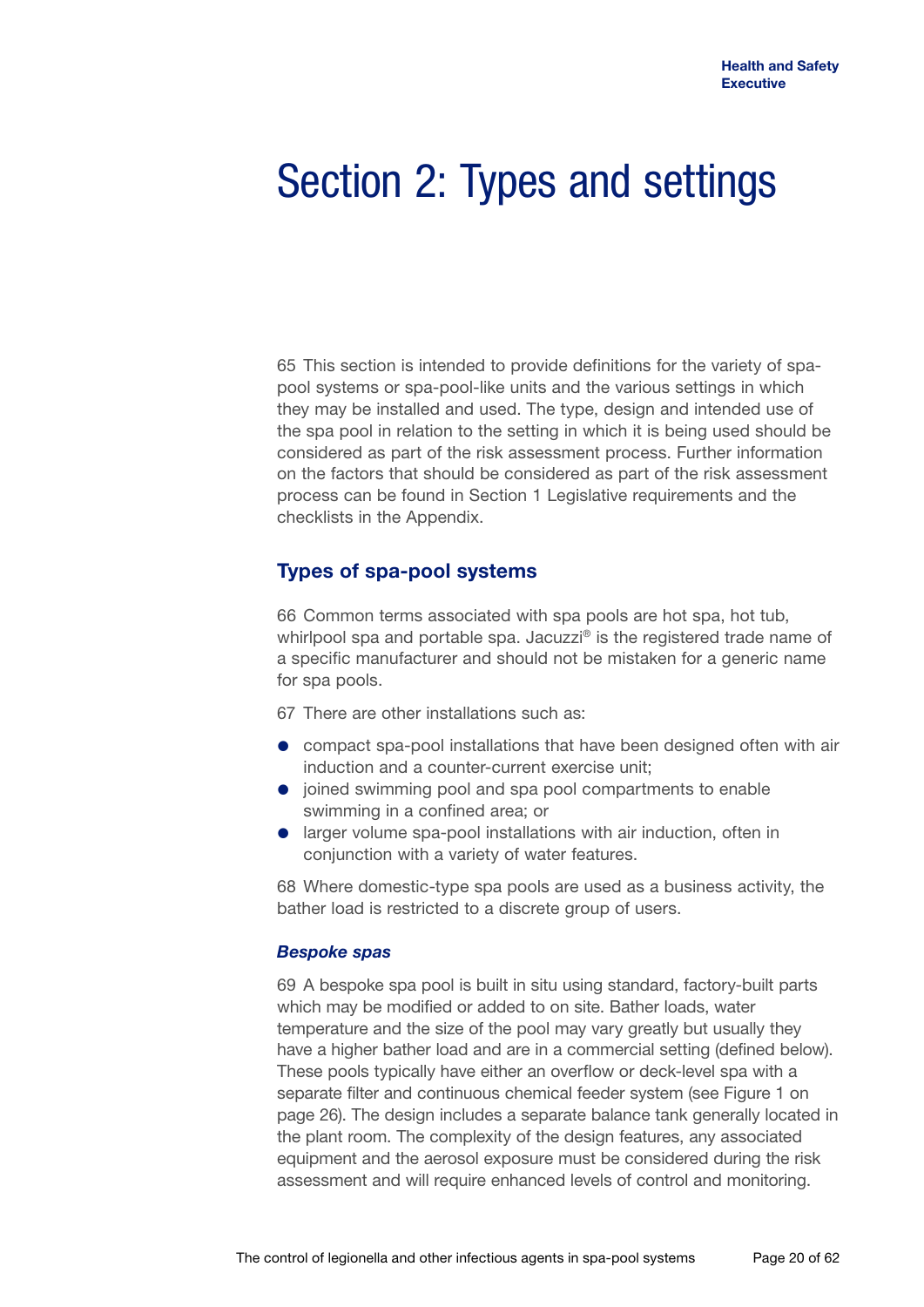### *Hot tubs*

70 A hot tub is a self-contained factory-built unit for indoor or outdoor use and is designed for sitting in. They are typically filled with treated water, maintained at a temperature above 30 °C, fitted with air jets and aerated (see Figure 2 on page 27). They are generally designed for a small number of discrete bathers where the water is not changed, drained or cleaned after every use. Hot tubs are not for swimming in and do not have a balance tank. These are likely to be small units but with regular daily usage and the above factors, along with the turnover of water, must be considered as part of the risk assessment.

### *Whirlpool baths*

71 Whirlpool baths are designed for one or two bathers where the water is not treated, and are intended to be filled and emptied after each use. Whirlpool baths are usually fitted with water jets, which can be angled in use. In addition, there is usually an air track in the floor of the bath, powered by an air-blower system and/or air may be introduced to the water jets.

72 Whirlpool baths have the potential for similar problems to spa pools, such as the formation of biofilms within the pipework system associated with the air and/or water booster jets, and should be regularly disinfected. Such factors must be considered as part of the risk assessment process.

### *Natural spa pools*

73 In these spa pools the water is untreated, but this in itself can pose potential health and safety implications. The water for natural spas should be shown to be of satisfactory microbiological quality before their construction. They must be managed to control the risk of exposure of bathers and others to infectious agents. This will usually require the natural spa pool to be managed in the same manner as any other commercial spa pool. Managers of natural spa pools should, therefore, follow the guidance on control measures provided in this guidance document, but alternative control strategies may also be used if proven to be effective.

## **Spa-pool settings**

74 Spa-pool systems are fundamentally used in the following settings:

- domestic privately owned:
- domestic installed and used as part of a business activity;
- commercial installed in a commercial establishment or public building.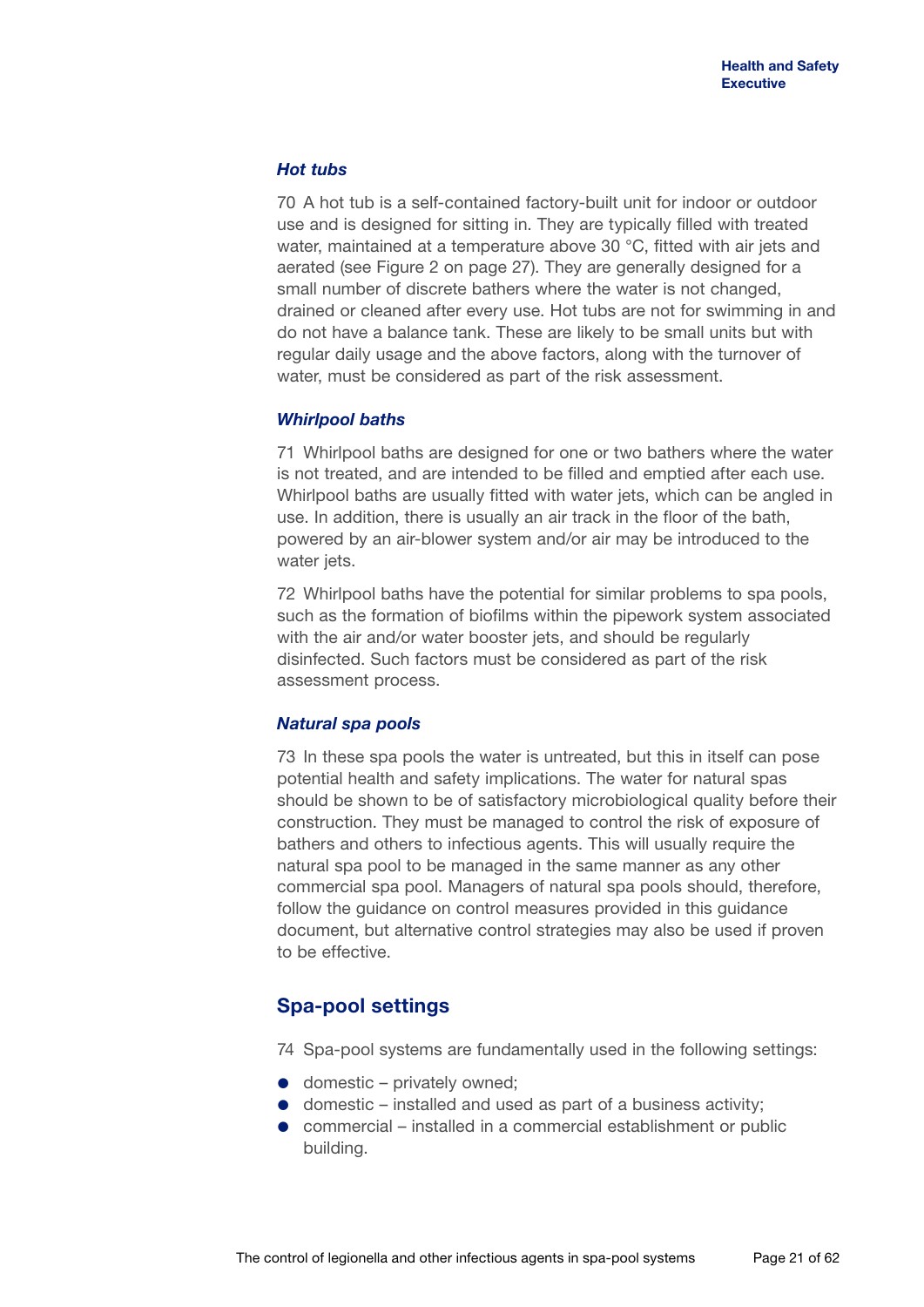### *Domestic-type spa pools – privately owned*

75 Spa pools or hot tubs installed in domestic homes or privately-owned properties (for example, in a private holiday home) for which there is no financial gain, ie they are not available for rent or let and are for the exclusive use of the owner, family and occasional guests, and are not subject to the HSW Act. The operational use of such systems does not therefore fall within the scope of this guidance.

### *Domestic-type spa pools – used as a business activity*

76 Domestic-type spa pools or hot tubs used as part of a business activity (eg in a holiday park rental unit or hotel bedroom(s) with their own dedicated spa, or as part of a rental agreement for a single family or group use) are subject to the general duties under the HSW Act. There is a legal requirement for these systems to be managed and controlled in proportion to the risk and the risk assessment should consider the type of pool and its use. Domestic-type spa pools are for use by a small, discrete group of people at any one time and are typically:

- of either a rigid or inflatable/foam-filled structure with freeboard and skimmer;
- systems where the water should be changed after each rental/week, whichever is the shorter;
- **•** disinfected using bromine or chlorine through the use of an inline disinfectant feeder.

77 These spa pools are not suitable for medium or large-scale business use (ie large numbers of casual bathers and/or unrelated groups), or for commercial activity, as design features and systems for control are unlikely to be sufficient to cope with user demand.

78 Design bather load is a key characteristic and should be considered as part of the risk assessment to achieve effective control. There are circumstances in which a domestic-type hot tub would be unsuitable, and a commercial-type spa pool should be used. These include any settings where there is potential for a higher bather load and/or there is continuous bather use, for example party spas, entertainment spas, or similar – or where several accommodation units have shared access to a spa pool, eg at a holiday park or large hotel.

79 Where the use of a commercial-type spa pool is not possible or practicable (eg hot tubs used for cinema screenings), the risk assessment must consider the bather load and take into account the characteristics of the spa pool and the control measures required to effectively manage the risk in this setting. After each period of hire, the spa pool should be completely drained, cleaned, refilled, disinfected and drained again. When stored, the spa pool should be dry, including the insides of the pipework, as far as practicable.

80 There have been significant outbreaks associated with spa pools on display. Where a domestic-type pool is on display at a showroom or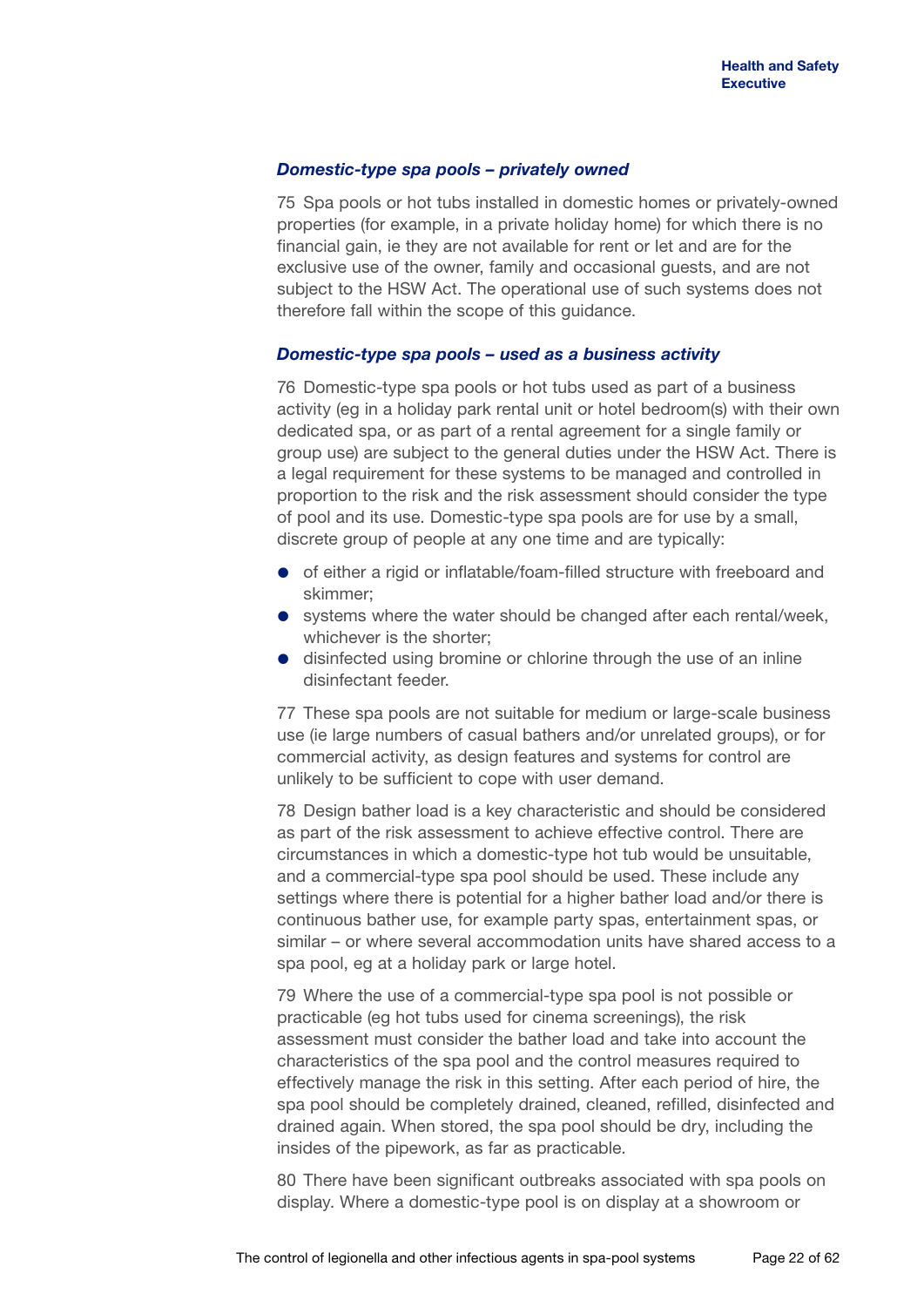exhibition, the design bather load would not apply to the risk assessment as the pool should be displayed empty of water and there would be no intended bather use. However, if it is filled, the risks posed to individuals who work with or pass in close proximity to the spa pool must be considered and must be treated and controlled.

### *Commercial-type spa pools*

81 These are designed for higher bather loads and are subject to the general duties under the HSW Act. They are generally installed in a commercial establishment or public building. Typical commercial settings, where there is a higher number of users than for domestic-type spa pools and the number of bathers cannot be clearly anticipated or recorded, include hotels and holiday accommodation (where the pool is a shared facility), health clubs, beauty salons, sports centres and clubs, and swimming-pool complexes. Spa-pool systems for commercial use are generally characterised by the following:

- a deck-level overflow:
- greater numbers of users exposed for longer periods of time requiring increased levels of control and monitoring;
- a separate filter and continuous chemical feeder system;
- a balance tank and plant room.

### *Healthcare*

82 Healthcare premises, residential or care homes can feature spa pools, including whirlpool baths, used for medical or therapeutic purposes. Special consideration should be given to patients or occupants in a healthcare setting (healthcare premises, residential or care homes), where they may be exposed to a spa-pool system and a potential source of waterborne infectious agents. This document should therefore be read in conjunction with HSE's HSG274 Part 2 *Special considerations for healthcare* and the Department of Health's specific guidance for healthcare premises: [www.gov.uk/government/publications/](www.gov.uk/government/publications/hot-and-cold-water-supply-storage-and-distribution-systems-for-healthcare-premises) [hot-and-cold-water-supply-storage-and-distribution-systems-for](www.gov.uk/government/publications/hot-and-cold-water-supply-storage-and-distribution-systems-for-healthcare-premises)[healthcare-premises.](www.gov.uk/government/publications/hot-and-cold-water-supply-storage-and-distribution-systems-for-healthcare-premises)

83 A local risk assessment should consider the number and nature of any 'at risk' patients or residents, as there may be factors which increase their susceptibility to legionnaires' disease. Such factors include increasing age, those with existing respiratory diseases or certain illnesses such as cancer, diabetes, kidney disease, and those with impaired immune systems. The risk assessment should inform the overarching water safety plan, and it is important that the Water Safety Group has access to expert advice on any risks posed by spa pools and how to operate and maintain them safely.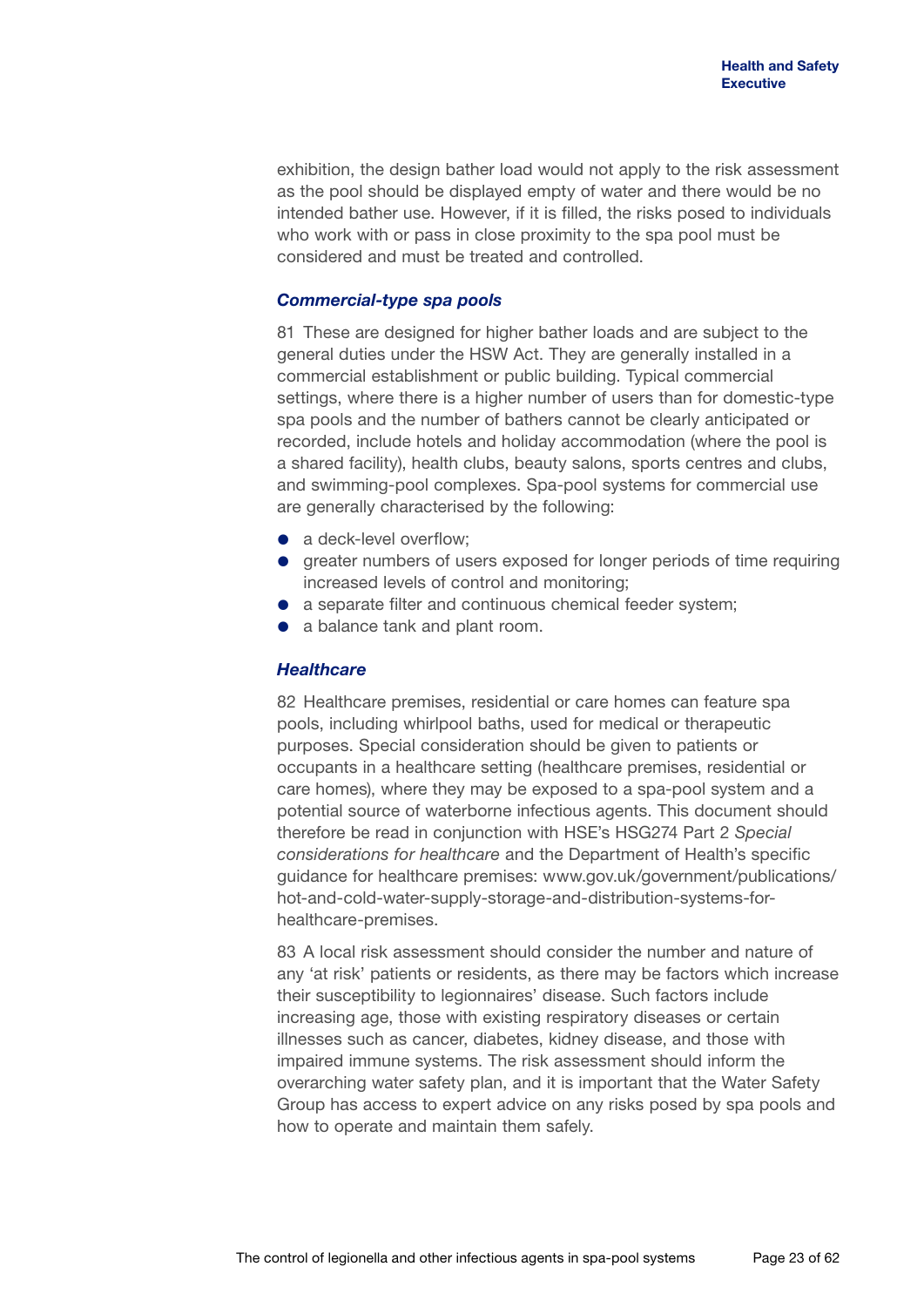## Section 3: Design and commissioning

84 This section gives a description of the characteristics, design, construction and commissioning of spa pools. They are designed in different shapes, sizes and with different configurations of plant and equipment, and the setting in which they are intended to be used should be taken into account in the risk assessment. Spa pools, and any modifications made to them, should be designed with safe operation and maintenance in mind. In particular, all parts should be easily and safely accessible for all essential maintenance tasks and in a way that readily allows for cleaning and disinfection of all wet surfaces. Where spa pools with a higher bather load are sited indoors, consider the dehumidification/ventilation of the area around the spa pool.

## **Design**

85 Spa-pool systems should be designed and constructed to be safe, and minimise risks to health and should comply with:

- Classification, Labelling and Packaging Regulations 2015;<sup>13</sup>
- **•** Construction (Design and Management) Regulations 2015;<sup>14</sup>
- European Biocidal Products Regulation (EU) 528/2012;
- Water Supply (Water Fittings) Regulations 1999 and, for Scotland, the Water Supply (Water Fittings) (Scotland) Byelaws 2014;
- The Private Water Supplies Regulations 2009,<sup>15</sup> in England, the Private Water Supplies (Wales) Regulations 2010;<sup>16</sup> or the Private Water Supplies (Scotland) Regulations 2006;<sup>17</sup>
- BS EN 806 (Parts 1-5) Specifications for installations inside buildings conveying water for human consumption;18
- BS 8558 Guide to the design, installation, testing and maintenance of services supplying water for domestic use within buildings and their curtilages.19
- 86 The design of the spa pool should take into account:
- **·** location;
- design bather load:
- source water quality;
- **o** drainage and water replacement;
- access for cleaning, operation and maintenance;
- **•** balance tank (if appropriate);
- plant location;
- **·** filtration;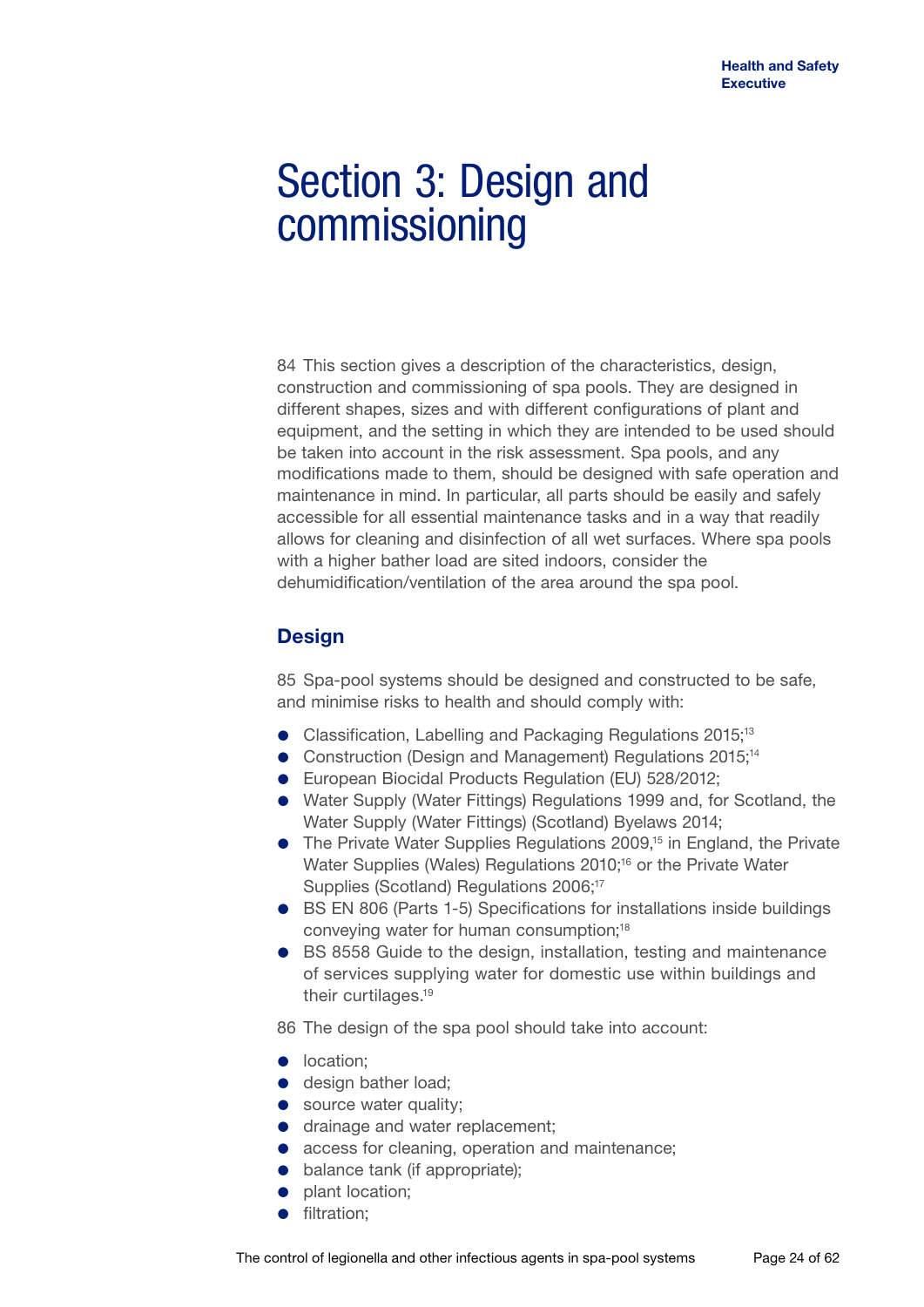- chemical treatment and storage areas;
- **•** circulation rate and circulation hydraulics;
- **turnover period:**
- **•** materials of construction:
- prevention of deadlegs.

### *Construction*

87 Spa pools and associated pipework and equipment should be constructed from materials appropriate for their intended use. They should be supported to ensure minimal movement or flexing of the shell to prevent damage and facilitate effective drainage. Surfaces should be smooth and free from defects that would otherwise support microbial growth. All water fittings used in the construction of systems must comply with the requirements of Water Supply (Water Fittings) Regulations 1999 and, for Scotland, the Water Supply (Water Fittings) (Scotland) Byelaws 2014. All non-metallic materials used in the construction of the spa-pool system must comply with the appropriate parts of BS 6920.<sup>20</sup>

88 The design of spa-pool shells normally conform to one of two designs:

- $\bullet$  deck-level overflow system (see Figure 1) maintains the water level at a constant height while the excess water flows to a balance tank to be replaced as the bathers leave the spa pool;
- $\bullet$  freeboard and skimmer system (see Figure 2) where the water level is below the top of the system to accommodate bather immersion.

### *Circulation*

89 Spa pools and plant should be designed to achieve circulation and mixing of all the treated pool water with no stagnant areas and effective removal of water from the surface (where the bulk of the pollutants are). Spa pools should be designed with a surface draw-off of approximately 80% of the circulation volume. To maintain microbiological quality of the spa-pool water, the filter and pumps should be sized to provide a turnover of pool water that is suitable for the pool layout and operation at the limit of the anticipated bather load, which will typically be 6 minutes for commercial-type spa pools where bather load is high and 15 minutes for lower bather loads.

90 For deck-level overflow systems, surface water spills into perimeter channels forming part of the recirculation system, and is drawn from the balance tank and pumped through the filters and circulated back to the spa pool. All suction outlets should be duplicated and connected to more than one fitting, and the fittings should be of an anti-vortex design to reduce the risk of entrapment. Where suction pipes are run from a plant room, all suction valves should be left open while the pump is running to avoid deadlegs.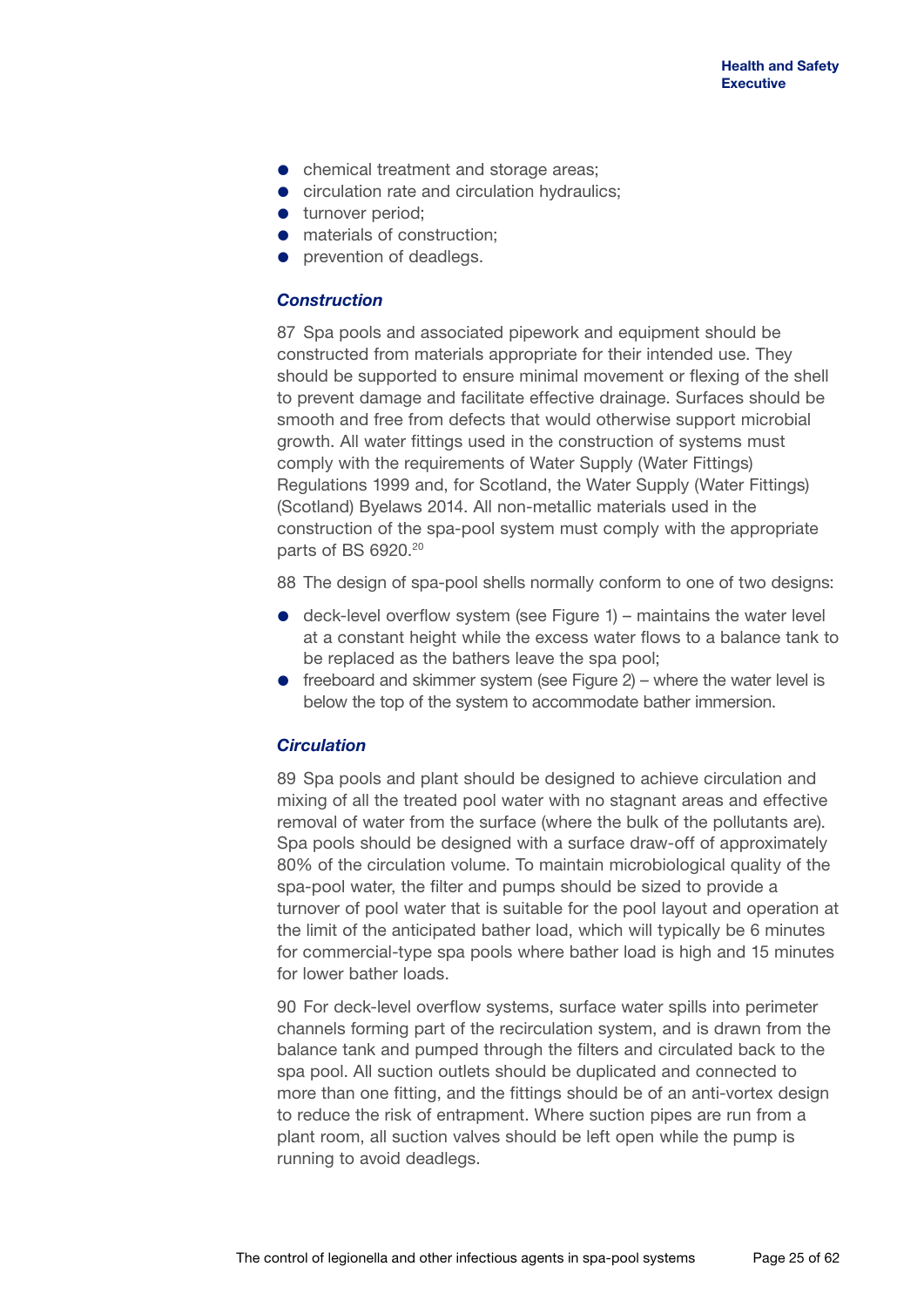91 Figure 1 is an illustration showing a design for a deck-level overflow spa pool and its associated water system. It shows how the water is continuously circulated, filtered, chemically treated and heated before being returned to the spa pool via the inlets. Water within the spa pool should continually overflow into the deck channel, which then returns to the balance tank. There may also be a secondary circuit that draws water from the spa-pool footwell and reinjects it into the spa pool. The heater and chemical dosing units should be adequately interlocked to 'fail-safe' if the water stops circulating.



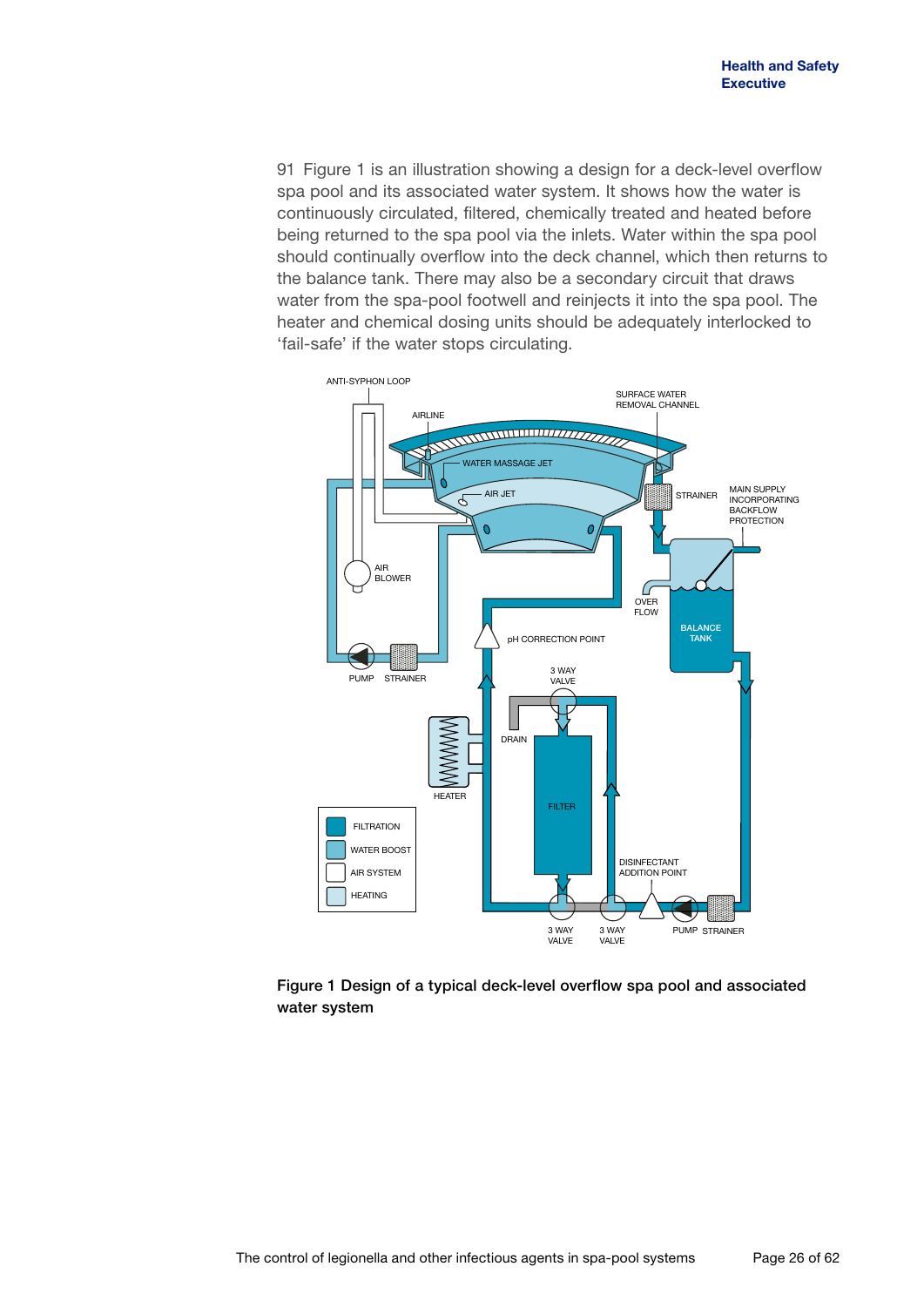92 Figure 2 illustrates a typical freeboard and skimmer system – it shows how the water is drawn directly from the spa pool via the surface level skimmer to the filter. Water within the spa pool should be continually pumped through the filter and returned to the pool tank. There may also be a secondary circuit that draws water from the spa-pool footwell and pumps it back into the spa pool.





### *Pipework*

93 Pipework should be designed to be readily accessible and removable for inspection and cleaning, with minimum length of pipe runs to avoid deadlegs and reduce the surface area for microbial biofilm growth. As plastic pipework may readily support microbial growth, the materials chosen should minimise the risk. Flexible, internally-corrugated piping should not be used as it increases the surface area for growth and can create areas that are difficult to clean.

94 All non-metallic materials used in the construction of the spa pool should comply with the Water Regulations Advisory Scheme (WRAS) approval scheme which lists products that have been tested and comply with BS 6920.

### *Filtration*

95 Filtration is necessary to ensure adequate water clarity can be maintained through the removal of suspended particulate matter/debris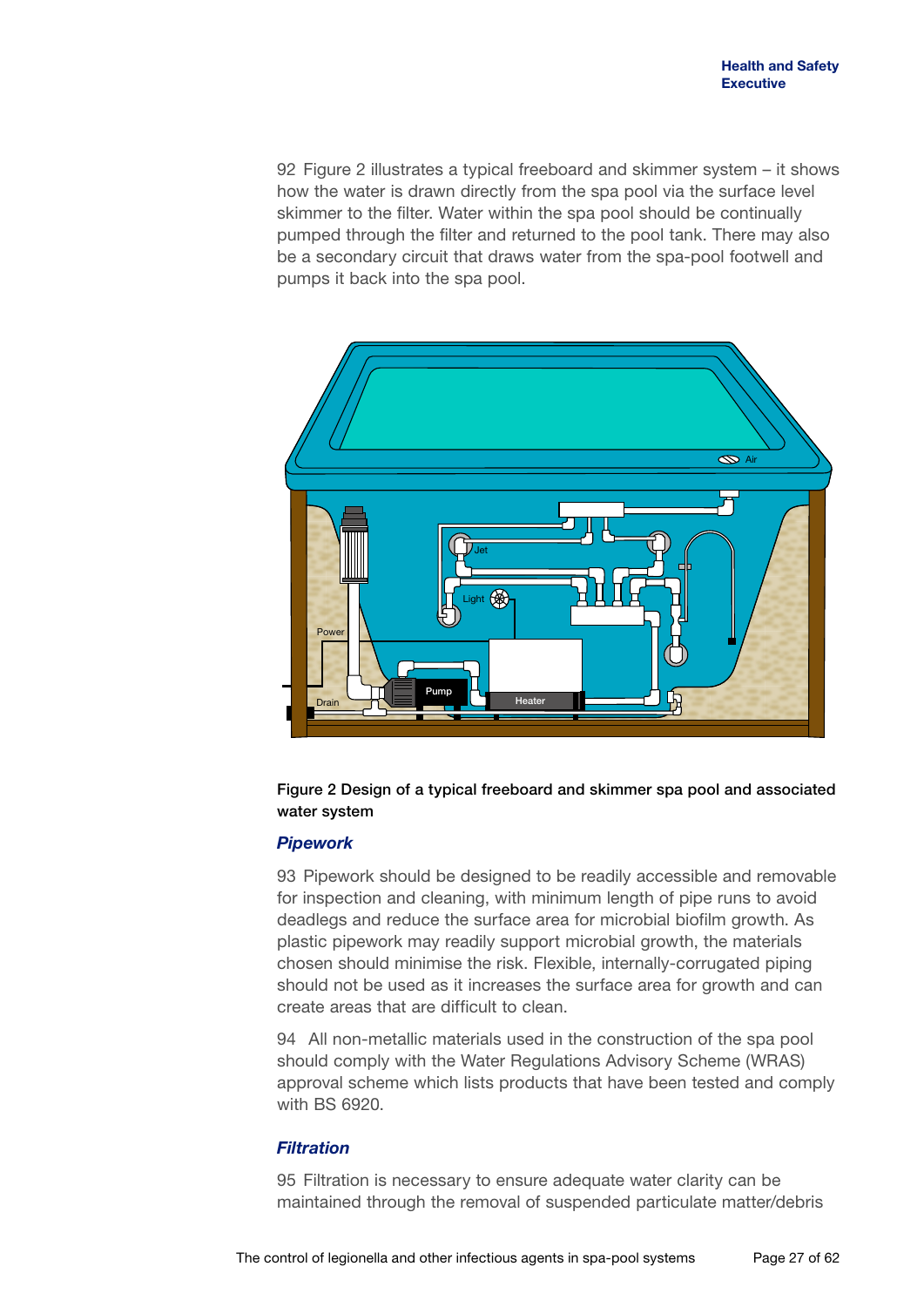in the water. Filtration is a means of entrapping particles mechanically and/or through absorption onto a filter medium. There are several types of system in common use and the choice of system type and size should reflect the anticipated type of use, circulation rate and bather load. Spa pools will typically only require one filtration system but multiple units and types in sequence may be appropriate, depending upon the local circumstances.

- **Sand filtration** Sand filters are vessels containing 16/30 graded sand (or glass) as a filter medium through which a pressurised water supply is fed. They are recommended for use where bather load is anticipated to be high due to their size and reliability. The flow rate, in addition to the size and depth of the vessel and choice of medium, will affect the efficiency of the system. Higher filtration rates (such as  $25-50$  m<sup>3</sup>/m<sup>2</sup>/h) are suitable for lower bather loads and lower rates (such as  $10-25$  m<sup>3</sup>/m<sup>2</sup>/h) for higher bathing loads. The design and installation should allow for effective operational procedures such as checks on sand quality, regular backwashing and periodic media replacement. The system water volume should be based on the flow rate and time period recommended by the filter manufacturer to allow for backwashing.
- **Cartridge filters** Cartridge filters are systems of tightly packed filter media such as fibreglass or paper in a demountable unit. They are small units and typically would only be used in domestic-type spa pools where the bather load and anticipated level of particulate matter was low. The design and installation should allow for removal of the cartridge for regular chemical cleaning, drying and periodic replacement.
- **Pre-coat filters** (including diatomaceous earth) These filter vessels contain internal septum coated with a filter medium such as diatomaceous earth. The design and installation should allow for effective operational procedures such as backwashing and periodic media replacement.

96 Alternative types of filtration and filtration media exist and, where used, should be verified as suitable for the type of spa pool and the setting in which it is to be used.

### *Balance tank*

97 Deck-level overflow systems should have a balance tank designed to take up the water displaced from bathers and should be:

- appropriately sized for the bather load;
- **e** easily and safely accessible for inspection, cleaning and maintenance;
- constructed from materials which minimise the potential for microbial growth;
- smooth to facilitate inspection, cleaning and disinfection and free from defects that support microbial growth:
- **e** easy to drain completely;
- designed to limit ingress of dirt and other potential nutrients but with a removable lid or inspection hatch to facilitate access while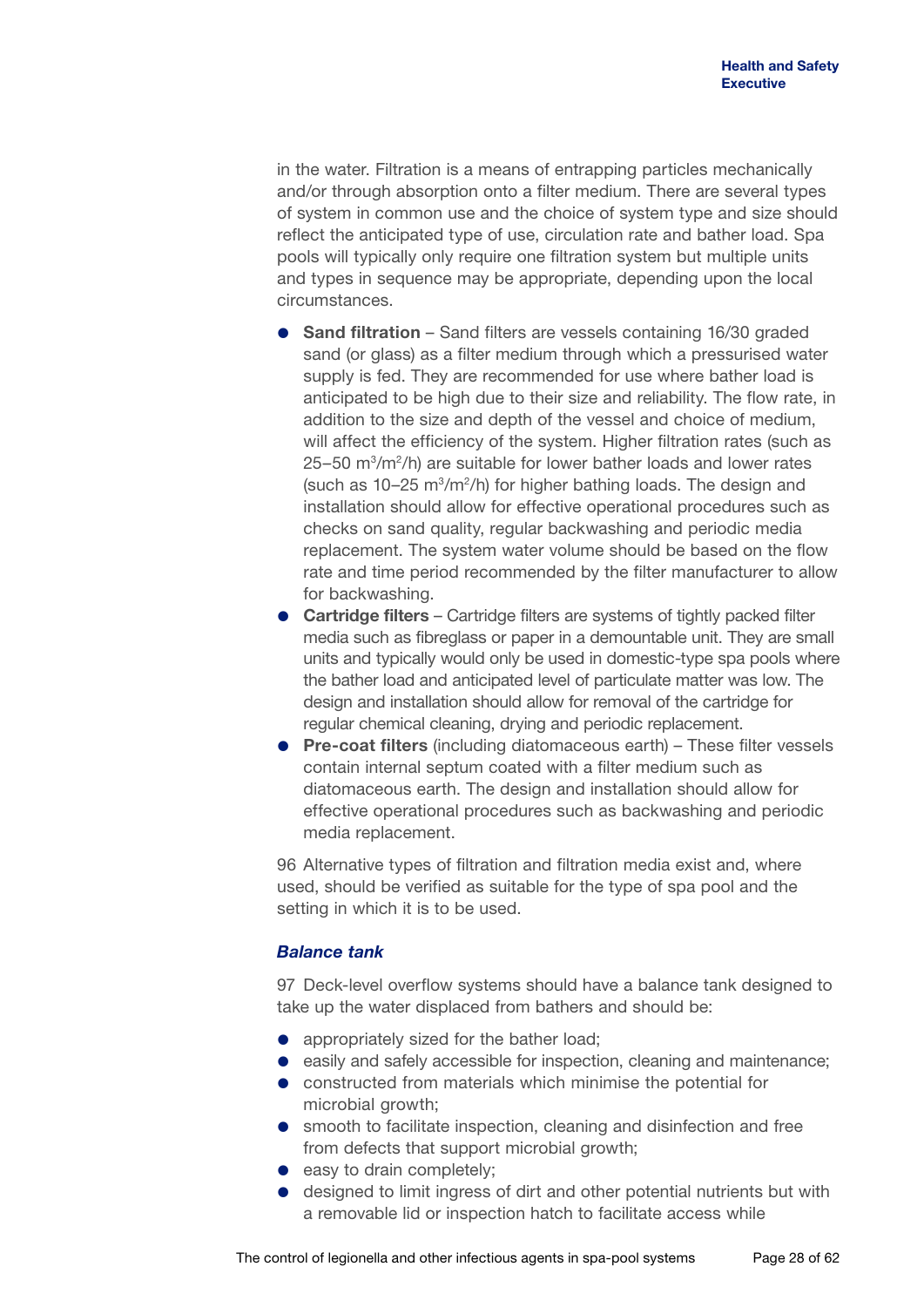maintaining the appropriate backflow protection with an air gap which is unrestricted;

 designed with sufficient water capacity when unoccupied for a filter backwash, where necessary.

### *Water treatment and control systems*

98 Water treatment is essential to inhibit microbial growth in the spapool water and associated plant. The programme of treatment should be designed to control microbial growth, pH and include appropriate dosing control systems. The control system should be designed to be compatible with the proposed water treatment programme.

99 Where key risk factors are greater, such as high bather load, chemical dosage and control should be automated to ensure the correct treatment levels are consistently applied. Various automatic control systems are available incorporating redox, amperometric or photo ionisation detectors (PIDs), with pH control. Both amperometric and PID controllers are more specific for chlorine and bromine and are considered to provide better control than redox. Take care when considering the use of an automatic controller with trichloroisocyanuric acid (Trichlor) to ensure its suitability and compatibility with cyanuric acid.

100 Chemicals added to the spa-pool water as a solution are normally added by positive displacement metering pumps which can be adjusted to vary the volume of the chemical dosed. Dosing pumps should be designed to shut off if the circulation system fails, but automatic water quality monitors should remain in operation. Where chemicals are added, eg Trichlor, calcium hypochlorite or bromochlorodimethylhydantoin (BCDMH), they should be introduced using a sidestream dispenser.

101 Domestic-type systems used as part of a business activity are typically disinfected using bromine or chlorine through the use of an inline disinfectant feeder.

### *Heating*

102 The typical operating temperature of spa pools is 30–40 °C. The heat exchanger should be sized to ensure that a rise in water temperature will not cause damage to the shell or any tiling but should be capable of heating the pool water within a suitable timeframe according to pool design. Specific details are given for tiled pools in BS 5385-4 *Wall and floor tiling. Design and installation of ceramic and mosaic tiling in specific conditions. Code of practice.*<sup>21</sup>

### *Booster jets*

103 Booster jets are inlet fittings that blend air and water creating a high velocity turbulent mix. The booster jets and pipework should be designed to discourage biofilm formation and to facilitate inspection, cleaning and treatment programmes. This should include preventing areas where water might become stagnant in addition to enabling the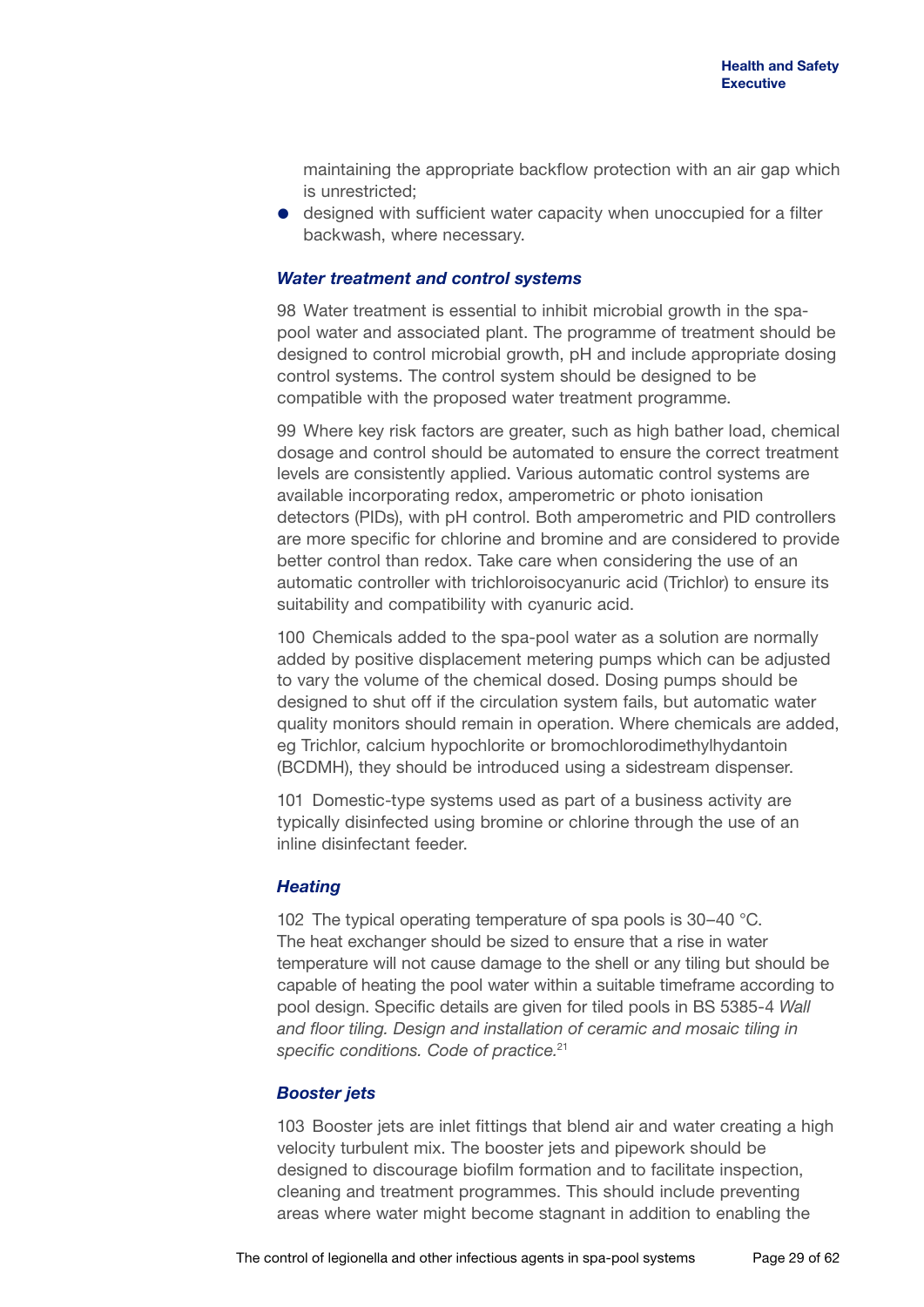use of biodispersant compounds, eg chlorine dioxide, where circumstances require it for removing biofilm, slime, fouling etc.

### *Air-blower system*

104 An air-blower system consists of a series of air holes or injector nozzles in the floor and seats which deliver air to these outlets and operated in a similar manner to booster jets. These can be difficult to disinfect and may support microbial growth, so the pipework should be designed to be demountable and accessible for inspection, cleaning and disinfection.

### *Spa-pool water make-up supply*

105 The make-up water supply to the spa pool should comply with the Water Supply (Water Fittings) Regulations 1999 and, for Scotland, the Water Supply (Water Fittings) Byelaws 2014. The supply pipework should be sized to ensure the spa pool can be filled quickly after it is drained and cleaned.

### *Plant location*

106 The pool plant and equipment should be located as near as possible to the spa pool with suction and delivery pipe runs and chemical dosing lines, where used, kept as short as practicable.

107 To ensure all routine and maintenance functions can be carried out adequately there should be sufficient space, easy access and a separate area close by for safe storage of chemicals. Further information on plant space and chemical storage can be found in the Chartered Institute of Building Services Engineers (CIBSE) Guide G Public Health and Plumbing Engineering,22 and *Swimming Pool Water: Treatment and Quality Standards for Pools and Spas* published by the Pool Water Treatment Advisory Group (PWTAG)<sup>23</sup> and the PWTAG website: <www.pwtag.org>.

### *Commissioning*

108 Commissioning is an essential step in ensuring that spa-pool systems operate safely from the outset. They should be commissioned to ensure they operate correctly and safely in accordance with the design parameters. It is essential that the commissioning process is carried out by competent people in a logical and defined manner and in full compliance with the supplier's or installer's instructions. It should include both the spa pool and any associated pipework and water treatment plant, where relevant.

109 The responsibilities of the staff carrying out the commissioning process should be clearly defined, with adequate time and resources allocated to allow the integrated parts of the installation to be commissioned correctly. The precautions taken to prevent or control the risk of exposure to legionella and other infectious agents during normal operation also apply to the commissioning process. It is important to note that a spa-pool system may harbour residual water and microbial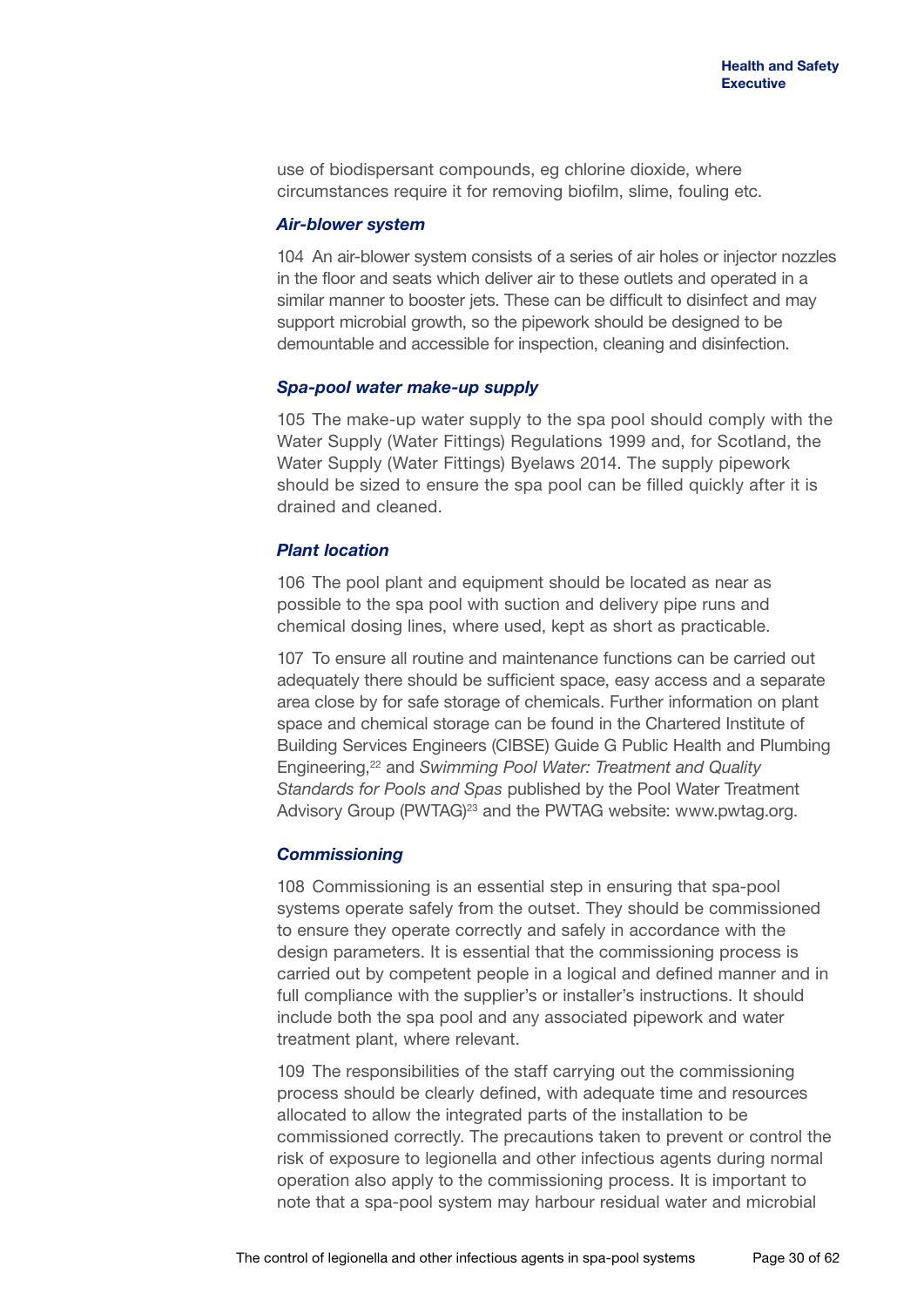contamination from pressure testing before leaving the manufacturer or supplier; this risk must be assessed and all components cleaned and disinfected as part of the commissioning process.

110 The spa pool should be fully tested to confirm its functional safety and fitness for its intended purpose before being brought into use, and the procedure and results should be fully documented. Commissioning should include:

- water disinfection to reduce microbial growth, typically with 50 mg/l chlorine for at least one hour, with the pH kept as near to 7.0 as possible during this period;
- evidence that safety standards have been met:
- a comprehensive functional water test to ensure the spa pool system operates correctly;
- chemical and bacteriological analysis of the water to ensure operating parameters are achievable and being maintained.

111 Once commissioned, the spa pool should be treated as if in normal use.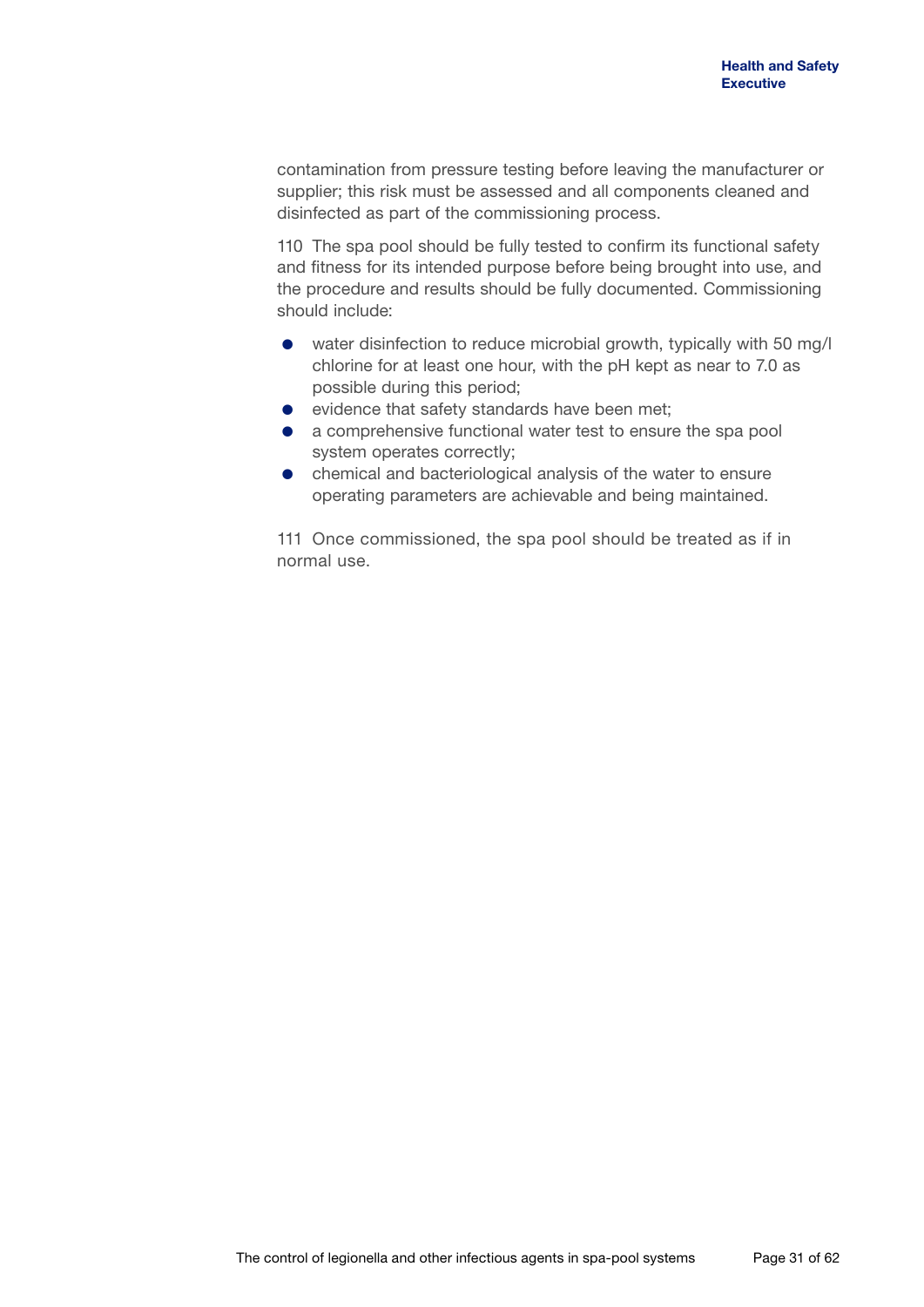## Section 4: Operation and maintenance

112 This section provides guidance on the operation, cleaning and disinfection of spa-pool systems. Water in spa pools should not contain significant levels of irritants or infectious microbiological agents, which generally come from the atmosphere, water source and surface surrounds or bathers.

113 The volume of water, operating temperature, location of the pool (eg outside) and bather loads all contribute significantly to risk, which means that disinfection, microbial control strategies and filtration are essential for maintaining standards in spa pools. As with any water system, routine maintenance is essential to ensure the system works as intended. Maintenance requirements should follow manufacturers' instructions, and additional guidance on maintaining water systems is provided in BS EN 806-5 Operation and maintenance.

114 An appropriate water treatment programme must be capable of controlling not only legionella and other microbial activity, but also pH. It should include appropriate measures, such as regular physical cleaning and shock disinfection, to maintain the system's cleanliness. As these aspects are often interrelated, failure to control one aspect will often lead to other problems and increase the microbial risk. The water treatment programme should be capable of delivering certain chemical and microbiological criteria (see Tables 3 and 4 in Section 5), which will depend on the nature of the water and the treatment system.

### *Bather load*

115 Each type of spa pool is designed to contain a maximum number of bathers at any one time and this is an important determinant of satisfactory water quality during typical use of the spa pool. The risk assessment should consider the bather load to ensure satisfactory water quality and determine the operational actions. The number of bathers in the spa pool at any time should never exceed the number of seats or loungers provided in it.

116 The design bather load is the maximum number of bathers using the spa per hour (ie each hour is three periods of 15-minute bathing followed by a 5-minute rest period) and this should be stated and not exceeded. The design bather load should be approximately 10 times the capacity of water in the spa-pool system when measured in cubic metres, with a minimum of 250 litres per bather (for example a 5  $m<sup>3</sup>$  pool would have a design bather load of 50 bathers per hour).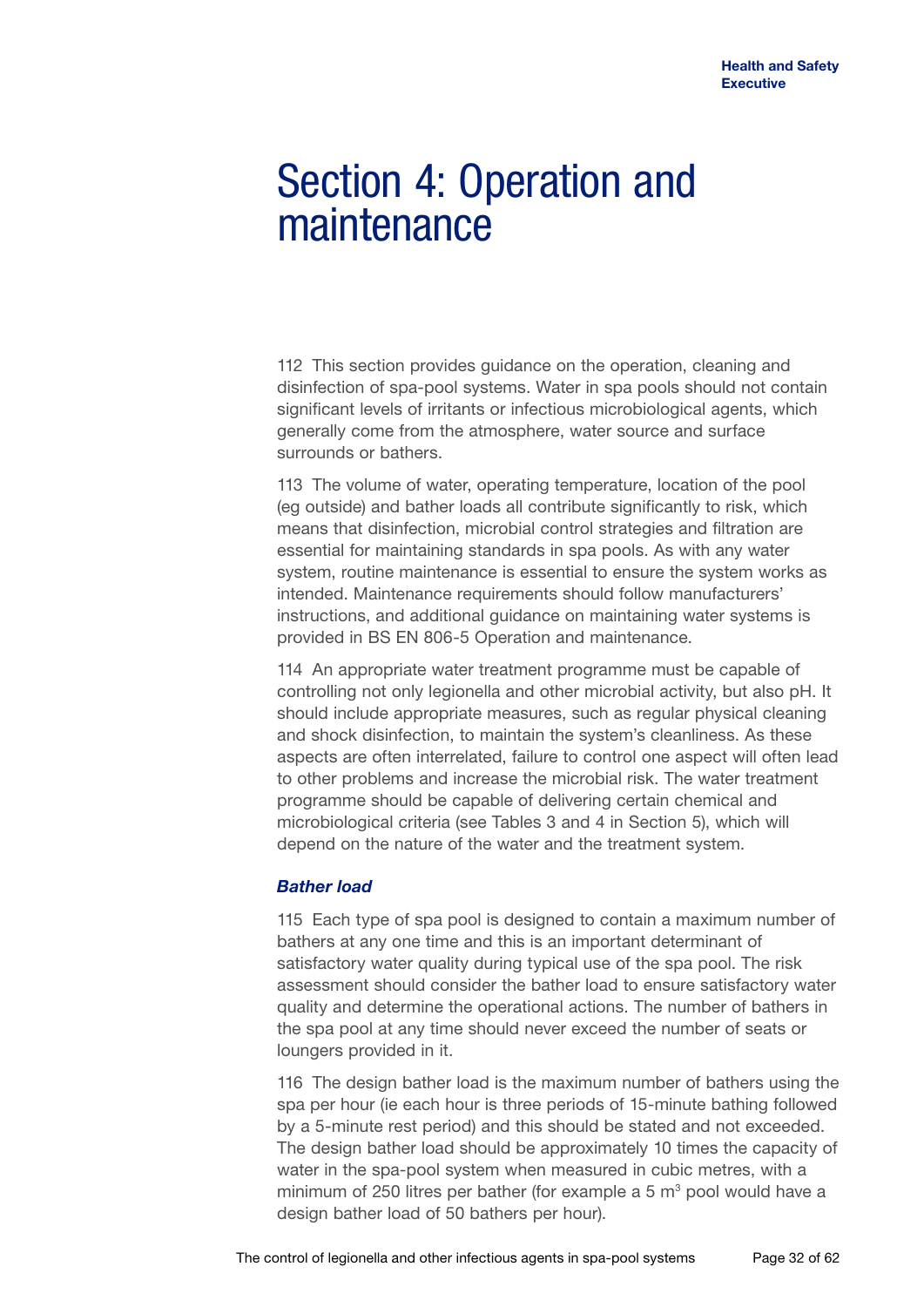### *Water replacement*

117 In a commercial setting, as a minimum the total water volume should be replaced with fresh water when the bather load equals 100 x the water capacity measured in cubic metres since the last water replacement. Where a spa-pool area is incorporated within the swimming-pool watertreatment system, the dilution of pollutants is much greater and water replacement should be up to 30 litres per bather per day in accordance with the recognised standard for swimming pools. Where a stand-alone spa pool is situated adjacent to a swimming pool, the swimming-pool water may be used to fill the spa pool but the spa-pool water must be emptied to waste and not drained into the swimming pool.

118 Where a hot tub or spa pool is used as a business activity, the total water volume should be replaced each week, or after each group of users, if earlier.

119 It is expected that water will be completely drained and replaced in a typical spa-pool system. However, where this is not practicable, eg due to a large pool size, there should be additional control measures and enhanced monitoring to ensure that the physical, microbiological and chemical quality of the spa-pool water is maintained.

### *Water quality*

120 Effective water treatment relies on filtration working in conjunction with chemical disinfection. Filtration that is working effectively and efficiently contributes to maintaining the cleanliness, clarity and safety of the water. Chemical disinfection is required to prevent microbial growth and reduce the risk of infection.

121 The spa-pool maintenance programme should ensure appropriate physical operation of the spa pool and provide a suitable chemical balance to achieve microbiological control. To ensure optimum water quality, the turnover time of the spa pool and the design bathing loads should not exceed recommended limits.

122 The turnover time is the time taken for the entire spa-pool water volume to pass through the filters and treatment plant and back to the spa pool. The maximum design water turnover time for lower bather loads is 15 minutes, and 6 minutes for commercial-type spa pools (where there are higher bather loads).

123 Backwashing is the process of reversing the flow of water through the filter to clean the filter media. Where sand filters are used, backwashing will be necessary. The frequency of backwashing should be informed by the risk assessment and manufacturers' instructions and it should not be done when the spa pool is in use. There should be sufficient capacity in the spa pool and balance tank for backwashing the filter efficiently and enough time must be factored into the process to enable the filter medium to settle before reopening the spa pool. For this reason, backwashing should be done after the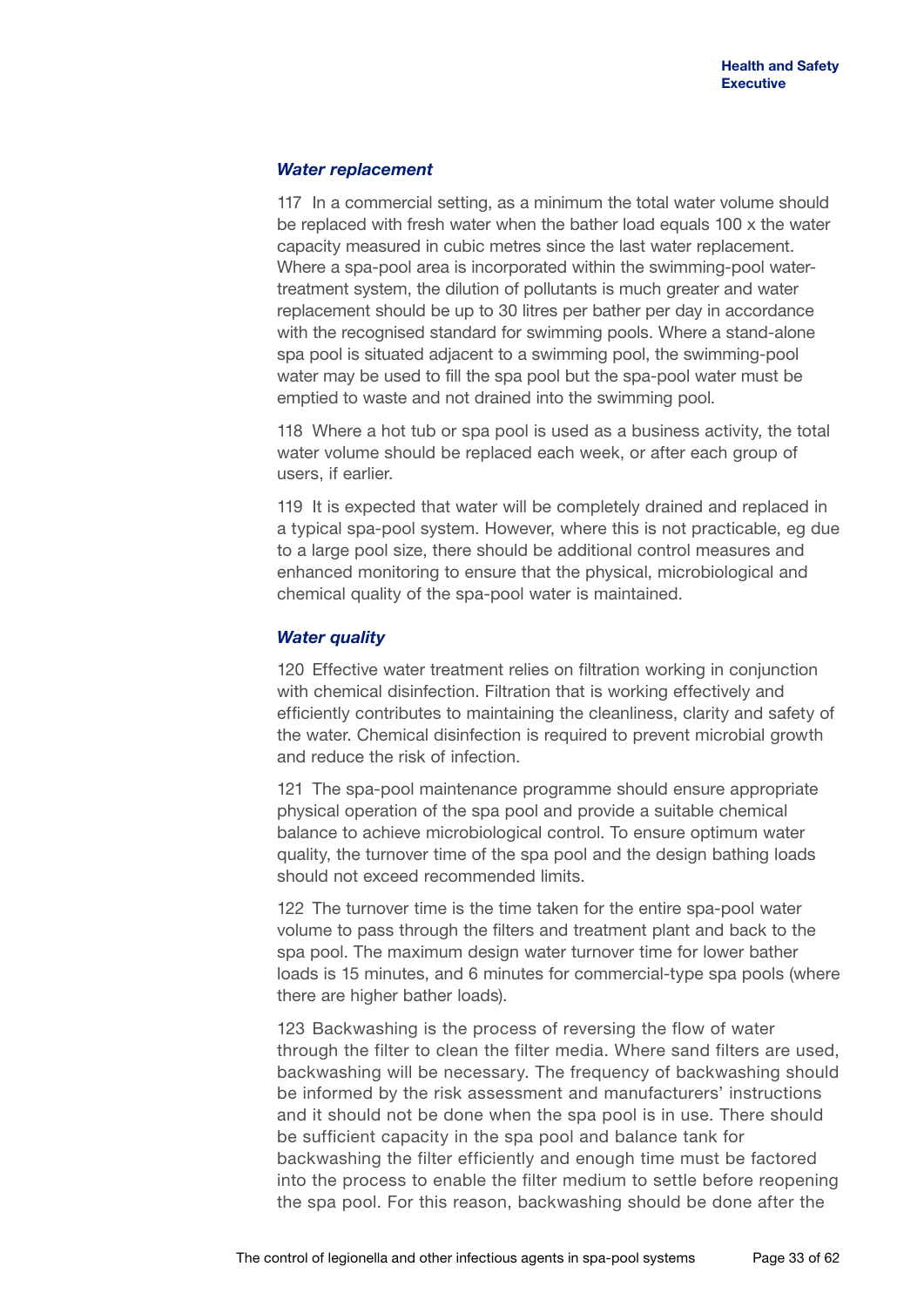last user of the day, or before the site is closed overnight, but with the spa pool left running.

124 Sand filters should always be backwashed before the pressure rises above normal clean operating pressure by 0.35 bar. Precoat filters should be recharged according to manufacturers' instructions. Where cartridge filters are used, at least two sets should be retained to ensure there is one set in use while the other is being chemically cleaned and dried. Filters should be replaced as appropriate in accordance with risk assessment and manufacturers' instructions.

125 The frequency of inspection and monitoring of the spa-pool system will depend on the operating characteristics of the pool, its complexity, design bather load and setting, eg healthcare. The risk assessment should define the frequency of inspection and monitoring, depending on the type of use and user (particularly where there are adjustments made by the assessor to take account of local needs). Table 1 provides a checklist of operational actions and the typical recommended frequencies. Table 2 (page 38) provides guidance on the spa-pool inspection and recommended actions.

| <b>Operational actions</b>                       | <b>Typical frequencies</b>                                                                                                         |                                                                                     |  |
|--------------------------------------------------|------------------------------------------------------------------------------------------------------------------------------------|-------------------------------------------------------------------------------------|--|
|                                                  | Commercial-type spa<br>pools (high bather load)                                                                                    | Domestic-type spa<br>pools and hot tubs                                             |  |
| Check water clarity                              | Daily at opening and<br>every two hours<br>thereafter                                                                              | Twice daily depending<br>on risk assessment and<br>usage                            |  |
| Check if dosing system<br>is working             | Daily at opening                                                                                                                   | Daily                                                                               |  |
| Check chemical<br>reservoir level                | Daily at opening                                                                                                                   | Daily where appropriate                                                             |  |
| Determine pH value, and<br>residual disinfectant | Daily at opening and<br>every two hours<br>thereafter                                                                              | Twice daily depending<br>on risk assessment and<br>usage                            |  |
| Determine TDS                                    | Daily                                                                                                                              |                                                                                     |  |
| Clean the water-line                             | Daily – at end of the day/<br>user period with a fresh<br>damp cloth using<br>sodium bicarbonate<br>(sodium hydrogen<br>carbonate) | Check daily and clean<br>as appropriate but as a<br>minimum at water<br>replacement |  |
| Clean overflow channels<br>and skimmers          | Daily – at end of the day/<br>user period                                                                                          | Check daily and clean<br>as appropriate but as a<br>minimum at water<br>replacement |  |
| Clean spa-pool surround                          | Daily – at end of the day/<br>user period                                                                                          | Check daily and clean<br>as appropriate but as a<br>minimum at water<br>replacement |  |

### Table 1 Operational actions and typical frequencies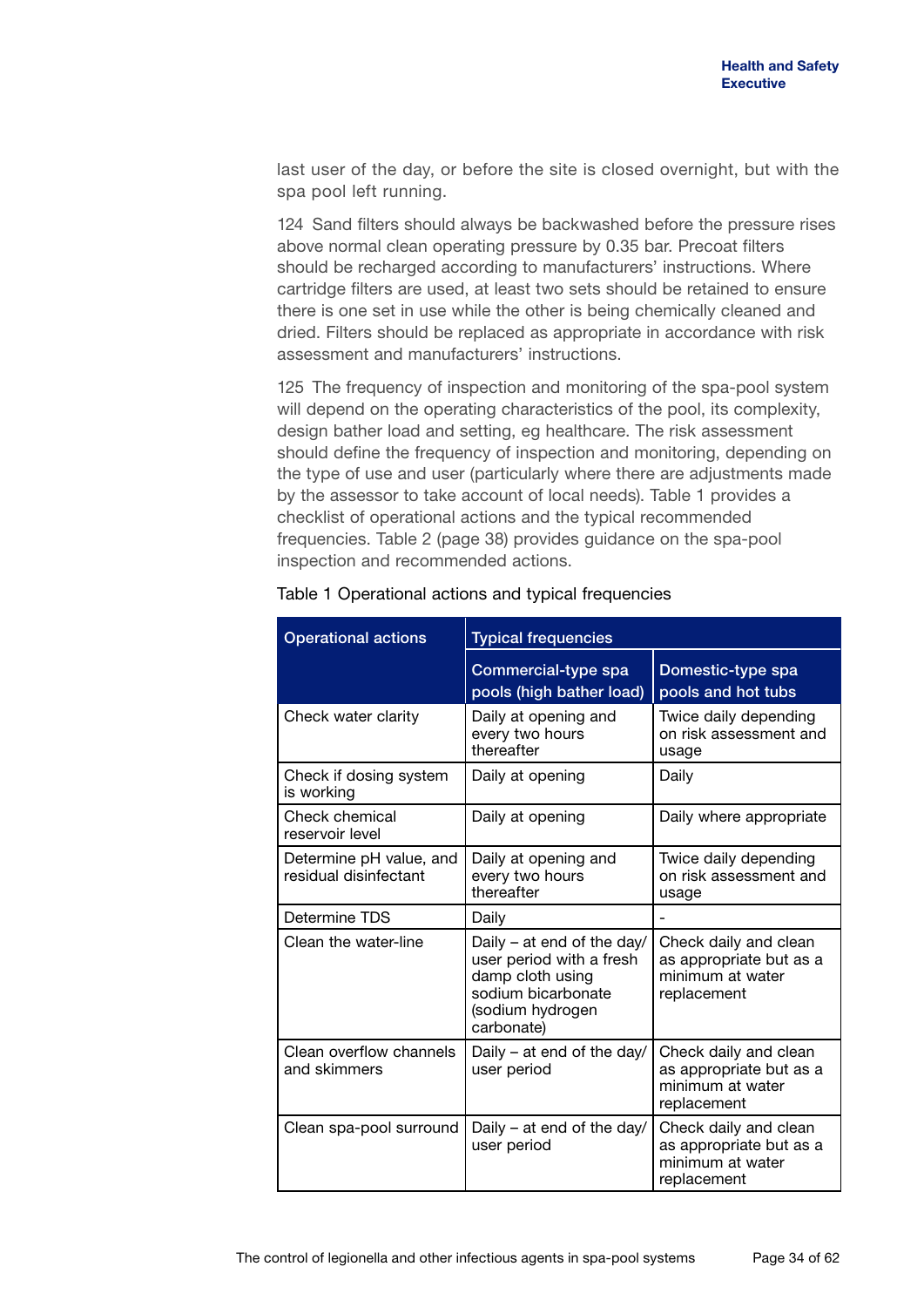| <b>Operational actions</b>                                                  | <b>Typical frequencies</b>                                                             |                                                                                        |  |
|-----------------------------------------------------------------------------|----------------------------------------------------------------------------------------|----------------------------------------------------------------------------------------|--|
|                                                                             | Commercial-type spa<br>pools (high bather load)                                        | Domestic-type spa<br>pools and hot tubs                                                |  |
| Backwash filter                                                             | Daily $-$ at the end of the<br>day/user period                                         |                                                                                        |  |
| Replace cartridge filter<br>with a cleaned cartridge                        |                                                                                        | At water replacement                                                                   |  |
| Inspect strainers and<br>grilles                                            | Daily                                                                                  | At water replacement                                                                   |  |
| <b>Record incidents</b>                                                     | Daily                                                                                  | As appropriate                                                                         |  |
| Check any automatic<br>systems are operating<br>correctly                   | Daily                                                                                  | Daily, where fitted                                                                    |  |
| Drain spa pool, clean<br>whole system including<br>strainers and refill     | Daily to weekly based<br>on risk assessment                                            | Between each group of<br>users or at least weekly,<br>whichever is shorter             |  |
| Drain and clean balance<br>tank                                             | At least twice per year<br>based on risk<br>assessment and weekly<br>visual checks     |                                                                                        |  |
| Inspect accessible<br>pipework and jets and<br>clean as necessary           | Weekly                                                                                 | Weekly                                                                                 |  |
| Disinfect flexible hoses                                                    | Monthly                                                                                | Monthly                                                                                |  |
| Microbiological testing                                                     | Monthly for ACC,<br>coliforms, E coli,<br>P aeruginosa and<br>quarterly for legionella | Monthly for ACC,<br>coliforms, E coli,<br>P aeruginosa and<br>quarterly for legionella |  |
| Clean input air filter                                                      | Monthly                                                                                | Monthly                                                                                |  |
| Full chemical test<br>dependent on water<br>quality                         | Monthly or as<br>determined by risk<br>assessment                                      | As determined by risk<br>assessment                                                    |  |
| Disinfectant/pH<br>controller - clean<br>electrode and check<br>calibration | Monthly or according to<br>manufacturers'<br>instructions                              | Monthly, where fitted,<br>or according to<br>manufacturers'<br>instructions            |  |
| Check effectiveness of<br>filtration                                        | Quarterly                                                                              |                                                                                        |  |
| Check, clean, disinfect<br>and dry filter cartridge                         | $\overline{\phantom{0}}$                                                               | Between each group of<br>users or weekly,<br>whichever is shorter                      |  |
| Clean and disinfect<br>airlines                                             | Quarterly                                                                              | Weekly where<br>appropriate                                                            |  |
| Check sand filter                                                           | Quarterly check and<br>annual sand<br>replacement                                      | Ĭ.                                                                                     |  |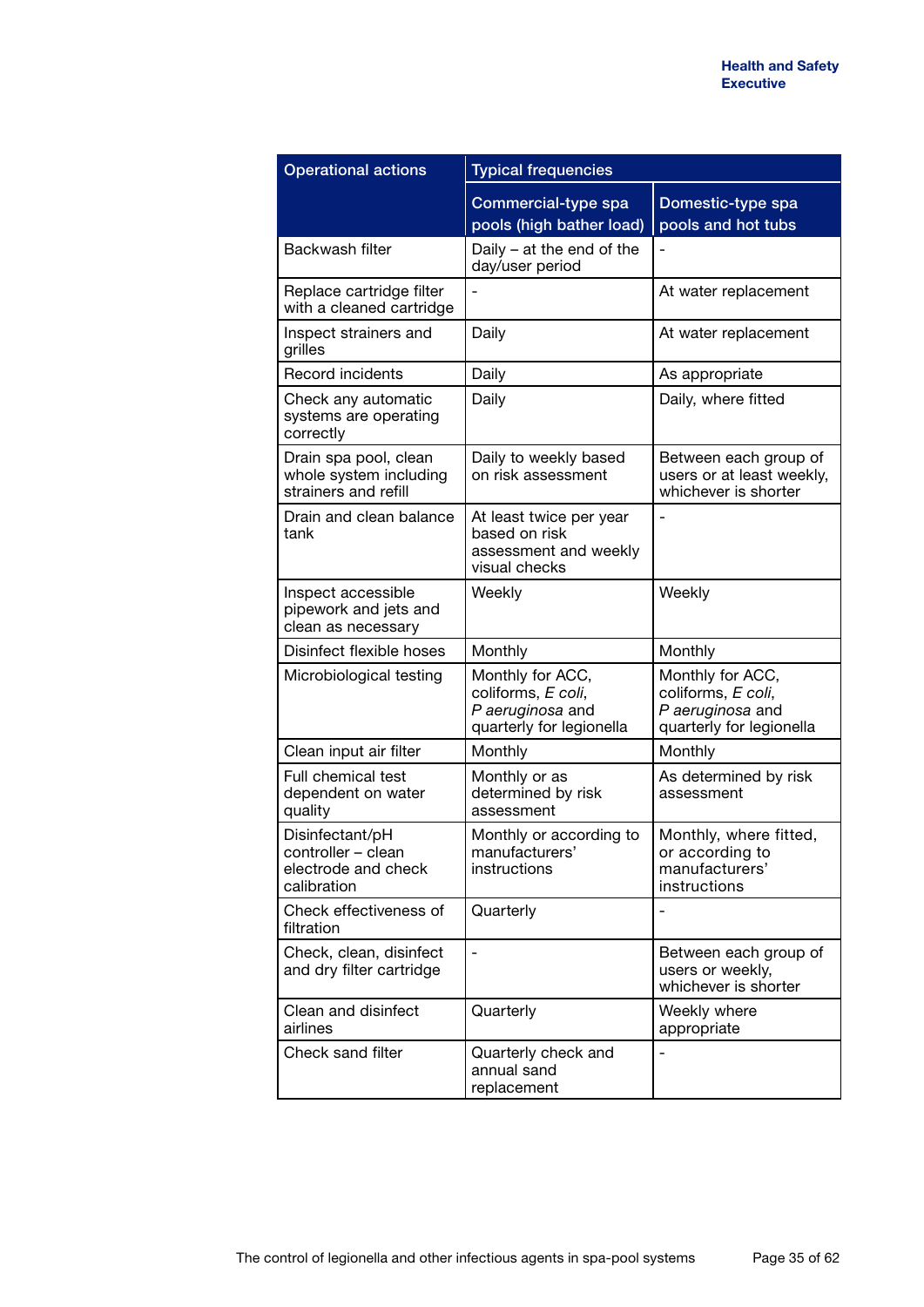### *Dehumidification*

126 Where spa pools with a higher bather load are sited indoors, consider the dehumidification/ventilation of the area around the spa pool. The level of evaporation from the surface of the spa pool is increased when the airblower/jets are operated and equipment should be in place to lower the humidity, for example:

- control timers to limit prolonged operation of the jets/airblower when the pool is not being used (limited to no more than 15 minutes' continuous operation);
- an air temperature of 1 °C above the water temperature to a maximum of 30 °C and a maximum relative humidity of 60–70% is typically required. Ventilation should be set at a rate of 10–15 litres per second per square metre of wetted area;
- central plant incorporating heat recovery and/or heat pump dehumidification can be used to recirculate the air. However, recirculatory systems can operate under conditions that cause severe corrosion and loss of performance;
- using a cover when the spa pool is not in use;
- a wall-mounted dehumidifier can also be provided and can contribute to the space heating to reduce condensation.

### *User information*

127 Risk assessments should identify the information to be provided for users, including good standards of hygiene, recommended bathing time, bather load and the appropriate procedures when using the spa pool. They are typically provided in a form of notice.

### **Information box 3 Example information for bathers**

This is not an exhaustive list but, as an example, bathers should:

- use the toilet and shower before entering the spa pool;
- not wear sun tan lotions, spray tans or skin creams;
- not use the spa pool after a heavy meal or under the influence of alcohol or sedatives;
- $\bullet$  keep their head above the water:
- not exceed 15 minutes' immersion at a time;
- not exceed the maximum number of bathers (one per seat);
- seek medical advice if pregnant, have health problems or immunosuppressed;
- supervise all children in and around the spa pool and not allow children under 4 years of age, or those unable to keep their head above the water level when sitting, in the spa pool.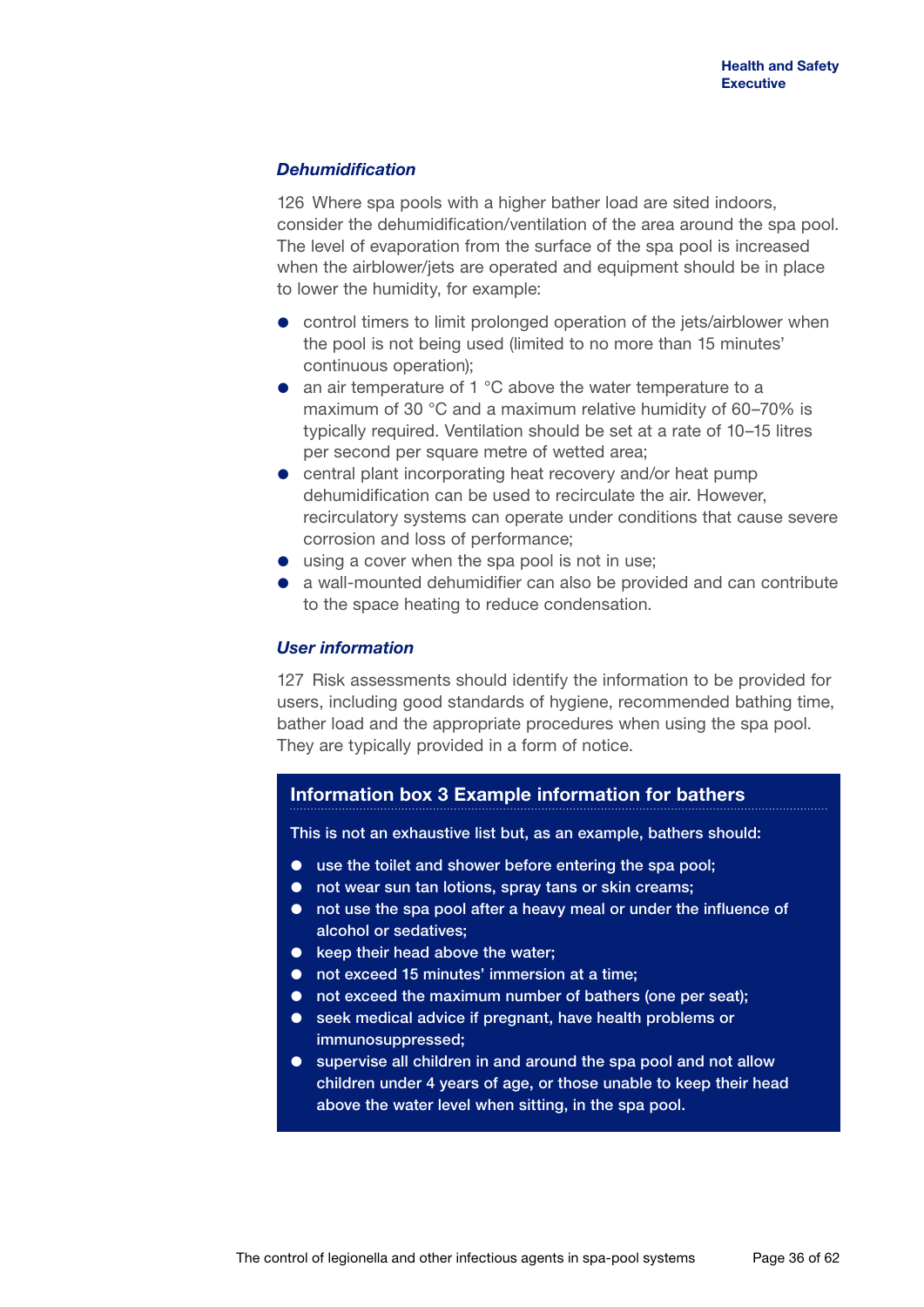### *Water treatment programmes*

128 An appropriate water treatment programme must be capable of controlling microbial activity, pH and include appropriate measures, such as regular physical cleaning and disinfection. Where fitted, spa equipment should turn itself on automatically twice a day to ensure water treatment to all parts.

129 The pH, total alkalinity, total dissolved solids (TDS), temperature and calcium hardness of water are the main factors in determining the balance of the water. Balanced water is neither scale forming nor corrosive and may be measured using a number of indices (such as the Langelier Saturation Index or Ryznar Stability Index). Water balancing may not be required in spa pools with a higher bather load due to the frequency of water replacement and draining of the spa pool.

130 The most important factor in water balance is pH which should be maintained between pH 7.0–7.6. Depending on the nature of incoming mains water and the disinfectant used, the pH of the water may need to be adjusted by the use of chemical treatment to ensure the disinfectant remains effective (see Information box 4 Adjusting the pH).

### **Information box 4 Adjusting the pH**

The nature of the incoming mains water supply tends to determine the pH adjustment required. Bromine products (eg 1-bromo-3-chloro-5,5 dimethylhydantoin) as well as some chlorine products (eg sodium dichloroisocyanurate dihydrate) tend to be relatively neutral when dissolved in spa-pool water and have little effect on the pH. Heating water drives off acidic carbon dioxide so the natural tendency is for the pH to rise in spa pools.

Products such as trichloroisocyanuric acid form an acidic solution (pH 3) in some but not all water supplies and an alkaline pH adjuster will be required to increase the pH to within the maximum range (pH 7.0–7.6), eg soda ash (sodium carbonate).

Sodium and calcium hypochlorite will result in an alkaline pH so an acid pH adjuster will be required. Acidic pH adjusters include sodium hydrogen sulphate (sodium bisulphate) and for commercial spas, hydrochloric acid.

131 The TDS are the measure of the concentration of dissolved materials present in the water from the water treatment chemicals and bathers. The TDS of the spa-pool water should be no more than 1000 mg/l higher than the incoming fill water, above which corrosion of the water distribution system may become more apparent. Planned regular water replacement will normally prevent such occurrences.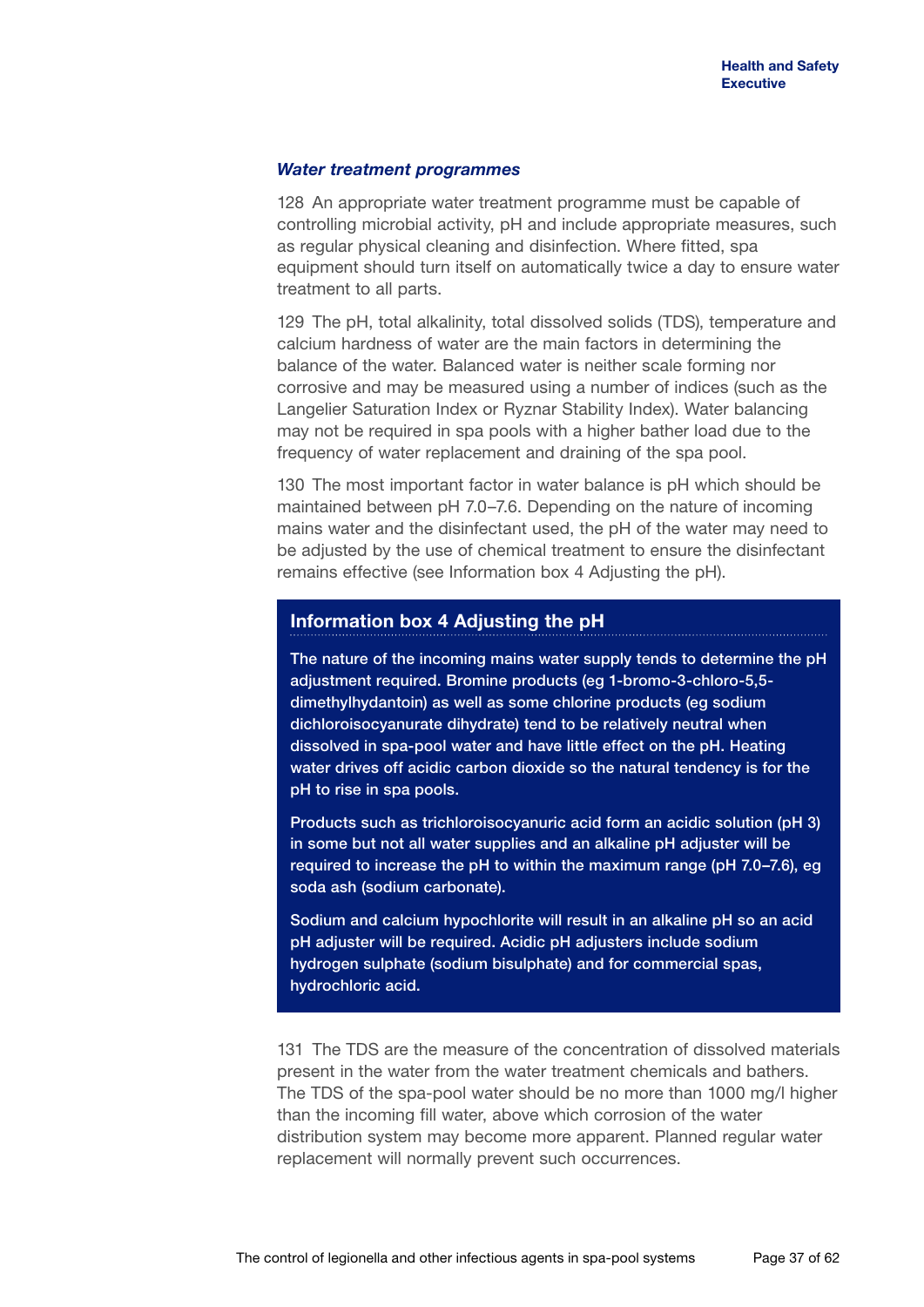## **Cleaning and disinfection**

132 The risk from exposure to legionella and other infectious agents should be controlled by maintaining the cleanliness of all parts of the system and the water within it to ensure the pool remains free from nutrient sources arising from contamination and corrosion. This may be achieved by routine inspection, cleaning and ongoing disinfection. Table 2 provides guidance on inspection and the recommended actions. The concentration of disinfectant used should be checked at the end of the disinfection period to ensure that it has been maintained for the duration of contact time.

133 In addition to the spa pool, balance tank and its associated components, cleaning should take account of other areas where contamination may occur, for example the ingress of dirt into the spa pool from the surrounding walkways. Cleaning products should be compatible with the materials used in the construction of the spa pool and with other chemicals used for treatment.

| <b>What to inspect</b>                                                                | <b>Purpose</b>                                 | <b>Recommended action</b>                                                                                                                                                                                         |
|---------------------------------------------------------------------------------------|------------------------------------------------|-------------------------------------------------------------------------------------------------------------------------------------------------------------------------------------------------------------------|
| Spa-pool waterline                                                                    | Prevent ingress from<br>surface contamination  | Clean with a fresh,<br>damp cloth using<br>sodium bicarbonate<br>(sodium hydrogen<br>carbonate)                                                                                                                   |
| Overflow channels,<br>skimmers, strainers and<br>grilles, and the<br>surrounding area | Prevent ingress from<br>surfaces contamination | Clean with a<br>concentration of<br>100 mg/l free chlorine                                                                                                                                                        |
| Balance tank, if any                                                                  | Control microbial<br>contamination             | Drain and clean with<br>particular attention to<br>the waterline and the<br>underside of the lid                                                                                                                  |
| Spa-pool covers                                                                       | Control microbial<br>contamination             | Clean inside and out<br>with a concentration of<br>100 mg/l free chlorine.<br>Dry and store covers in<br>a clean area when not in<br>use. A cover lifter will<br>keep the cover off the<br>ground when not in use |
| Headrest                                                                              | Control microbial<br>contamination             | Remove and clean                                                                                                                                                                                                  |
| Jets and any accessible<br>pipework                                                   | Control microbial<br>contamination             | Inspect and clean as<br>necessary                                                                                                                                                                                 |

### Table 2 Guidance on inspection and recommended actions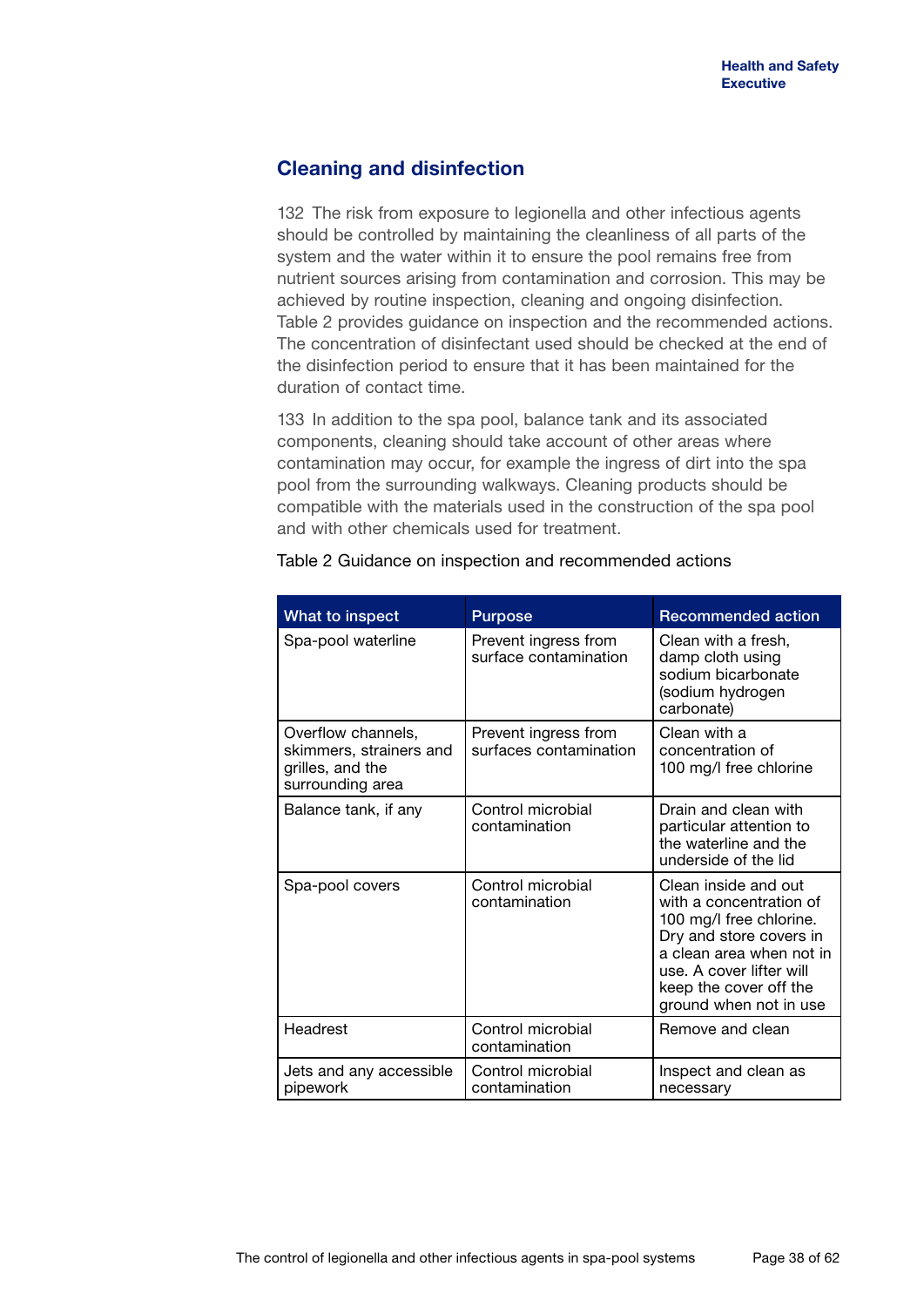| What to inspect | <b>Purpose</b>                             | <b>Recommended action</b>                                                                                                                                                                                                                                                                                |
|-----------------|--------------------------------------------|----------------------------------------------------------------------------------------------------------------------------------------------------------------------------------------------------------------------------------------------------------------------------------------------------------|
| Water clarity   | Check effectiveness of<br>control measures | Review control<br>strategies as cloudiness<br>may indicate:                                                                                                                                                                                                                                              |
|                 |                                            | $\bullet$ the spa pool has been<br>left unused<br>$\bullet$ failure of the<br>circulation pump<br>• incorrect dosing of<br>water treatment<br>chemicals<br>$\bullet$ presence of<br>undissolved<br>chemicals<br>$\bullet$ incorrect filter<br>cleansing procedures<br>and/or<br>• algal/bacterial growth |

### *Routine disinfection*

134 A variety of disinfectants are used in spa-pool systems to control microbial growth (see Information box 5 Disinfectants). The quality of the incoming mains water supply should be taken into consideration before a disinfectant can be selected.

135 Various factors may influence the maintenance of disinfectant levels, for example bather numbers, temperatures, sunlight, turbulence, organic loading and/or aeration. At pH 7, free chlorine residual measured by DPD1 should be 3–5 mg/l, or total active bromine 4–6 mg/l. The effectiveness of the disinfectant is directly related to the pH of the water. Spa-pool water treatment chemicals should be continuously dosed and dosing of high-bather-load spa pools should be automatically controlled. Hand-dosing should only be used in emergencies such as plant failure or for shock treatment.

136 The process of disinfection using a chlorinating agent results in the formation of free and bound (combined) chlorine. Combined chlorine, which has slow and little disinfectant effect, is formed by the reaction of free chlorine with organic materials arising from bather pollution, eg urine and perspiration. The efficiency of the disinfection system to cope with the bather load is reflected by the concentration of combined chlorine. The ideal combined chlorine concentration is 0 mg/l, but a concentration of less than 1 mg/l is normally considered acceptable (although the combined chlorine should not exceed half of the free chlorine). Above this concentration, irritation to the mucous membranes of the eyes and throat may occur.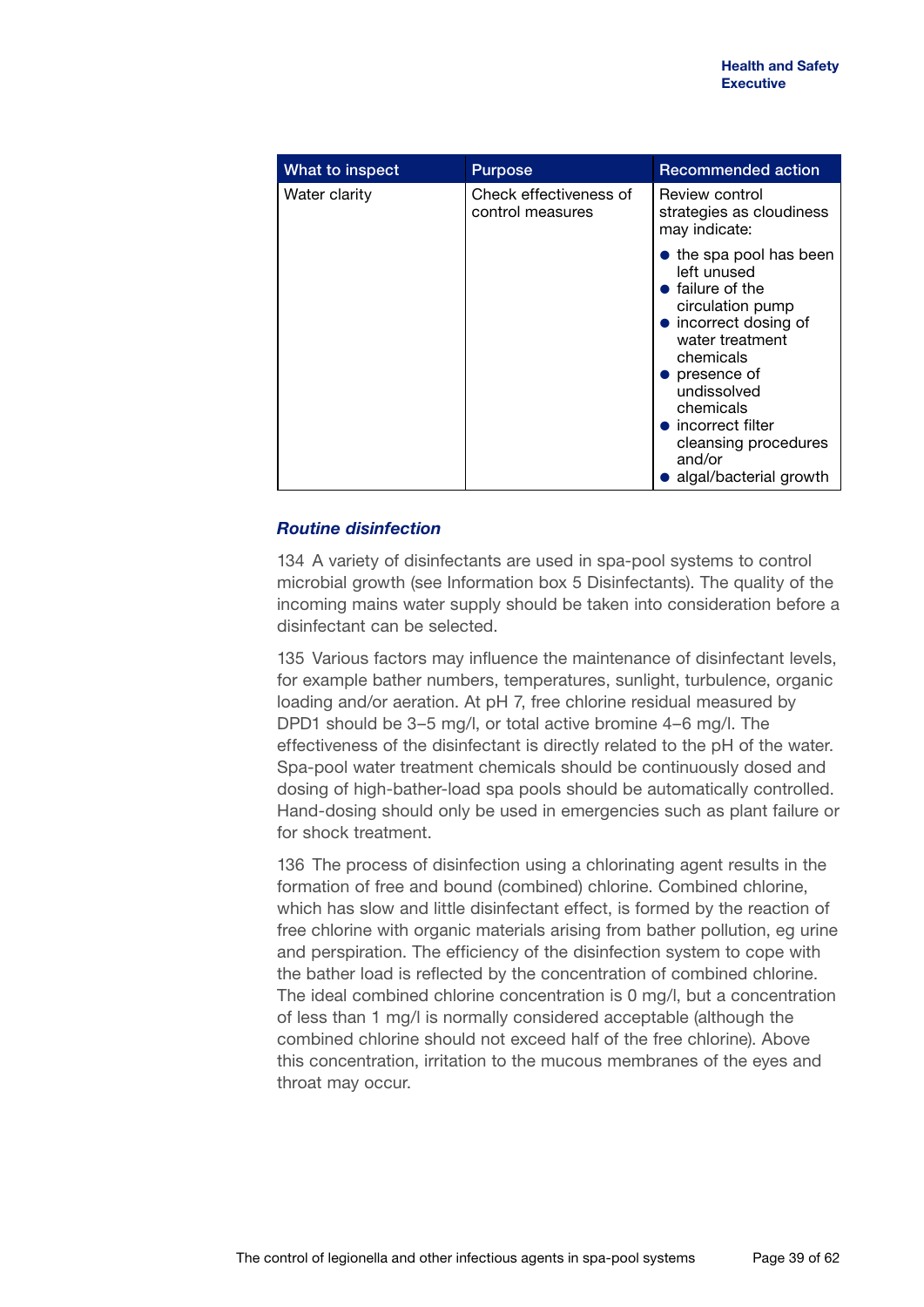137 Disinfection using a brominated chemical results in combined bromine being formed as the predominant and effective disinfectant. Free and combined bromines are not usually differentiated between when monitoring the spa-pool water disinfectant concentration, since combined bromine is still an effective disinfectant and so the measurement is recorded as total active bromine (DPD1).

138 For spa pools that form an integral part of a leisure-pool system, where chlorinating disinfectants are used in conjunction with ozone, the residual disinfectant concentration required in the spa-pool water will be dependent on spa-pool design and attaining satisfactory microbiological results.

139 It is important to ensure that a satisfactory residual disinfectant concentration is achieved so that it does not permit microbial growth in the spa-pool water or the filter media.

| <b>Information box 5 Disinfectants</b> |                                                                                                                                                                                                                                                                                                                                                                                                                                                                                                                                                                                                                                                        |
|----------------------------------------|--------------------------------------------------------------------------------------------------------------------------------------------------------------------------------------------------------------------------------------------------------------------------------------------------------------------------------------------------------------------------------------------------------------------------------------------------------------------------------------------------------------------------------------------------------------------------------------------------------------------------------------------------------|
| Sodium hypochlorite                    | Sodium hypochlorite is usually<br>supplied as a solution (10-15%<br>available chlorine) which should be<br>stored under cool conditions and<br>used within its expiry date<br>(a maximum of 3 months). Using<br>sodium hypochlorite will raise the pH<br>of the spa-pool water and requires<br>subsequent pH reduction                                                                                                                                                                                                                                                                                                                                 |
| Calcium hypochlorite                   | Calcium hypochlorite is supplied in<br>powder, granular or tablet form, and<br>must be dissolved in a suitable<br>reservoir or feeder before being<br>injected into the spa-pool water. In<br>hard-water areas more frequent<br>cleaning and backwashing of the<br>filters may be required to minimise the<br>occurrence of blockages in the<br>filtration and distribution pipework<br>due to the deposition of calcium salts.<br>There are quick-dissolving granular<br>calcium hypochlorites designed for<br>shock dosing by hand. Using calcium<br>hypochlorite will raise the pH of the<br>spa-pool water and requires<br>subsequent pH reduction |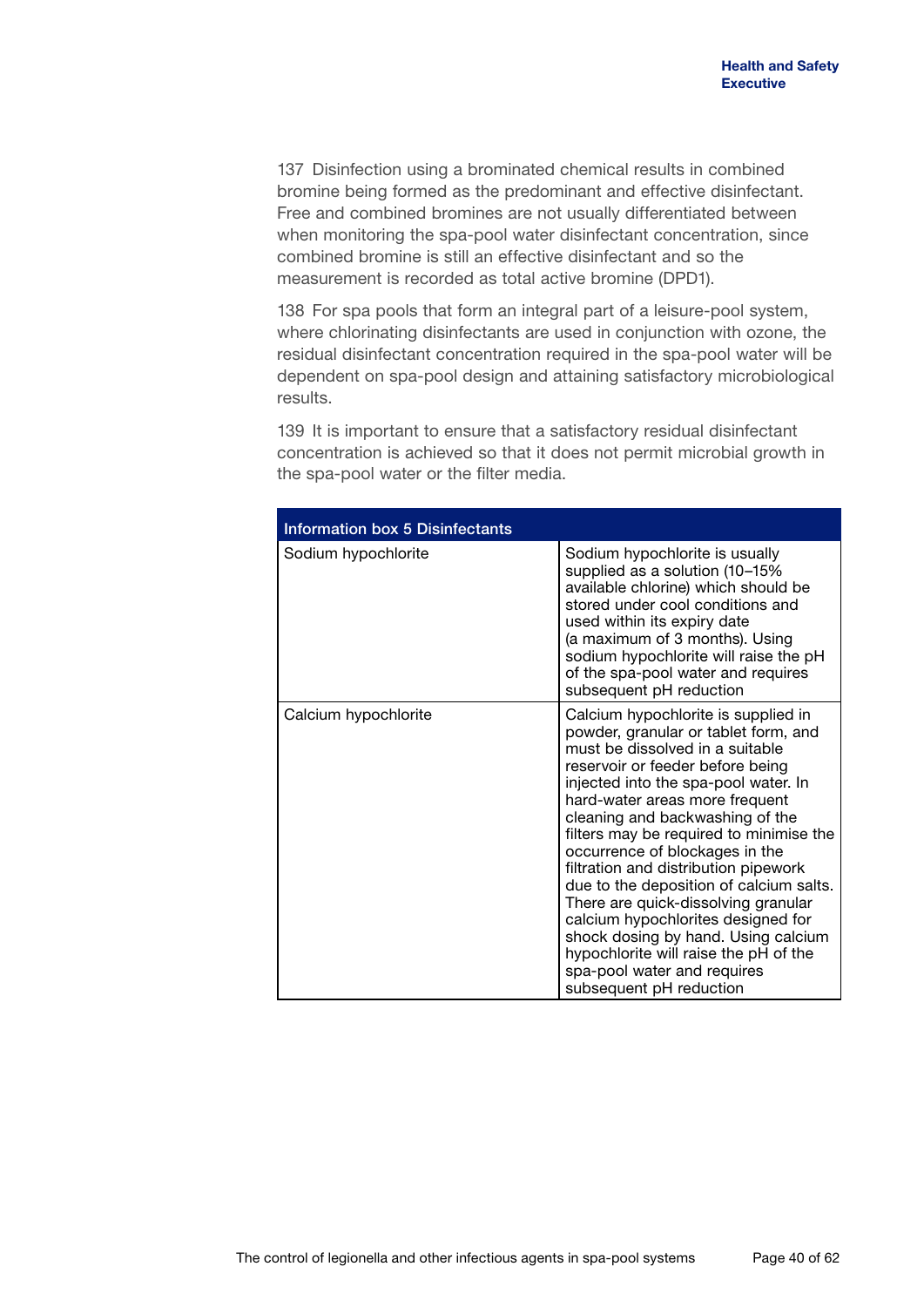| <b>Information box 5 Disinfectants</b> |                                                                                                                                                                                                                                                                                                                                                                                                                                                                                                                                                                                                                                                                                                                                                                                                                                                              |
|----------------------------------------|--------------------------------------------------------------------------------------------------------------------------------------------------------------------------------------------------------------------------------------------------------------------------------------------------------------------------------------------------------------------------------------------------------------------------------------------------------------------------------------------------------------------------------------------------------------------------------------------------------------------------------------------------------------------------------------------------------------------------------------------------------------------------------------------------------------------------------------------------------------|
| Chloroisocyanurates                    | Chloroisocyanurates are commonly<br>used in domestic-type spa pools and<br>are available as slowly dissolving<br>tablets (trichloroisocyanuric acid) or<br>rapidly soluble granules (sodium<br>dichloroisocyanurate dihydrate).<br>Trichloroisocyanuric acid should be<br>delivered via a dosing unit. Ensure<br>that any automatic controller is<br>compatible with cyanuric acid at<br>concentrations in excess of 20 mg/l.<br>Sodium dichloroisocyanurate<br>dihydrate is only suitable for dosing<br>directly into the spa-pool water and<br>normally should only be applied in<br>this way as an emergency measure.<br>Using dichloroisocyanurates will<br>usually have little or no effect on the<br>pH of the spa-pool water, although<br>this can depend on the source of the<br>water. Using trichloroisocyanuric acid<br>will tend to lower the pH |
|                                        | The use of chloroisocyanurates<br>results in the addition of cyanuric acid<br>to the spa-pool water and its<br>concentration should be maintained<br>below 100 mg/l by dilution with fresh<br>water. Cyanuric acid concentrations<br>above this level can encourage algal<br>growth and may prevent the release<br>of free chlorine into the spa-pool<br>water                                                                                                                                                                                                                                                                                                                                                                                                                                                                                               |
| Solid bromine-based disinfectants      | Bromochlorodimethylhydantoin-<br>1,bromo-3-chloro-5,5-dimethyl<br>hydantoin (BCDMH) is a slow-<br>dissolving tablet used in a soaker<br>feeder, where a portion of the<br>circulating water is bypassed through<br>the brominator (feeder). BCDMH can<br>also be used in a pre-filled granular<br>feeder device, which may float (with<br>or without additional minerals) or be<br>plumbed into the circulation system. It<br>must be added from a suitable dosing<br>unit and ideally automatically injected<br>before the filter                                                                                                                                                                                                                                                                                                                           |
|                                        | Other formulations of brominated<br>hydantoins are used which are more<br>acidic and dissolve faster than pure<br><b>BCDMH</b>                                                                                                                                                                                                                                                                                                                                                                                                                                                                                                                                                                                                                                                                                                                               |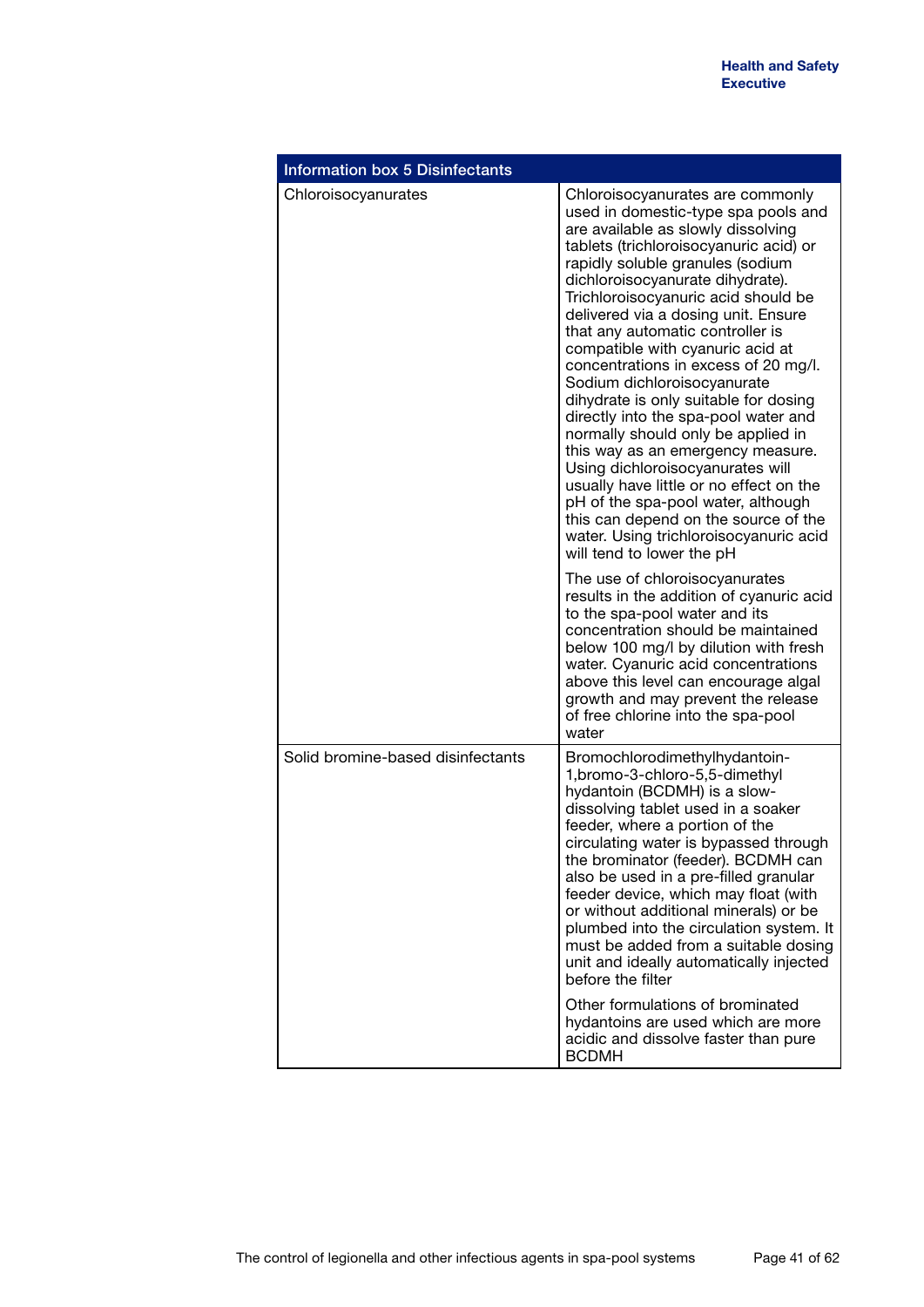| <b>Information box 5 Disinfectants</b>        |                                                                                                                                                                                                                                                                                                                                                                                                                                                                                                                                                                                                                                                                                                          |  |  |
|-----------------------------------------------|----------------------------------------------------------------------------------------------------------------------------------------------------------------------------------------------------------------------------------------------------------------------------------------------------------------------------------------------------------------------------------------------------------------------------------------------------------------------------------------------------------------------------------------------------------------------------------------------------------------------------------------------------------------------------------------------------------|--|--|
| Silver stabilised hydrogen peroxide<br>(SSHP) | SSHP is a broad spectrum<br>disinfectant usually supplied as a<br>solution to be dosed or added to the<br>spa-pool system. It comprises a<br>solution of hydrogen peroxide,<br>stabilised using proprietary ionic<br>silver-based chemistry. The usual<br>recommendation is a shock dose of<br>the water to remove any existing<br>biofilm or biofouling from the system,<br>normally carried out at 100 ppm for a<br>minimum of 12 hours. Higher<br>concentrations may be required<br>depending on the condition of the<br>facility. The spa or hot tub can then<br>be operated with a hydrogen peroxide<br>residual of 50 ppm (30 ppm to<br>70 ppm hydrogen peroxide). No pH<br>adjustment is required |  |  |
| Ozone with residual disinfection              | Ozone may be used but it must be in<br>conjunction with residual disinfection.<br>The type of ozonisation used depends<br>on the spa-pool installation. Where<br>spa pools are installed as an integral<br>part of a leisure-pool water treatment<br>system, the treatment is sometimes<br>combined with that of the main leisure<br>pool. Ozone treatment would normally<br>be followed by deozonisation before<br>residual disinfection. Free chlorine<br>residuals will still need to be<br>maintained between 3-5 mg/l,<br>bromine at 4-6 mg/l, and<br>isocyanurates at 3-5 mg/l to ensure<br>adequate disinfection                                                                                  |  |  |
|                                               | Alternatively, trickle stream ozonisation<br>is sometimes used where the ozone is<br>not removed by a deozonisation bed<br>prior to the addition of the residual<br>disinfectant. The ozone should be at<br>such a concentration to ensure that<br>0.01 ppm ozone is not exceeded in the<br>atmosphere above the spa-pool water.<br>The residual disinfectant may be any<br>of those mentioned earlier in this table.<br>The ozone generator should be<br>checked daily to ensure it is operating<br>correctly. The system must be<br>maintained and cleaned as specified in<br>the manufacturer's instructions                                                                                          |  |  |
|                                               | Where ozone generation plant is<br>installed, mechanical ventilation may<br>be necessary to achieve 10 air<br>changes per hour. Extract should be at<br>low level and in accordance with HSE<br>publication EH38 Ozone: Health<br>hazards and control measures, <sup>24</sup> and<br>CIBSE guide TM21 Minimising<br>pollution at air intakes <sup>25</sup>                                                                                                                                                                                                                                                                                                                                               |  |  |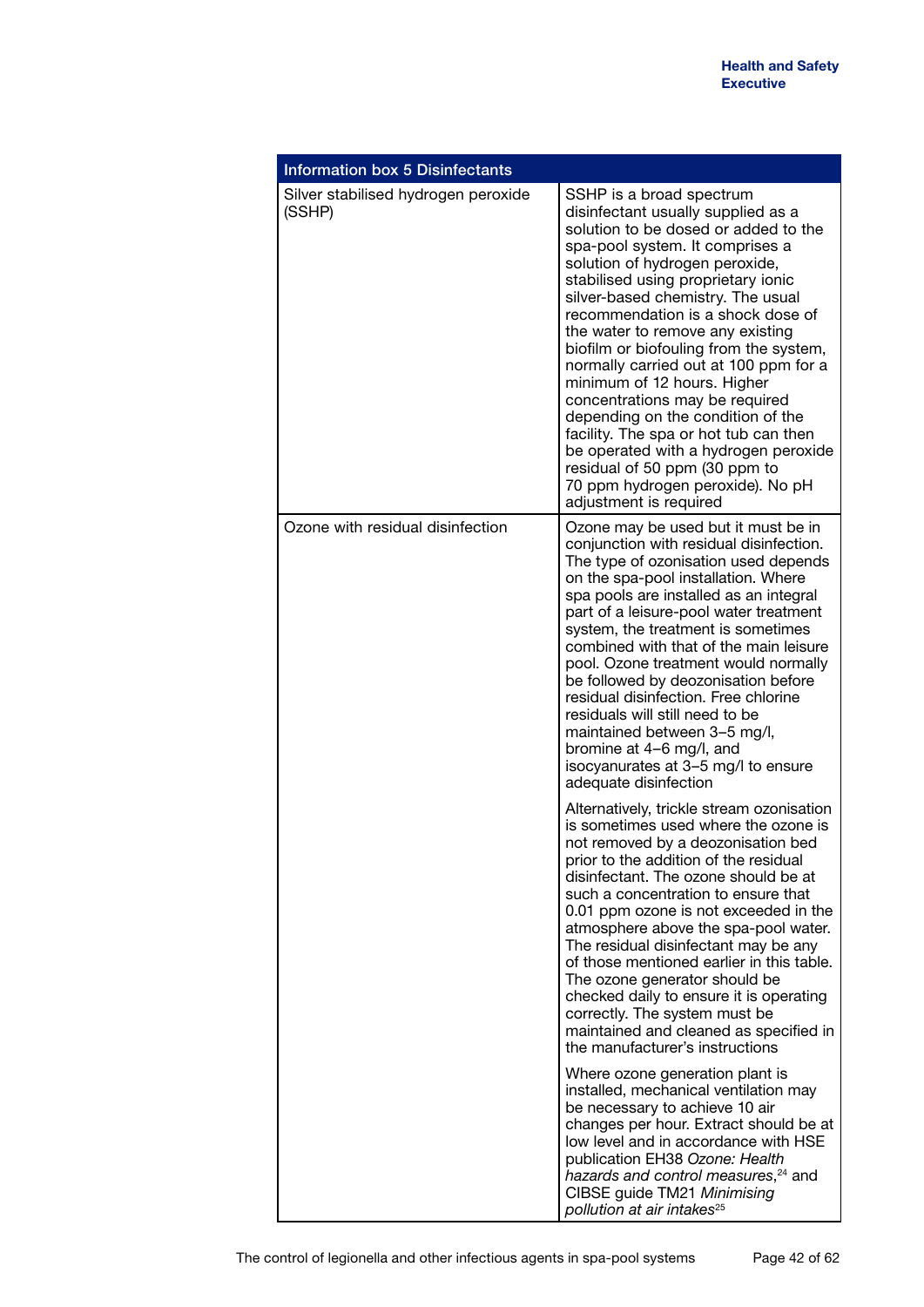| Information box 5 Disinfectants |                                                                                                                                                                                                                                                                                                                                                       |
|---------------------------------|-------------------------------------------------------------------------------------------------------------------------------------------------------------------------------------------------------------------------------------------------------------------------------------------------------------------------------------------------------|
| Ultraviolet light               | Ultraviolet (UV) light only has a<br>bactericidal action at the point of use<br>and therefore additional disinfection is<br>required (eg residual chlorine).<br>BCDMH is not suitable for use in<br>conjunction with UV as bromate will<br>be formed. The system must be<br>maintained and cleaned as specified<br>in the manufacturer's instructions |

### *Other disinfectants*

140 There are other types of disinfectant available but it is important that the disinfectant used has been independently shown to be capable of providing satisfactory chemical and microbiological water quality.

### *Emergency disinfection*

141 The EAP must take account of situations where the spa pool has become grossly contaminated. This may be identified by repeated failures of microbiological results or visual inspection. The EAP should include removing bulk contaminants by cleaning and super chlorination, and the use of a flocculent.

### *Chemical storage*

142 Acids, alkalis and disinfectants should be stored appropriately in a secure, well-ventilated, dry storage area, preferably separate to the plant room, with each area having provision for heat and frost protection and marked with an appropriate warning sign. These should be bunded (the bund should be able to contain at least 110% of the maximum volume of liquid stored) and separated to contain any spillage of liquid chemicals and prevent any subsequent mixing of acids and alkalis, where highly toxic chlorine gas may be produced. Storage information is provided in the safety data sheets.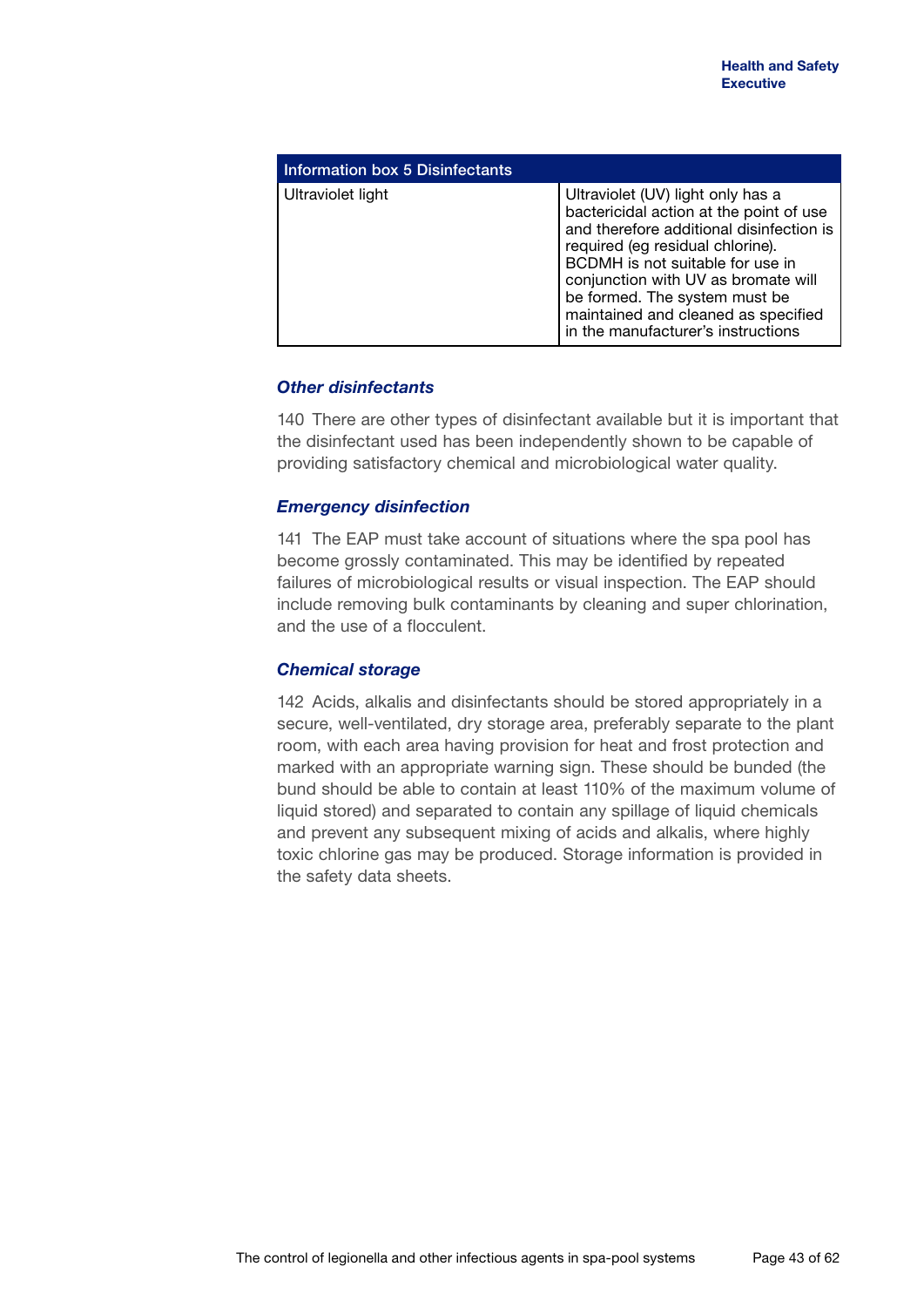## Section 5: Testing and monitoring water quality

143 The risk from exposure to legionella and other infectious agents should be prevented or controlled and the precautions taken monitored to ensure they remain effective. This section gives guidance on monitoring the water quality in spa-pool systems, routine sampling and testing for the presence of bacteria. These combined factors will help to give an indication of whether control is being achieved.

144 Spa-pool water should be routinely analysed to ensure the continued effectiveness and suitability of the treatment programme. The frequency and extent of any analysis will depend on the operating characteristics of the system and will typically include daily, monthly and/or quarterly actions to ensure that chemical dosage and system water quality are appropriate – see Table 1 Operational actions and typical frequencies (page 34).

145 The identification of changes in the water chemistry such as pH, disinfectant concentrations and water balance should allow for necessary corrective actions to be taken to the treatment programme or system operating conditions.

146 The microbiological monitoring programme should include the routine sampling and testing for the presence of bacteria to assess the effectiveness of the water treatment.

147 Testing of water quality, using chemical and microbiological monitoring, is an essential part of the spa-pool treatment regime and may be carried out by the operator where they are suitably trained to do so, or by an external service provider.

148 Testing and recording of the chemical and microbiological parameters associated with the spa pool should be carried out and appropriate actions taken according to the results (see Tables 3 and 4). The test results should be provided in the form of a report which will form part of the record-keeping requirements.

## **Chemical**

149 The frequency and extent of the chemical testing should be determined by the risk assessment. Most testing can be done at poolside but some specialist tests will require laboratory analysis.

150 Testing of spa-pool water should capture normal variation of operating conditions, for example it should be carried out when the features are not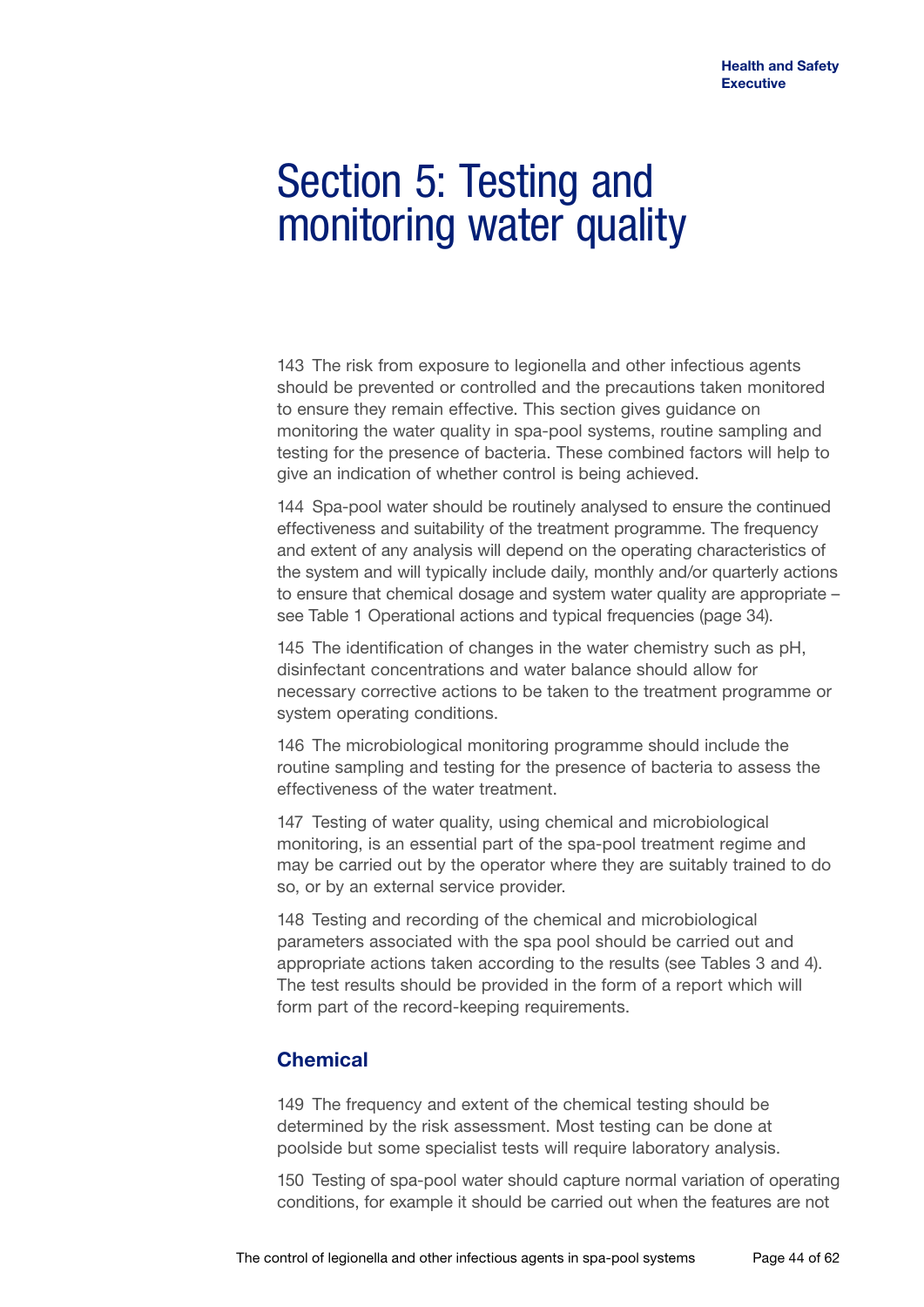operating as spa-pool water chemistry alters during activation of the booster jets, and ideally should also be carried out just after maximum use to ensure the treatment regime is working appropriately.

| <b>Test</b>       | <b>Typical range</b>                                  | <b>Recommended action</b>                                                                                                                                                                                                                                                     |
|-------------------|-------------------------------------------------------|-------------------------------------------------------------------------------------------------------------------------------------------------------------------------------------------------------------------------------------------------------------------------------|
| рH                | $7.0 - 7.6$                                           | None                                                                                                                                                                                                                                                                          |
|                   | $< 7.0$ or $> 7.6$                                    | Close spa pool and<br>check the operation and<br>calibration of acid/alkali<br>dosing units                                                                                                                                                                                   |
|                   |                                                       | Recheck pH once any<br>faults have been<br>rectified. If pH is still out<br>of limits, the spa pool<br>will need to be emptied<br>and refilled with mains<br>water to reach the<br>typical pH range and<br>additional treatment may<br>need to be added to<br>achieve this pH |
| Disinfectant      | Chlorine 3-5 mg/l                                     | None                                                                                                                                                                                                                                                                          |
|                   | Bromine 4-6 mg/l                                      |                                                                                                                                                                                                                                                                               |
|                   | Chlorine $<$ 1 mg/l or<br>$>10$ mg/l                  | Close the spa pool,<br>apply corrective actions                                                                                                                                                                                                                               |
|                   | Bromine <2 mg/l or<br>$>12$ mg/l                      | and retest                                                                                                                                                                                                                                                                    |
|                   | Chlorine 1-2 or 6-10 mg/l<br>Bromine 2-3 or 7-12 mg/l | Check dosing units are<br>operating correctly                                                                                                                                                                                                                                 |
|                   |                                                       | High levels of<br>disinfectant can be<br>lowered by partial<br>replacement of spa-pool<br>water, once the<br>underlying fault has<br>been rectified                                                                                                                           |
|                   |                                                       | Low levels of<br>disinfectant can be<br>increased by shock<br>dosing of spa pool<br>water, once the<br>underlying fault has<br>been rectified                                                                                                                                 |
| Combined chlorine | $0<1$ mg/l                                            | None                                                                                                                                                                                                                                                                          |
|                   | $>1$ mg/l                                             | Review control<br>measures                                                                                                                                                                                                                                                    |
|                   |                                                       | High levels can be<br>lowered by partial<br>replacement of spa-pool<br>water, once the<br>underlying fault has<br>been rectified                                                                                                                                              |

Table 3 Chemical parameters and actions required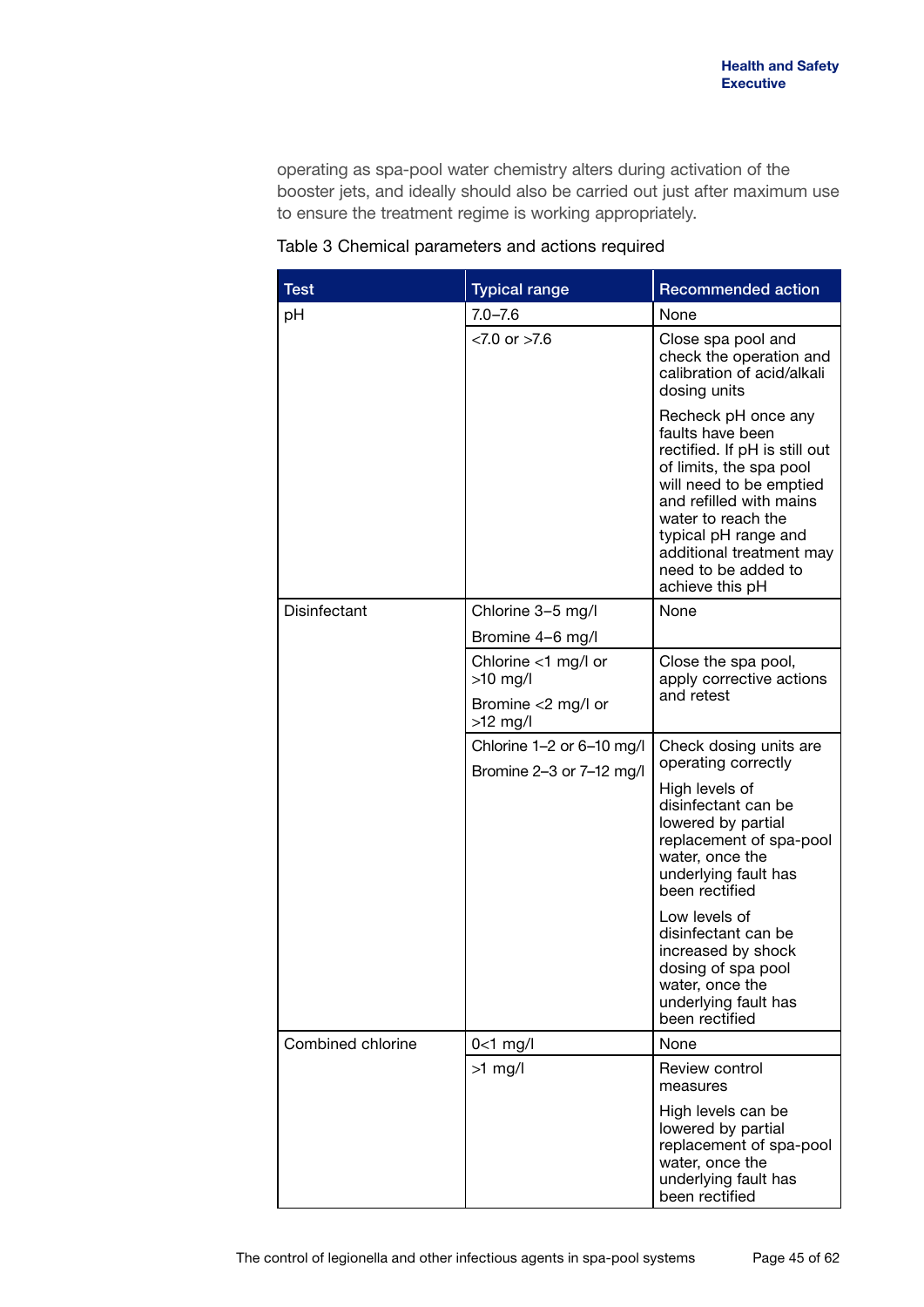| Test                            | <b>Typical range</b>                                             | <b>Recommended action</b>                                                  |
|---------------------------------|------------------------------------------------------------------|----------------------------------------------------------------------------|
| Total dissolved solids<br>(TDS) | No more than 1000 mg/l<br>higher than the incoming<br>fill water | None                                                                       |
|                                 | >1000 mg/l higher than<br>the incoming fill water                | Review control<br>measures                                                 |
|                                 |                                                                  | Spa pool will need to be<br>emptied and refilled to<br>lower concentration |

151 Information obtained from regular monitoring can indicate whether:

- water replacement and backwashing are being done at sufficient frequency;
- **o** disinfectant residuals are adequate:
- **•** operation of the water treatment plant is effective for the bather load;
- there is overdosing of water treatment chemicals (indicated by high biocide levels);
- the filter remains effective;
- there is advanced warning of failure of filters, valves etc.

152 The test results should be recorded and should state the acceptable limits for parameters tested, together with any remedial action to be taken in the event of a test result being out of specification (both upper and lower limits).

## **Microbiological monitoring**

153 The frequency and extent of the microbiological sampling strategy should be determined by the risk assessment but at least monthly for ACC, coliforms, *E coli* and *P aeruginosa* and quarterly for legionella. Sampling should be done when the spa pool is in use, preferably when heavily loaded or immediately afterwards, and sampling for legionella should be carried out in accordance with BS 7592<sup>26</sup> (Information box 6 Microbiological sampling procedure). The laboratory performing the tests should be accredited by the United Kingdom Accreditation Service (UKAS) to EN ISO 17025 *General requirements for the competence of testing and calibration laboratories*. 27 Additional microbiological sampling should also be taken:

- when a spa pool is first used or recommissioned:
- **•** after a report of ill health following spa-pool use:
- where there is doubt about the effectiveness of the control regime;
- where there has been a contamination incident:
- where alterations are made to the treatment or maintenance regimes.

154 Reports of illness associated with use of a spa pool should be discussed with the local environmental health officer (EHO), who will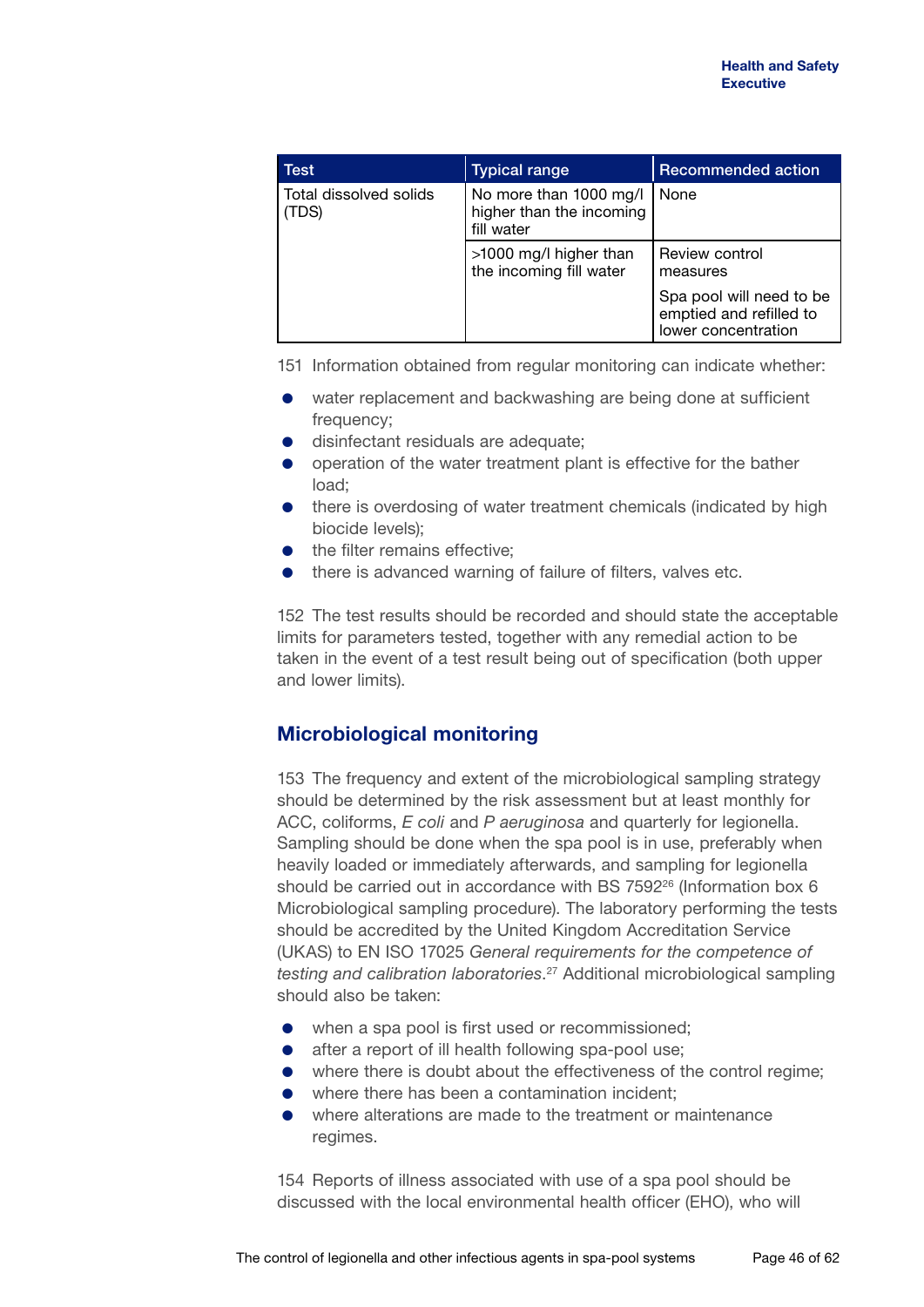liaise with local public health services, as necessary. In the event of an outbreak, where there are two or more cases of illness associated with a spa pool, additional microbiological samples will be taken by the appropriate agency, following discussion between the EHO and local public health service Health Protection Team, or Health Board.

155 Sampling frequency can be altered, depending on the risk assessment, including previous adverse results or any adverse health effects reported by the bathers. Spa pools situated outdoors will have additional demands placed on the disinfection and filtration systems from environmental contamination by dust, debris etc, so it is important that these factors are taken into account when determining a monitoring schedule.

### **Information box 6 Microbiological sampling procedure**

Sample bottles for microbiological testing should be either individually wrapped or the outer surface disinfected by wiping with, for example, an alcohol swab and allowing the bottle to dry before use. Plastic (not glass) sampling bottles can be supplied by the testing laboratory for this purpose – they must be sterile and contain a validated neutralising agent for the disinfectant.

The testing laboratory must be informed of the disinfectant used before the sample is taken, to ensure that the appropriate validated neutraliser is supplied. If an appropriate neutraliser is not available then the sample must be tested as soon as possible as the testing laboratory will need to take into account the time delay before testing is carried out when interpreting results.

For routine monitoring, a sample bottle of 500 ml should be used and, for legionella, a sample bottle of a size specified by the laboratory. Microbiological sample bottles should not be rinsed with the water to be tested as this will remove the neutraliser. To take the sample:

- remove the stopper or cap first with one gloved hand, making sure that nothing touches the inside of the bottle or cap;
- when the bottle is being plunged into the water, keep the long axis approximately horizontal but with the neck pointing slightly upwards to avoid loss of the neutralising agent;
- immerse the bottle about 200–400 mm below the pool surface and then tilted upwards to allow it to fill;
- when removed from the water, replace the cap immediately and invert the bottle repeatedly to disperse the neutraliser;
- send to the laboratory without delay to enable analysis ideally within 24 hours of sampling but no longer than 48 hours.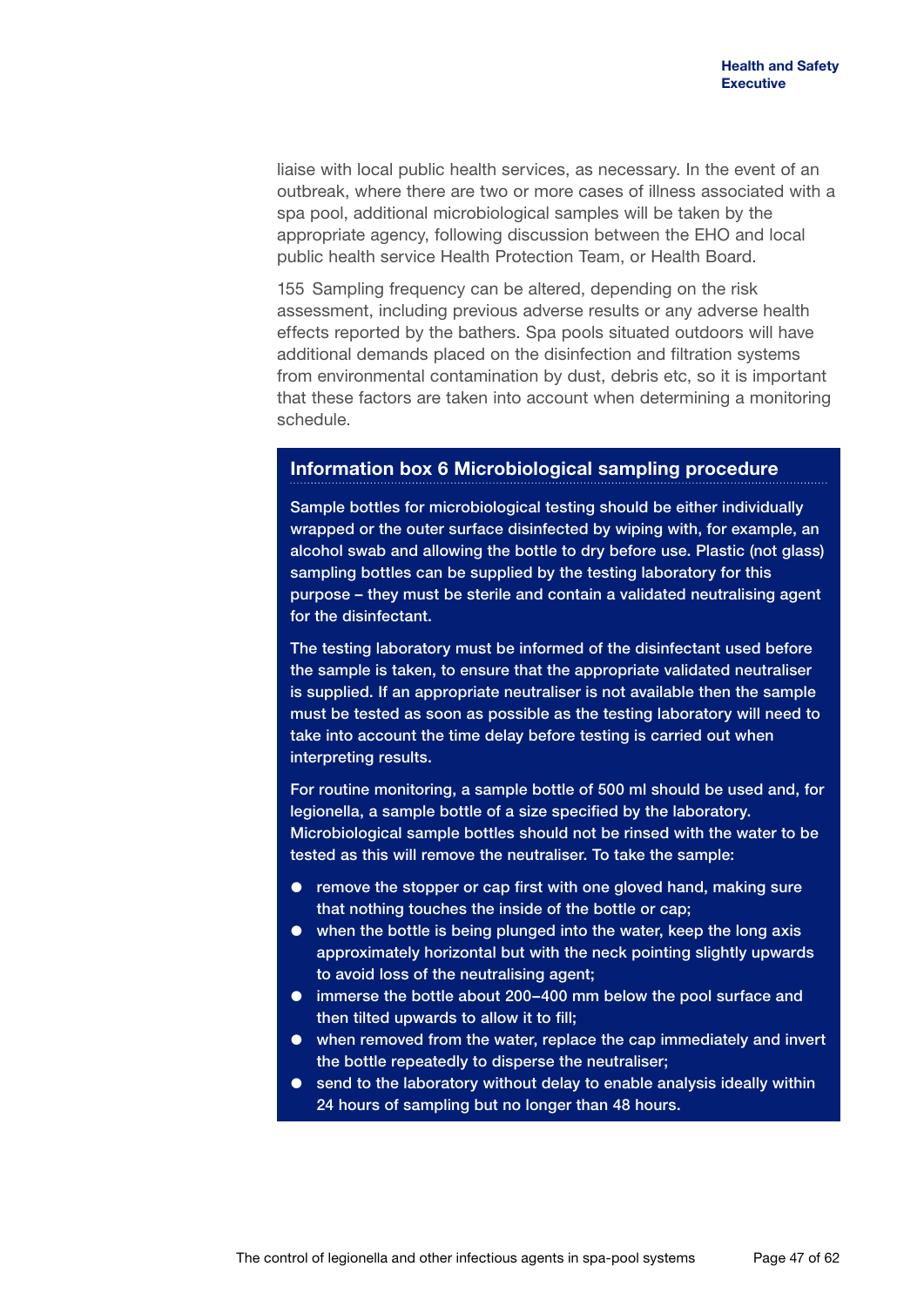In transit, any samples should be protected from light and placed in insulated containers maintained at the following approximate temperatures for the duration of the journey:

- samples for legionella testing ambient temperature;
- samples for non-legionella testing  $-2-8$  °C (use freezer or ice packs but do not let the sample container come in direct contact with the freezer packs).

A record should be made of the pH value and the disinfectant residuals determined at the time of sampling.

156 Regular microbiological testing should be carried out by a laboratory with the required tests within its scope of accreditation and recorded together with any remedial actions and follow-up samples after an adverse result.

### **Microbiological tests**

157 The monitoring programme should include the routine monthly sampling and testing for the presence of bacteria and should include an ACC (or total viable or total colony count), coliforms, *E coli*, and *P aeruginosa*, in addition to quarterly tests for legionella.

158 The ACC will give an indication of the overall microbiological quality of the spa pool and whether microbiological control is being achieved. This should be carried out in accordance with BS EN ISO 6222<sup>28</sup> with incubation at 37 °C for 24 hours.

159 The presence of *E coli* and/or coliforms is an indication of the presence of serious contamination and a failure in the water treatment system to remove the contamination.

160 The presence of *P aeruginosa* is an indication of water treatment failure with likely colonisation of and biofilm formation on the spa-pool filter and within other parts of the system.

161 Where health problems associated with the use of the spa pool are identified, it may be necessary to test the water for other relevant organisms, based on epidemiological evidence. First seek advice from the local Health Protection Team.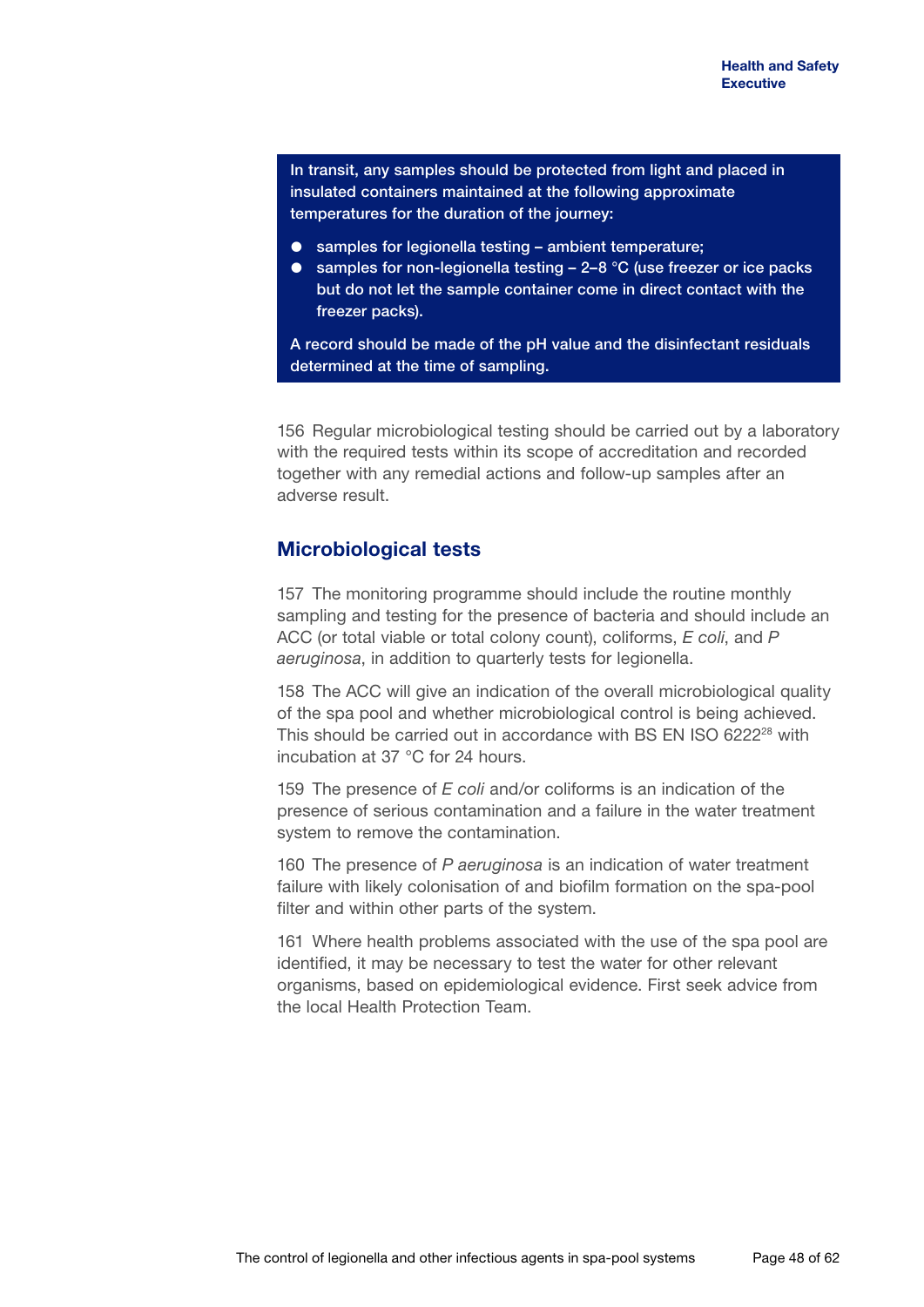## **Recommended actions based on the microbiological results**

162 The dutyholder should cease operation of, and close the spa pool immediately where, following a routine microbiological test, there is evidence of gross contamination if there is:

- >10 cfu *E* coli per 100 ml in combination with
	- >10 cfu ACC per ml **and/or**
	- >10 cfu *P aeruginosa* per 100 ml;
- >50 cfu *P aeruginosa* per 100 ml:
- >1000 cfu *legionella spp* per 100 ml;
- other chemical or physical evidence that the spa-pool disinfection system is not operating correctly.

163 If the microbiological results are unsatisfactory but do not indicate immediate closure as above, a review of the records should be carried out and the sampling and microbiological tests repeated immediately. Repeat failures could indicate significant microbiological contamination problems that may require more focused monitoring. This may include water samples or swabs from suspect components such as the balance tank or the overflow channels (see Table 4).

164 If the results are still unsatisfactory after the repeat samples and investigation, immediate remedial action is required that may necessitate the spa pool being closed.

| <b>Microbiological result</b>                           | <b>Action</b>                                                                                                                                                                                                                                                      |  |
|---------------------------------------------------------|--------------------------------------------------------------------------------------------------------------------------------------------------------------------------------------------------------------------------------------------------------------------|--|
| Aerobic colony count (or total viable count)            |                                                                                                                                                                                                                                                                    |  |
| Aerobic or total colony count at 37 °C<br>>10 cfu/ml    | If the colony count is $>10$ cfu/ml and<br>is the only unsatisfactory<br>microbiological result, and residual<br>disinfectant and pH values are within<br>recommended ranges, the water<br>should be resampled and retested                                        |  |
| Aerobic or total colony count at 37 °C<br>$>100$ cfu/ml | Check treatment system and<br>manual testing results records<br>immediately<br>Implement any remedial action as<br>required<br>Resample and retest                                                                                                                 |  |
| Coliforms and E coli                                    |                                                                                                                                                                                                                                                                    |  |
| Coliforms and E coli present<br>>1 cfu/100 ml           | Occasional positive samples may<br>occur if the spa pool has been<br>sampled immediately after a<br>contamination event before the<br>disinfection system had time to be<br>effective. A repeat sample should be<br>taken whenever coliforms have been<br>detected |  |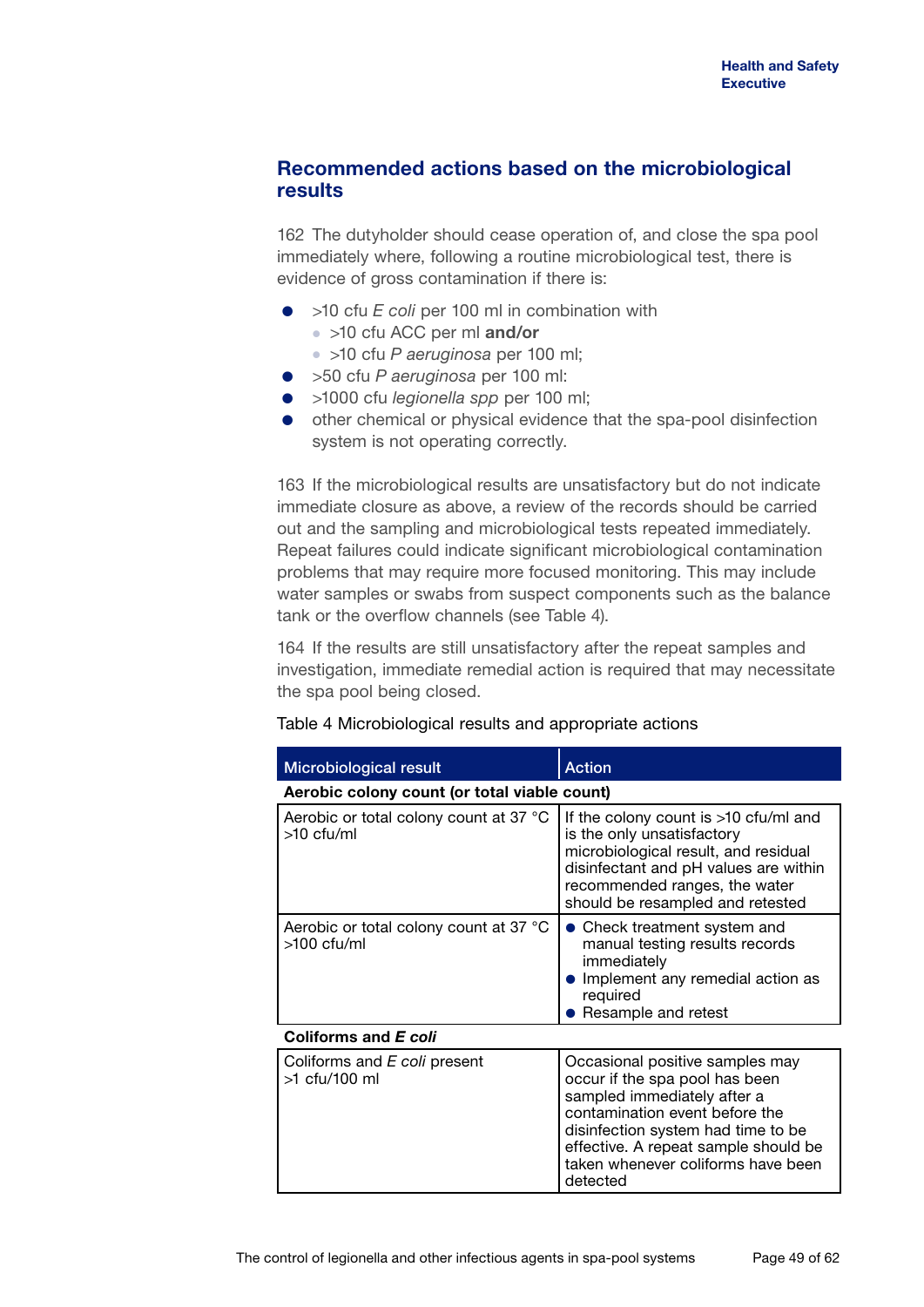| Microbiological result                                                                              | <b>Action</b>                                                                                                                                                                                                                                                                                                                                                                                                          |
|-----------------------------------------------------------------------------------------------------|------------------------------------------------------------------------------------------------------------------------------------------------------------------------------------------------------------------------------------------------------------------------------------------------------------------------------------------------------------------------------------------------------------------------|
| Coliforms ≤10 cfu/100 ml                                                                            | A coliform count of up to<br>10 cfu/100 ml is acceptable provided<br>that the residual disinfectant and pH<br>values are within recommended<br>ranges, there are no E coli present and<br>the aerobic colony count is <10 ml                                                                                                                                                                                           |
| Coliforms present on repeat test or if<br>>10 cfu/100 ml at any time                                | • Indicates that disinfectant regime is<br>ineffective<br>• Close spa pool<br>Shock dose the spa pool with<br>50 mg/l free chlorine circulating for<br>1 hour or equivalent<br>• Drain, clean and disinfect<br>• Review control measures and risk<br>assessment<br>• Carry out remedial actions<br>identified<br>• Refill, disinfect and adjust pH to<br>recommended range; and retest<br>next day and 2-4 weeks later |
| Pseudomonas aeruginosa                                                                              |                                                                                                                                                                                                                                                                                                                                                                                                                        |
| P aeruginosa present 10-50 cfu/100<br>ml with or without raised coliform,<br>E coli or colony count | • Take a repeat sample for testing<br>• Scrub walls of balance tank, if any,<br>and cleanse the filter<br>• Chlorinate to 10 mg/l free chlorine,<br>circulate and flush<br>• If repeat sample contains<br>P aeruginosa the filtration and<br>disinfection processes should be<br>examined to determine where the<br>organism has been multiplying                                                                      |
| P aeruginosa present >50 cfu/100 ml<br>with or without raised coliform, E coli<br>or colony count   | • Close spa pool<br>Shock dose the spa pool and<br>$\bullet$<br>balance tank, if any, with 50 mg/l<br>free chlorine circulating for 1 hour<br>or equivalent and flush through<br>Drain, clean and disinfect<br>Review control measures and risk<br>assessment<br>• Carry out remedial actions<br>identified<br>• Refill, disinfect and adjust pH to<br>recommended range; retest next<br>day and 2-4 weeks later       |
| Legionella                                                                                          |                                                                                                                                                                                                                                                                                                                                                                                                                        |
| <100 cfu/l                                                                                          | Under control but maintain control<br>measures                                                                                                                                                                                                                                                                                                                                                                         |
| >100 cfu/l and up to 1000 cfu/l                                                                     | • Resample and keep under review<br>• Review control measures and risk<br>assessment<br>• Carry out remedial actions<br>identified as necessary                                                                                                                                                                                                                                                                        |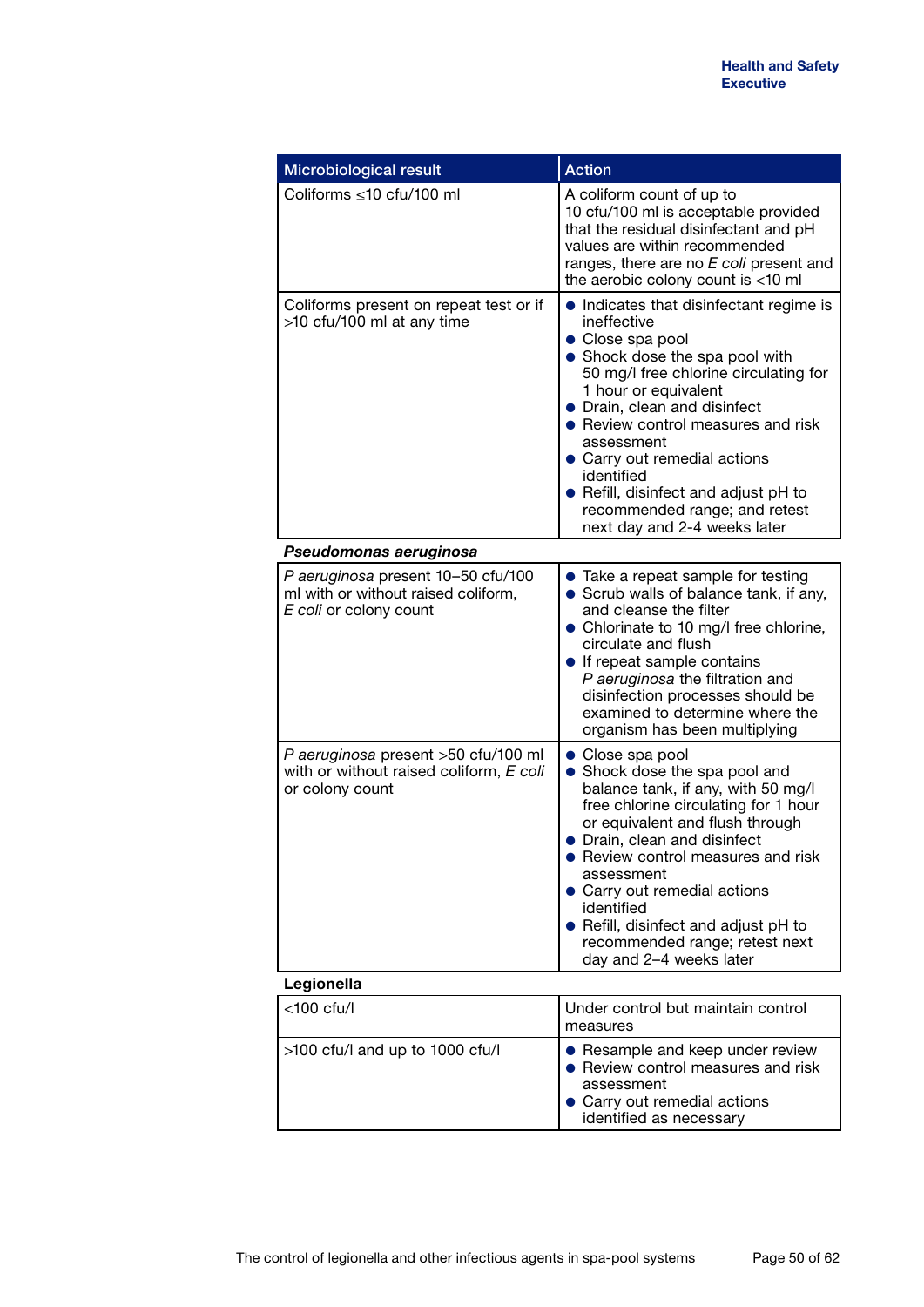| Microbiological result | <b>Action</b>                                                                                                                                                                                                                                                                                                                                                                        |
|------------------------|--------------------------------------------------------------------------------------------------------------------------------------------------------------------------------------------------------------------------------------------------------------------------------------------------------------------------------------------------------------------------------------|
| $>1000$ cfu/l          | Immediate closure of pool and<br>exclude public from pool area<br>Shut down spa pool<br>• Shock dose the spa pool with<br>50 mg/l free chlorine circulating for<br>1 hour or equivalent<br>• Drain, clean and disinfect<br>Review control measures and risk<br>assessment<br>Carry out remedial actions<br>identified<br>$\bullet$ Refill and retest next day and 2–4<br>weeks later |

165 Alternative techniques for determining microbial activity may be used as long as they are suitably validated and accredited. It is important that the data from such tests can be properly interpreted, so that appropriate action levels can be set to enable informed decisions on the control measures needed. This may be achieved by running the tests in parallel with traditional culture-based methods, such as dip slides, for a period.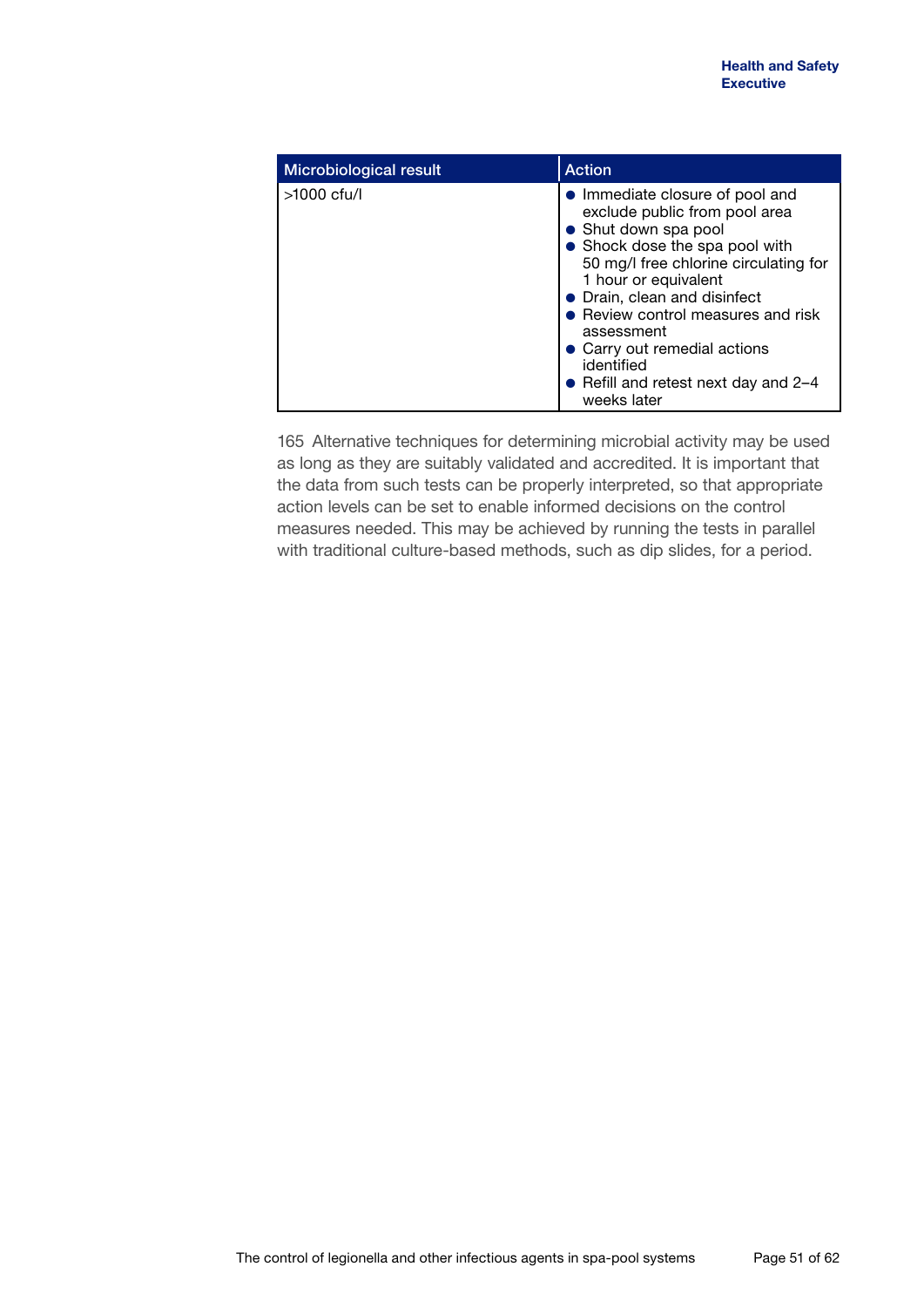# Appendix: Spa-pool checklists

It is a legal duty to carry out an assessment to identify and assess whether there is a risk posed by exposure to legionella and other infectious agents from the spa-pool system or any work associated with it. Once the risk is identified and assessed, a written control scheme should be prepared, implemented and properly managed. The following checklists will help to ensure the appropriate arrangements are in place to manage and control any risk of infection from the spa-pool system. This will include a physical inspection of the system, and an examination of the management procedures and appropriate records.

In addition to the spa-pool system, the dutyholder will also need to assess whether there are any other sources of risk and ensure appropriate control measures are put in place.

## **Checklist 1 Risk assessment**

1 Clear allocation of management responsibilities including name, job titles and contact information for:

- **·** dutyholder;
- **•** responsible person and nominated deputies;
- service providers.

2 Clear identification of roles and responsibilities including employees and contractors.

3 Competence, training and instruction of key personnel, employees and contractors including training records.

4 Check to confirm that consideration was given to preventing the risk by elimination or substitution before implementing control measures.

5 Description of the spa-pool system (including make, model, year of manufacture, and type), component parts and associated equipment including an up-to-date schematic diagram to include:

- system plant, eg filters, strainers, pumps, non-return valves;
- **•** standby equipment, eg spare pumps;
- associated pipework and piping routes;
- associated storage/balance tanks:
- chemical dosing/injection points;
- water supply;
- parts that may be temporarily out of use.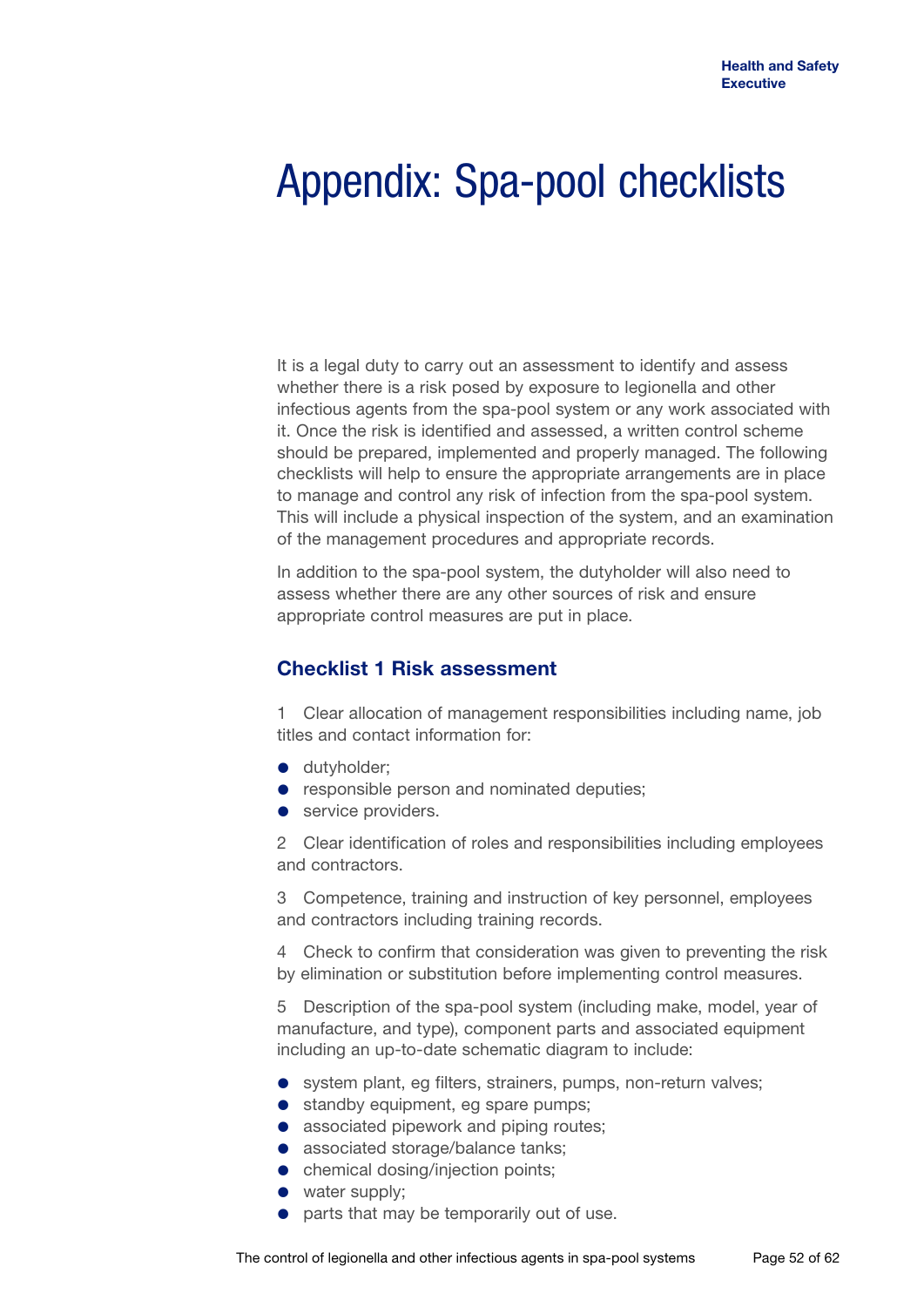6 Evaluation of the risk which should include the potential for microbial growth, other health and safety issues (eg chemicals, working in confined spaces, electrical safety, ease of access to parts of the system etc) and compliance with the water safety elements of the water fittings regulations.

7 Assessing the potential for the system to become contaminated with micro-organisms (including legionella) and other material, including considering:

- the source and quality of the make-up water;
- the likelihood for airborne contamination;
- the effectiveness of the biocide treatment.

8 Arrangements to review the risk assessment regularly and particularly when there is reason to suspect it is no longer valid.

## **Checklist 2 Written control scheme**

- 1 Purpose.
- 2 Scope.
- 3 Risk assessment.
- 4 Management structure.
- 5 Instructions for correct and safe operation of the system.

6 Safe operating procedures for the spa-pool system including appropriate control measures.

7 Precautions in place to prevent or minimise risks associated with the system.

8 Effectiveness of control measures including chemical and physical water treatment, disinfection and cleaning regimes and remedial work and maintenance.

- 9 Monitoring, inspection and maintenance procedures.
- 10 Results of monitoring, inspection and any checks carried out.

11 Tests, checks and inspections to be carried out, their frequency and resulting corrective actions.

12 Remedial action to be taken in the event that the scheme and control measures are found to be not effective.

13 Health and safety information, including details on storage, handling, use, and disposal of any disinfectant used in both the treatment of the system and testing of the water.

14 Emergency plan to deal with situations involving serious or imminent danger.

15 Audit of contractors upon completion of any contracted work (eg plumbing work or biocide installation).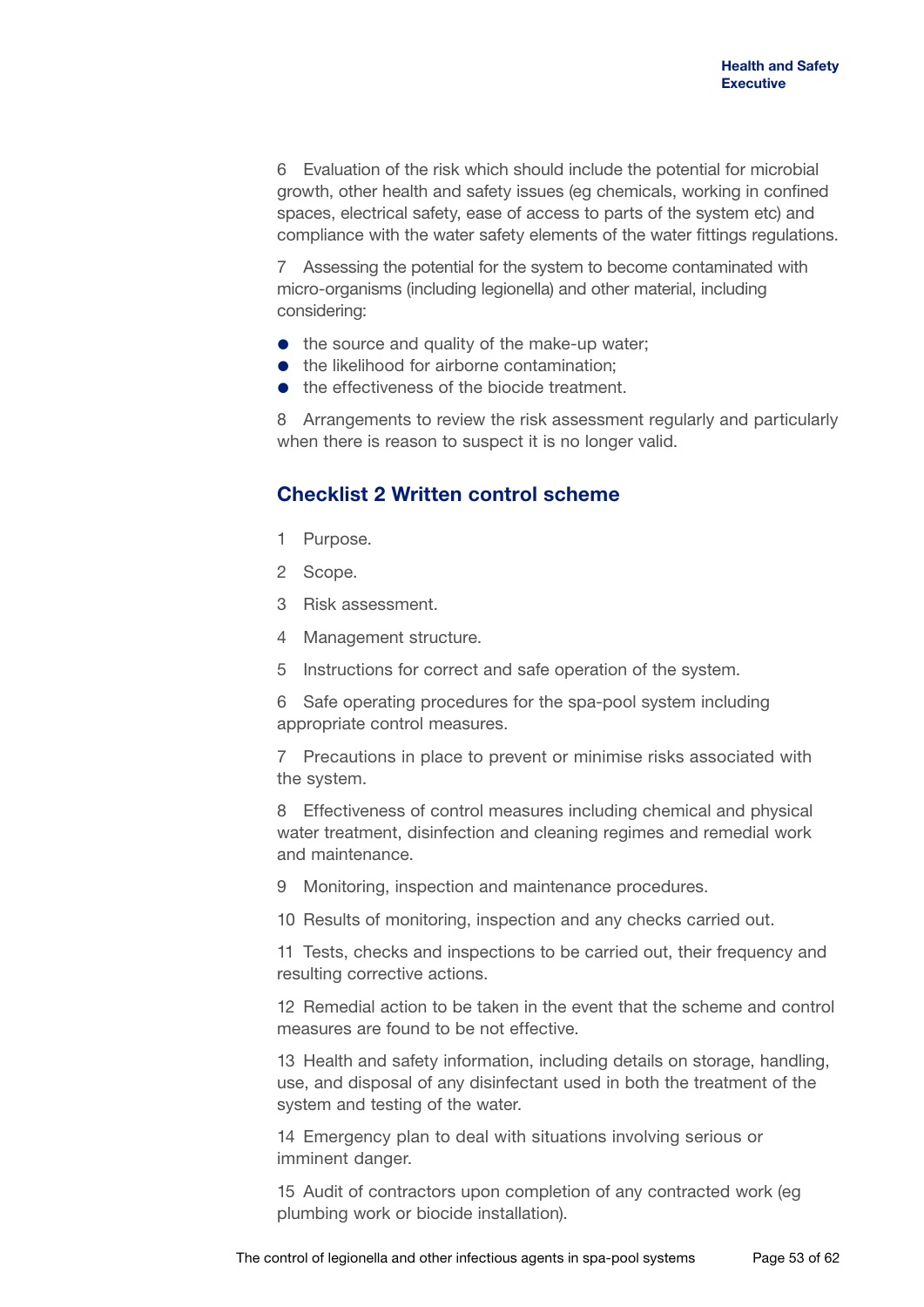## **Glossary**

**Acid** A chemical which lowers pH value (increases the acidity) when added to pool water

**Acidity** A measure of the acid content of water

**Active bromine** This is readily available for killing bacteria and algae. It includes free bromine and some bromamines

**Aerobic colony count (ACC)** The total number of culturable bacteria (per volume or area) in a given sample (does not include legionella)

**Aerosol** A suspension in a gaseous medium of solid particles, liquid particles or solid and liquid particles having negligible falling velocity. In the context of this document, it is a suspension of particles which may contain legionella with a typical droplet size of <5 μm that can be inhaled deep into the lungs

**Air blower** Mechanical device for inducing air into ducting in the spa

**Air induction** A system whereby air is induced into ducting and released into the water through small orifices or where it is induced from the side of the spa into hydrotherapy jets

**Algae** simple organisms similar to plants that require light for growth, typically found in aquatic environments

**Algicide** A chemical compound which destroys algal growth

**Alkali** A chemical which raises the pH value (reduces the acidity) in pool water – also called a base

**Alkalinity** A measure of the alkaline content of water

**Amperometric** An electronic device for measuring the current produced in water due to the presence of oxidising agents such as bromine, chlorine or ozone

**Automatic controller** An electronic system to maintain correct disinfectant and/or pH value. A chart recorder may be incorporated to give a permanent and continuous record of these parameters. Manual back-up is required

**Backwash** The process of reversing the flow of water through the filter to clean the filter media and discharge the waste to drain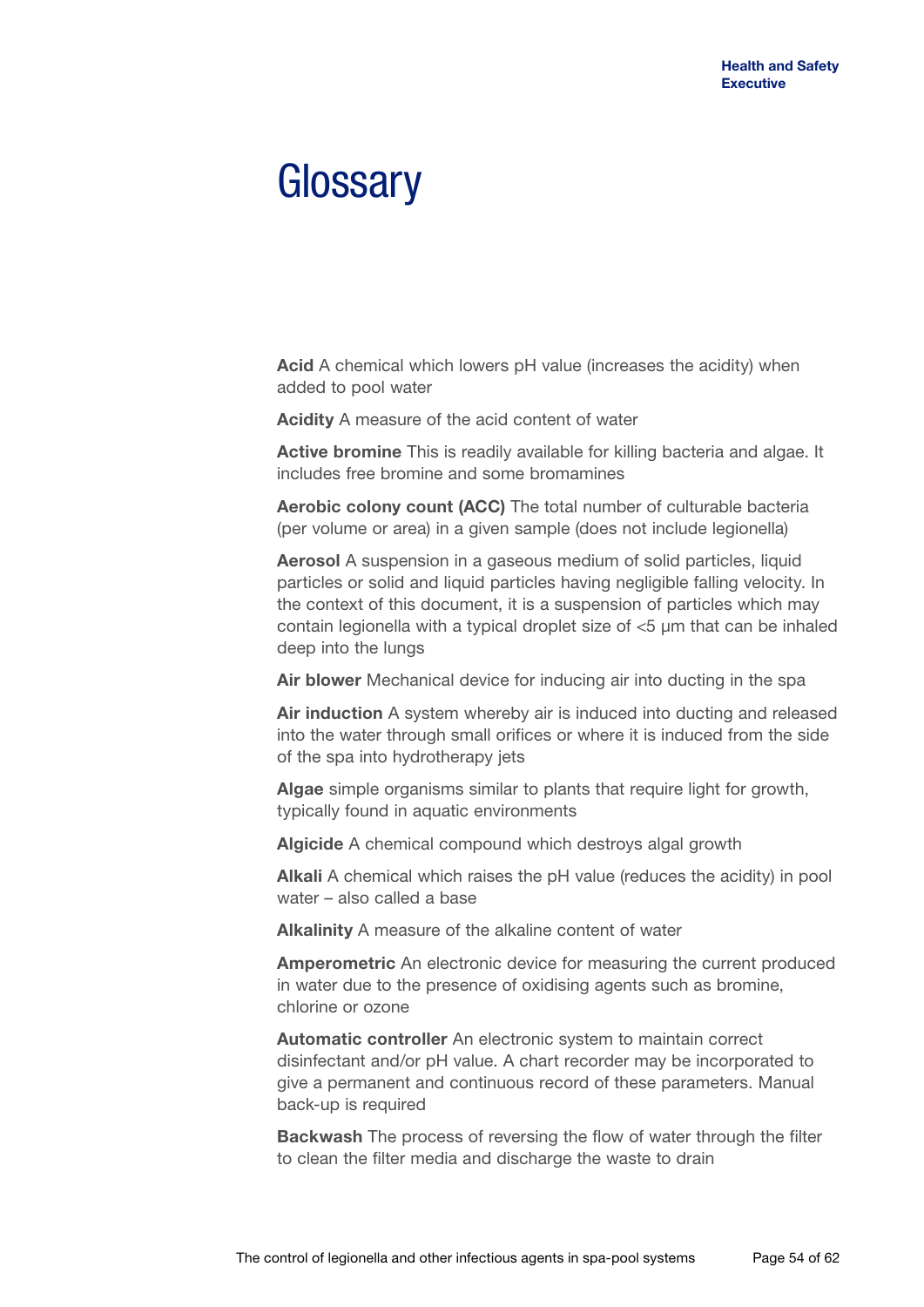**Balance tank** A tank fitted in circulation system of overflow spas to balance water displaced by bathers and to provide additional water volume in heavy-use situations, to maintain a constant level in a commercial-type spa

**BCDMH** Abbreviation for the dry organic compound 1-bromo-3-chloro-5, 5-dimethylhydantoin-bromine-based spa and pool water disinfectant.

**Biocide** A substance that kills microorganisms

**Biofilm** A community of microorganisms of different types growing together on a surface so that they form a slime layer

**Booster jets** For pumping water at high pressure, normally sized for maximum performance through hydrotherapy jets and also to provide high-pressure jets of water within the body of the spa for body massage

**Brominator** A dispensing device for dosing bromine into a spa or pool recirculating system

**Bromine** An element very similar to chlorine used as a biocide and sometimes as a disinfectant. The main practical difference between bromine and chlorine when used as a biocide is that bromine remains effective at higher pH levels

**Cartridge filter** A replaceable filter used in domestic-type spa pools and constructed from pleated paper or wound fibres, through which water is passed for filtration

**Chlorination** The process of treating pool or spa water with chlorine. Chlorine can be added to pool and spa water in a variety of commercially available forms as gas, solutions or solids (granules or tablets)

**Chlorine** An element used as a biocide and for disinfection (see **bromine**, **combined chlorine** and **free chlorine**)

**Chlorine residual** The amount of chlorine remaining in the spa-pool water after satisfying the chlorine demand. The chlorine residual can be expressed as free chlorine residual, combined chlorine residual or total chlorine residual

**Combined bromine** Bromine which has reacted with nitrogen to form bromamines

**Combined chlorine** The amount of chlorine that has reacted with nitrogenous or organic materials to form chlorine compounds. If the materials are nitrogenous then the compounds formed are chloramines

**Coliform** A bacterium belonging to the enterobacteriaceae

**Deadleg** A length of water system pipework leading to a fitting through which water only passes when there is draw off from the fitting, thereby providing the potential for stagnation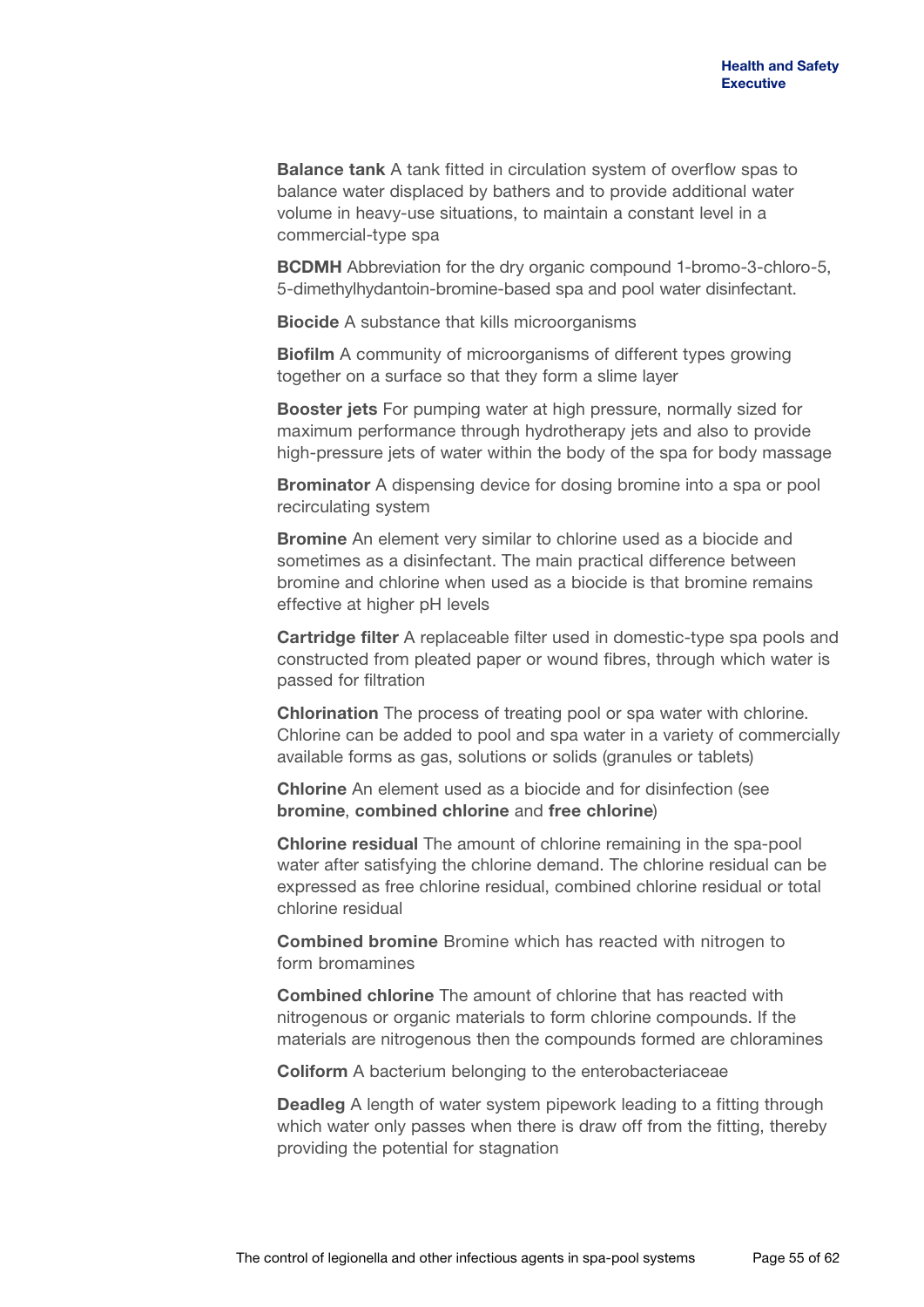**Deck-level overflow system** A system with perimeter overflow channels for the removal of surface water forming a part of the recirculation system which are typically used in commercial-type spa pools

**Decks and surrounds** Areas surrounding spas, which are specifically constructed and installed for use by bathers

**Diatomaceous earth (DE) filter** A filter using diatomaceous earth as a filtering medium

**Disinfection** The reduction of the number of microorganisms to safe levels by either chemical or non-chemical means (eg biocides, heat or radiation)

**DPD1** A chemical reagent used to measure the bromine, chlorine and ozone residuals in the water

**Filter** A device that separates particulate matter from water by circulation through a porous medium

**Filtration rate** The rate of filtration of water in a given time, ie cubic metres per square metre of effective filter area per hour (or gallons per square foot of effective filter area per hour)

**Flocculent** A chemical used to aggregate particles suspended in water, for example contaminants, to aid their removal by filtration

**Free chlorine** Chlorine dissolved in water to form hypochlorous acid and Hypochlorite ion

**Hypochlorite** Inorganic chlorine compounds used for pool-water disinfection. Commercially available forms are sodium hypochlorite solution, calcium hypochlorite granules and tablets (lithium hypochlorite is not permitted)

**Langelier saturation index** This is applied to pool water to assess whether it has corrosive or scale-forming tendencies. The equation used to calculate the index takes into account the pH, alkalinity, calcium hardness, total dissolved solids and temperature of the water

**Oxidising biocide** A chemical agent which kills microorganisms by oxidising organic matter, eg cell material, enzymes or proteins

**Ozone** A tri-atomic form of oxygen with powerful oxidising properties, used as a water disinfectant and purifying agent in conjunction with another residual disinfectant

**Parts per million (ppm)** A ratio for expressing chemical concentration. In water, parts per million has the same numerical value as milligrams/litre (mg/l)

**pH** A logarithmic scale of units, 0–14, which measures the balance between acidic and alkaline (basic) compounds in water. Values below 7 are increasingly acidic, 7 is neutral, and values higher than 7 are progressively alkaline. However, acidity and alkalinity are not proportional to pH (see acidity and alkalinity)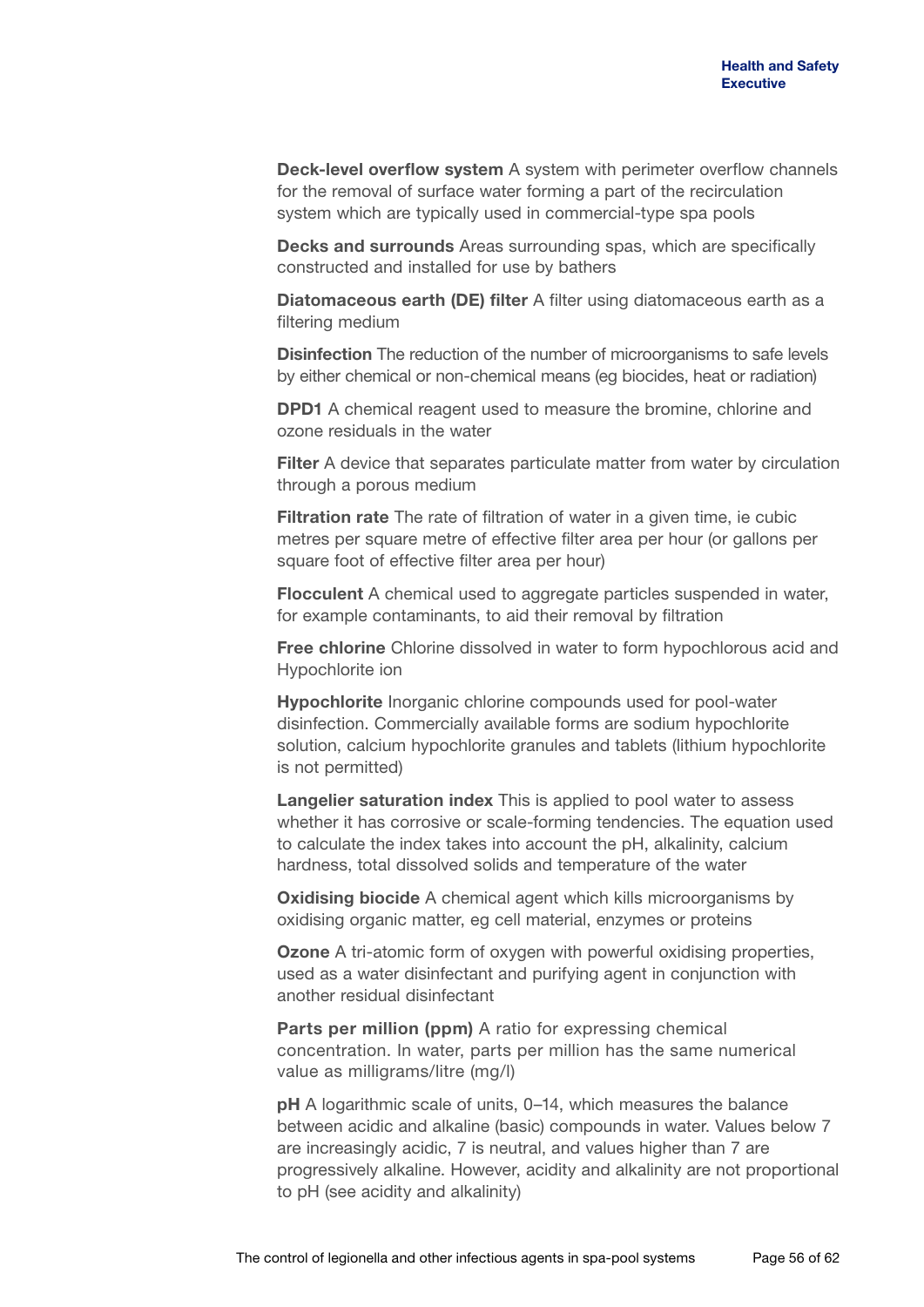**Ryznar stability index** This is used to assess the scale-forming tendency of water by using pH and calcium carbonate saturation to correlate to a database of scale-thickness measurements observed in municipal water systems

**Scale** Hard deposits, which can block pool pipework and form on pool water surfaces. Generally caused by the precipitation of calcium and magnesium carbonate from hard water

**Shock dose** A term usually applied to the process of adding a higher than normal dose of disinfectant, sometimes called 'shot' dose or super chlorination, to pool water to control microbial growth or destroy bather impurities

**Skimmer** A device designed to remove surface water, forming part of the recirculation system

### **Super chlorination** see **shock dose**

**Total alkalinity** The quantitative analysis of the mix of bicarbonates, carbonates and hydroxides in water. While too high total alkalinity causes pH to resist adjustment, too low total alkalinity makes it difficult to maintain

**Total chlorine** The total sum of the free and combined chlorine in the water

**Total dissolved solids (TDS)** The quantity of soluble material in water expressed as mg/l. These solids will typically include calcium and magnesium (sodium in softened water), bicarbonate, chloride, sulphate and traces of other materials. High levels cause turbidity

#### **Total viable counts** see **aerobic colony count**

**Turnover time** The period of time required to circulate a volume of water equal to the total volume of water in the system. In spas this is usually expressed in minutes

**Water displacement** The volume of water displaced by each bather entering the spa. The water displacement is approximately  $0.06 \, \text{m}^3$ (13 gallons) per bather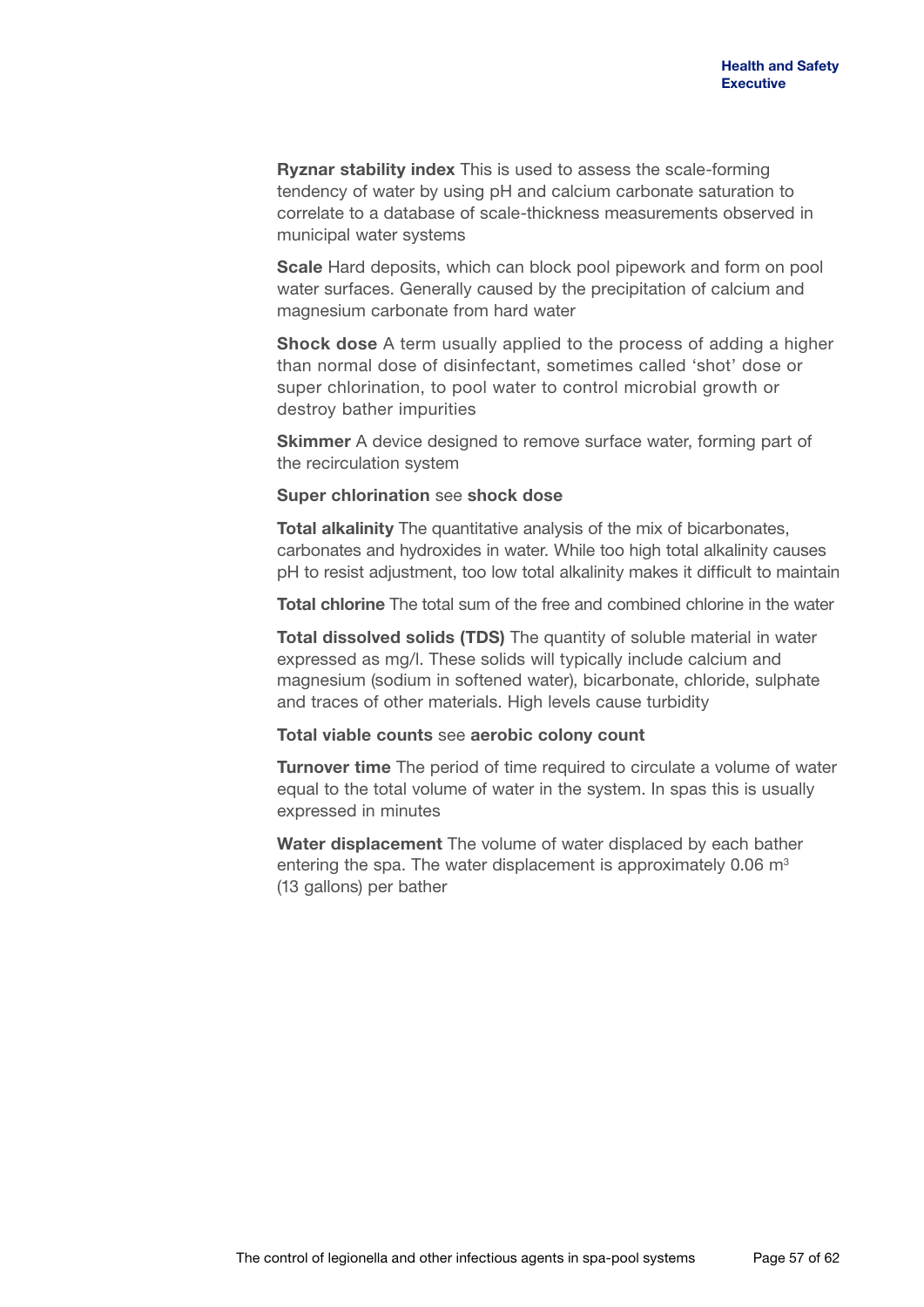## **References**

**1** *Legionnaires' disease: Technical guidance* HSG274 HSE 2013 <www.hse.gov.uk/pubns/books/hsg274.htm>

**2** *Health and Safety at Work etc Act 1974 (c37)* The Stationery Office 1974<www.legislation.gov.uk>

**3** *Managing for health and safety* HSG65 (Third edition) HSE 2013 <www.hse.gov.uk/pubns/books/hsg65.htm>

**4** *Control of substances hazardous to health (6th edition). The Control of Substances Hazardous to Health Regulations 2002 (as amended). Approved Code of Practice and guidance* L5 (Sixth edition) HSE 2013 <www.hse.gov.uk/pubns/books/l5.htm>

**5** *Legionnaires' disease: The control of legionella bacteria in water systems. Approved Code of Practice and guidance on regulations* L8 (Fourth edition) HSE 2013 <www.hse.gov.uk/pubns/books/l8.htm>

**6** *Consulting workers on health and safety. Safety Representatives and Safety Committees Regulations 1977 (as amended) and Health and Safety (Consultation with Employees) Regulations 1996 (as amended). Approved Codes of Practice and guidance* L146 (Second edition) HSE 2012<www.hse.gov.uk/pubns/books/l146.htm>

**7** BS 7671 *Requirements for Electrical Installations. IET Wiring Regulations* British Standards Institution

**8** BS 8580 *Water quality. Risk assessments for Legionella control. Code of Practice* British Standards Institution

**9** *Water Supply (Water Fittings) Regulations* 1999 SI 1148/1999 The Stationery Office <www.legislation.gov.uk>

**10** *Water Supply (Water Fittings) Scotland Byelaws 2014* Scottish Water <www.scottishwater.co.uk>

**11** *Consumer Protection Act 1987 (c43)* The Stationery Office 1987 <www.legislation.gov.uk>

**12** *General Product Safety Regulations 1994* SI 2328/1994 The Stationery Office <www.legislation.gov.uk>

**13** *The Classification, Labelling and Packaging of Chemicals (Amendments to Secondary Legislation) Regulations 2015* SI 21/2015 The Stationery Office <www.legislation.gov.uk>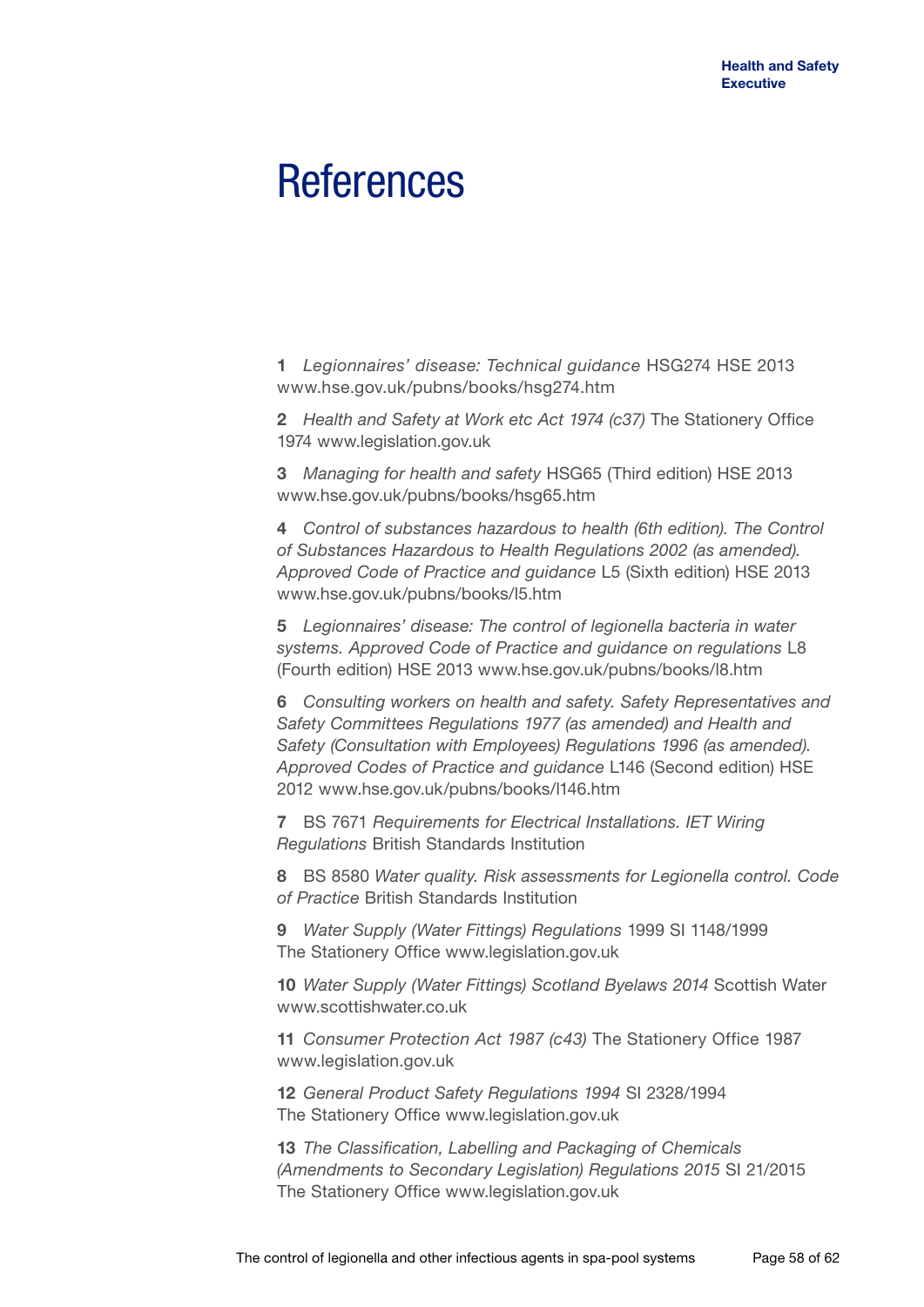**14** *Managing health and safety in construction. Construction (Design and Management) Regulations 2015. Guidance on regulations* L153 HSE 2015 <www.hse.gov.uk/pubns/books/l153.htm>

**15** *The Private Water Supplies Regulations 2009* SI 3101/2009 The Stationery Office <www.legislation.gov.uk>

**16** *The Private Water Supplies (Wales) Regulations 2010* Wales SI 66/2010 The Stationery Office <www.legislation.gov.uk>

**17** *The Private Water Supplies (Scotland) Regulations 2006* SSI 209/2006 The Stationery Office <www.legislation.gov.uk>

**18** BS EN 806 (Parts 1–5) *Specifications for installations inside buildings conveying water for human consumption* British Standards Institution

**19** BS 8558 *Guide to the design, installation, testing and maintenance of services supplying water for domestic use within buildings and their curtilages* British Standards Institution

**20** BS 6920 *Suitability of non-metallic materials and products for use in contact with water intended for human consumption with regard to their effect on the quality of the water* British Standards Institution

**21** BS 5385-4 *Wall and floor tiling. Design and installation of ceramic and mosaic tiling in specific conditions. Code of practice* British Standards Institution

**22** *Public Health and Plumbing Engineering* Chartered Institute of Building Services Engineers (CIBSE) Guide G 2014 <www.cibse.org>

**23** *Swimming Pool Water: Treatment and quality standards for pools and spas* Pool Water Treatment Advisory Group (PWTAG)<www.pwtag.org>

**24** *Ozone: Health hazards and control measures* Environmental Hygiene Guidance Note EH38 HSE 2014 <www.hse.gov.uk/pubns/eh38.htm>

**25** *Minimising pollution at air intakes* TM21 CIBSE 1999<www.cibse.org>

**26** BS 7592 *Sampling for Legionella bacteria in water systems. Code of practice* British Standards Institution

**27** EN ISO 17025 *General requirements for the competence of testing and calibration laboratories* British Standards Institution

**28** BS EN ISO 6222 *Water quality. Enumeration of culturable microorganisms. Colony count by inoculation in a nutrient agar culture medium*  British Standards Institution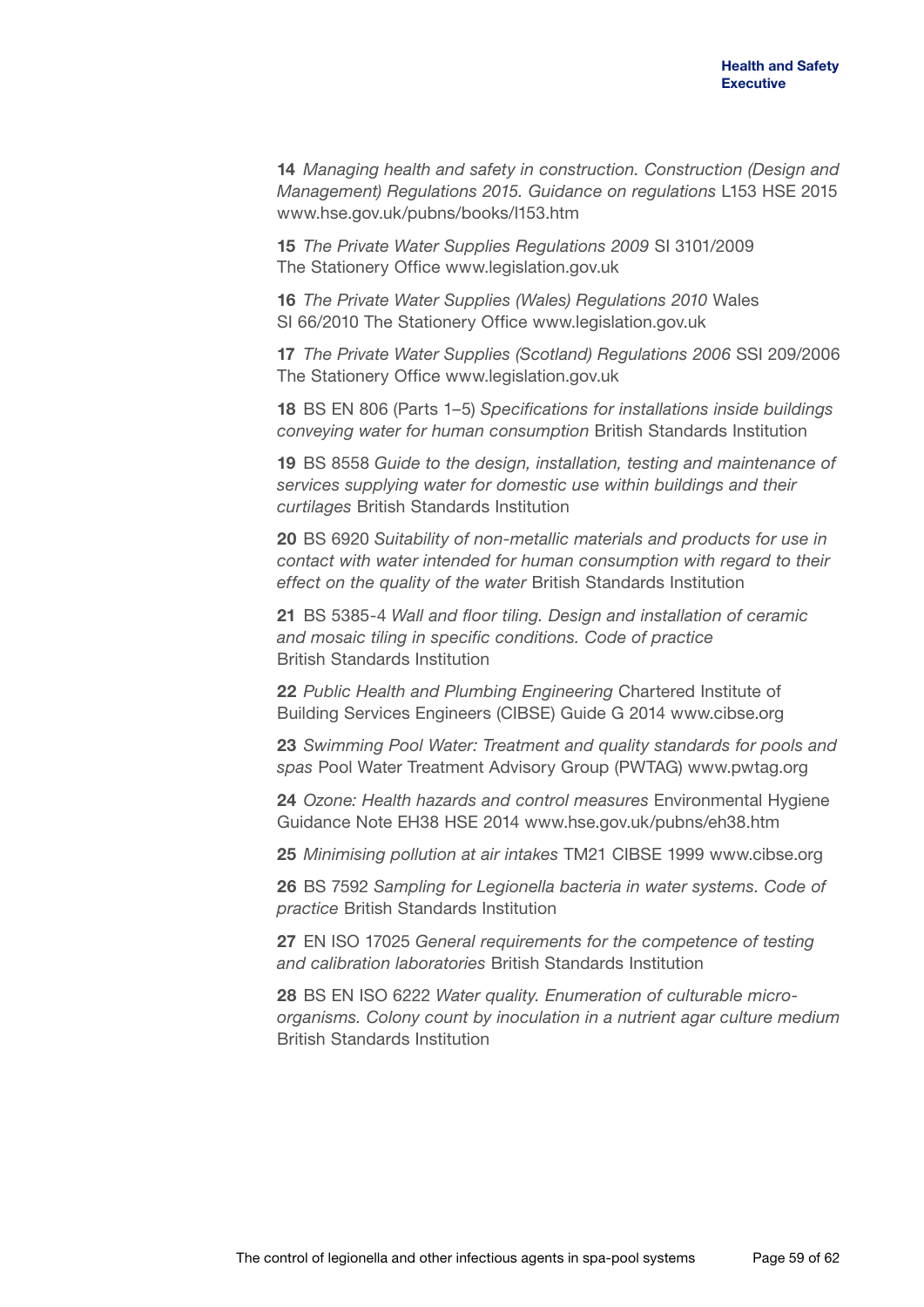# Sources of information

Manufacturers should provide detailed advice and instructions on the management of their spa pool. General advice on this can also be obtained from:

- Pool Water Treatment Advisory Group (PWTAG) <pwtag.org>
- Swimming Pool and Allied Trades Association (SPATA)<www.spata.co.uk>
- **•** British and Irish Spa and Hot Tub Association (BISHTA) <www.bishta.co.uk>
- Chartered Institute for the Management of Sport and Physical Activity (CIMSPA) <www.cimspa.co.uk>

SPATA publish detailed guidance on constructing and installing commercial-type spa pools, and BISHTA publish guidance on domestictype, self-contained spa pools.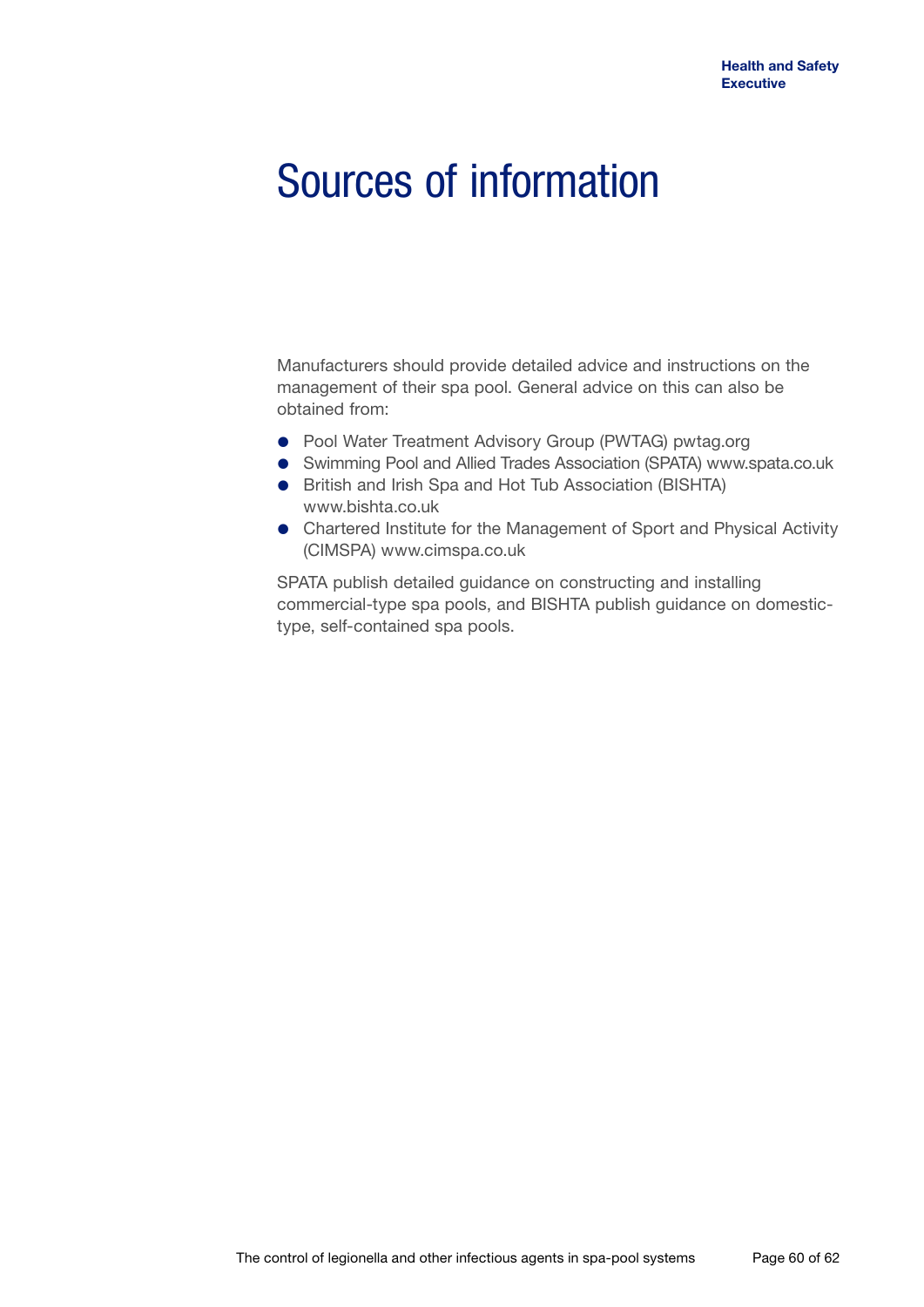# Acknowledgements

HSE thanks the following organisations for providing representatives with policy and technical expertise used when preparing the guidance that appears in this publication:

Public Health England (Nick Phin, Gavin Dabrera, Sandra Lai, Jimmy Walker, Harsh Duggal, Elaine Stanford)

City of London (Toby Thorp)

Public Health Wales (Robert Smith)

Health Protection Scotland (Eleanor Anderson)

Public Health Agency, Northern Ireland (Michael Devine)

Independent legionella consultant (John Newbold)

Pool and Water Treatment Advisory Group (John V Lee)

Royal Society of Public Health (Susanne Lee)

Swimming Pool and Allied Trades Association (Howard Gosling)

British and Irish Spa and Hot Tub Association (Chris Hayes)

Amateur Swimming Association (Richard Lamburn)

British Holiday and Home Parks Association (Jackie Gawen)